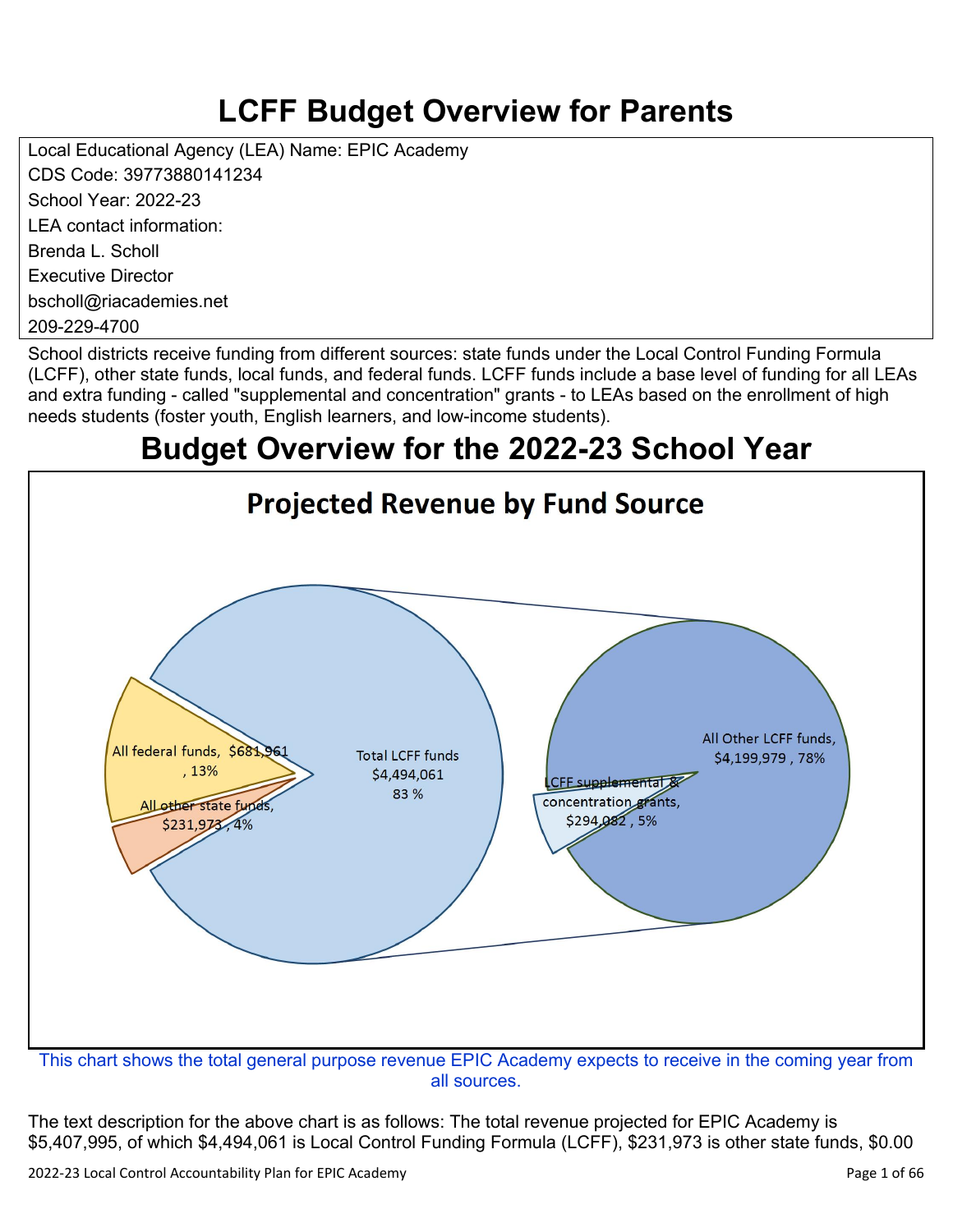is local funds, and \$681,961 is federal funds. Of the \$4,494,061 in LCFF Funds, \$294,082 is generated based on the enrollment of high needs students (foster youth, English learner, and low-income students).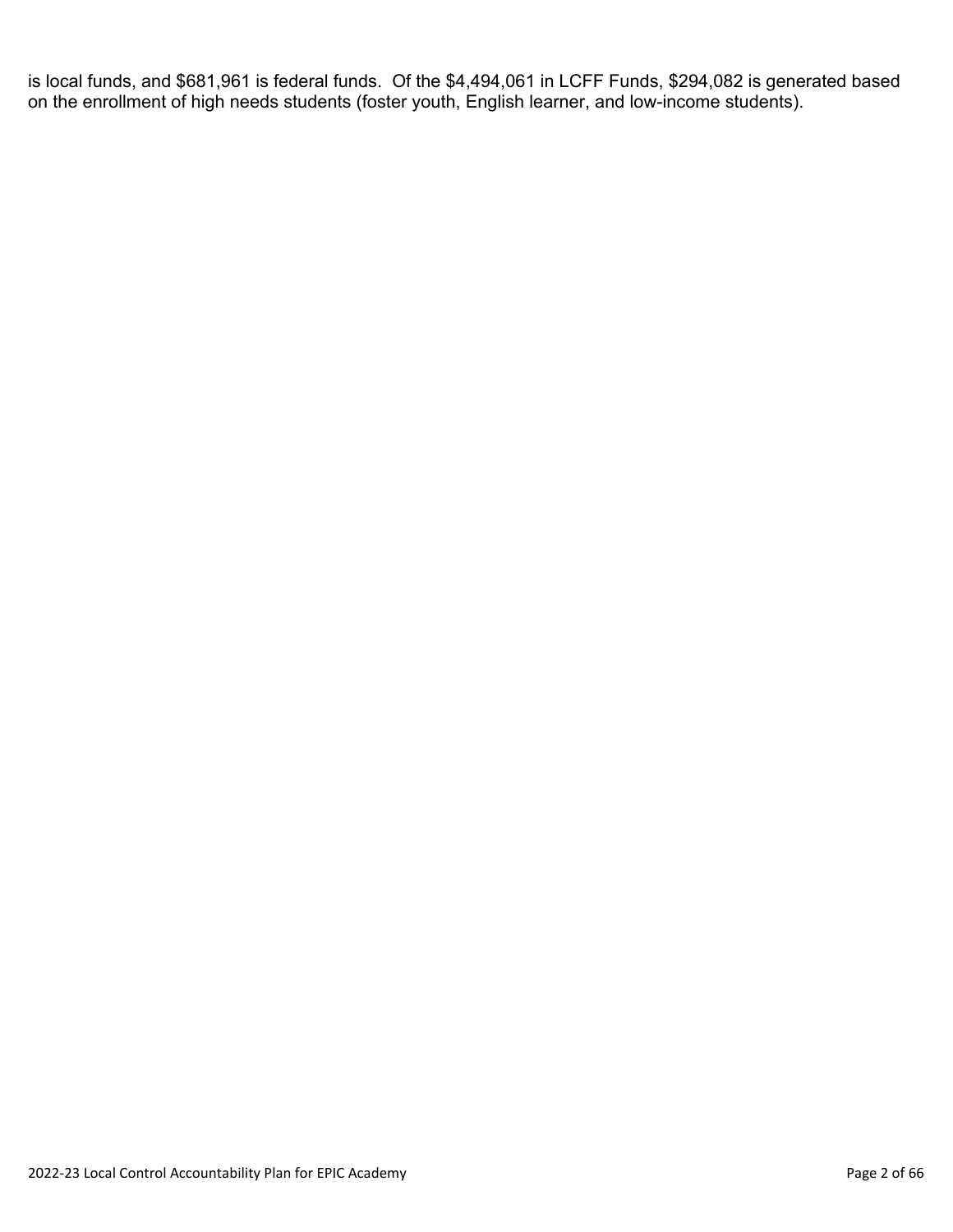# **LCFF Budget Overview for Parents**

The LCFF gives school districts more flexibility in deciding how to use state funds. In exchange, school districts must work with parents, educators, students, and the community to develop a Local Control and Accountability Plan (LCAP) that shows how they will use these funds to serve students.



This chart provides a quick summary of how much EPIC Academy plans to spend for 2022-23. It shows how much of the total is tied to planned actions and services in the LCAP.

The text description of the above chart is as follows: EPIC Academy plans to spend \$4,894,414 for the 2022-23 school year. Of that amount, \$4,473,289 is tied to actions/services in the LCAP and \$421,125 is not included in the LCAP. The budgeted expenditures that are not included in the LCAP will be used for the following:

General Fund Budgeted Expenditures that are not included in the LCAP include:

Salary & Benefits: Non-Classroom Bases employees

- Special Education
- Consultants
- **Stipends**

Substitute Costs

- permanent Subs for Teachers
- Campus Monitors
- Instructional Aides

Facility Costs & Repairs

Banking costs & fees

Leases of equipment

• printing and reproduction

Postage and delivery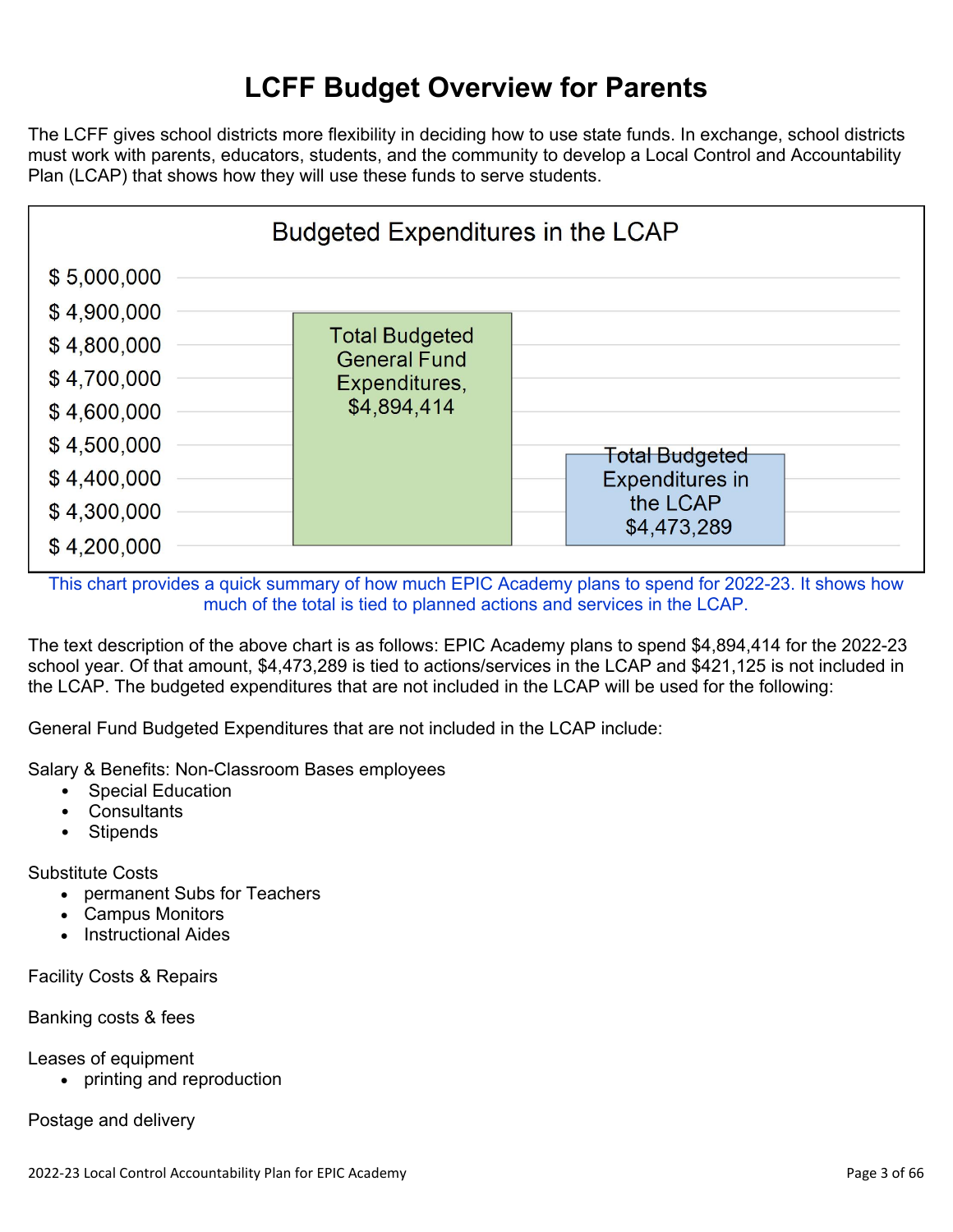Professional Dues & Memberships

**Security** 

School wide events

## **Increased or Improved Services for High Needs Students in the LCAP for the 2022-23 School Year**

In 2022-23, EPIC Academy is projecting it will receive \$294,082 based on the enrollment of foster youth, English learner, and low-income students. EPIC Academy must describe how it intends to increase or improve services for high needs students in the LCAP. EPIC Academy plans to spend \$567,354 towards meeting this requirement, as described in the LCAP.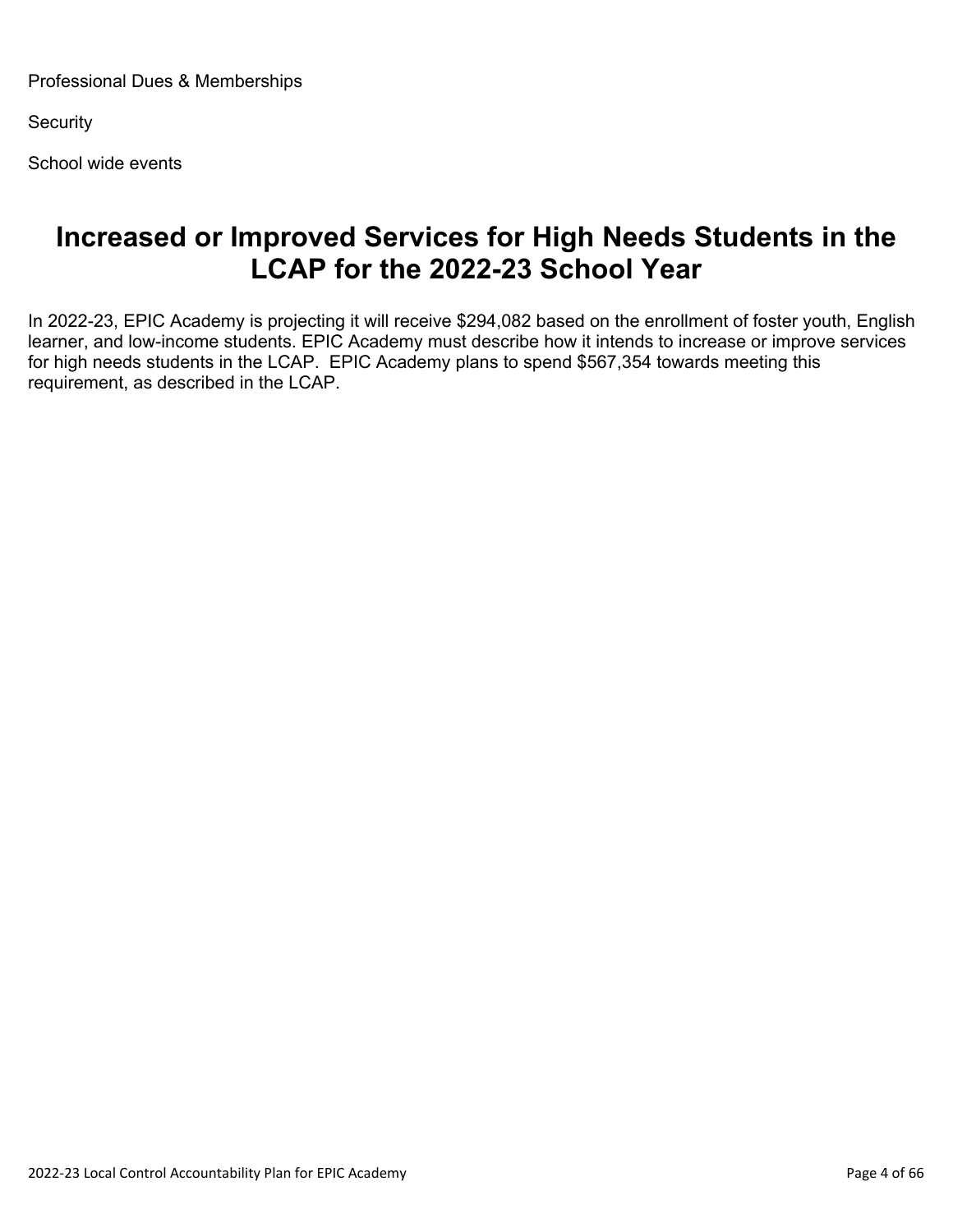# **LCFF Budget Overview for Parents**

# **Update on Increased or Improved Services for High Needs Students in 2021-22**



This chart compares what EPIC Academy budgeted last year in the LCAP for actions and services that contribute to increasing or improving services for high needs students with what EPIC Academy estimates it has spent on actions and services that contribute to increasing or improving services for high needs students in the current year.

The text description of the above chart is as follows: In 2021-22, EPIC Academy's LCAP budgeted \$0.00 for planned actions to increase or improve services for high needs students. EPIC Academy actually spent \$0.00 for actions to increase or improve services for high needs students in 2021-22.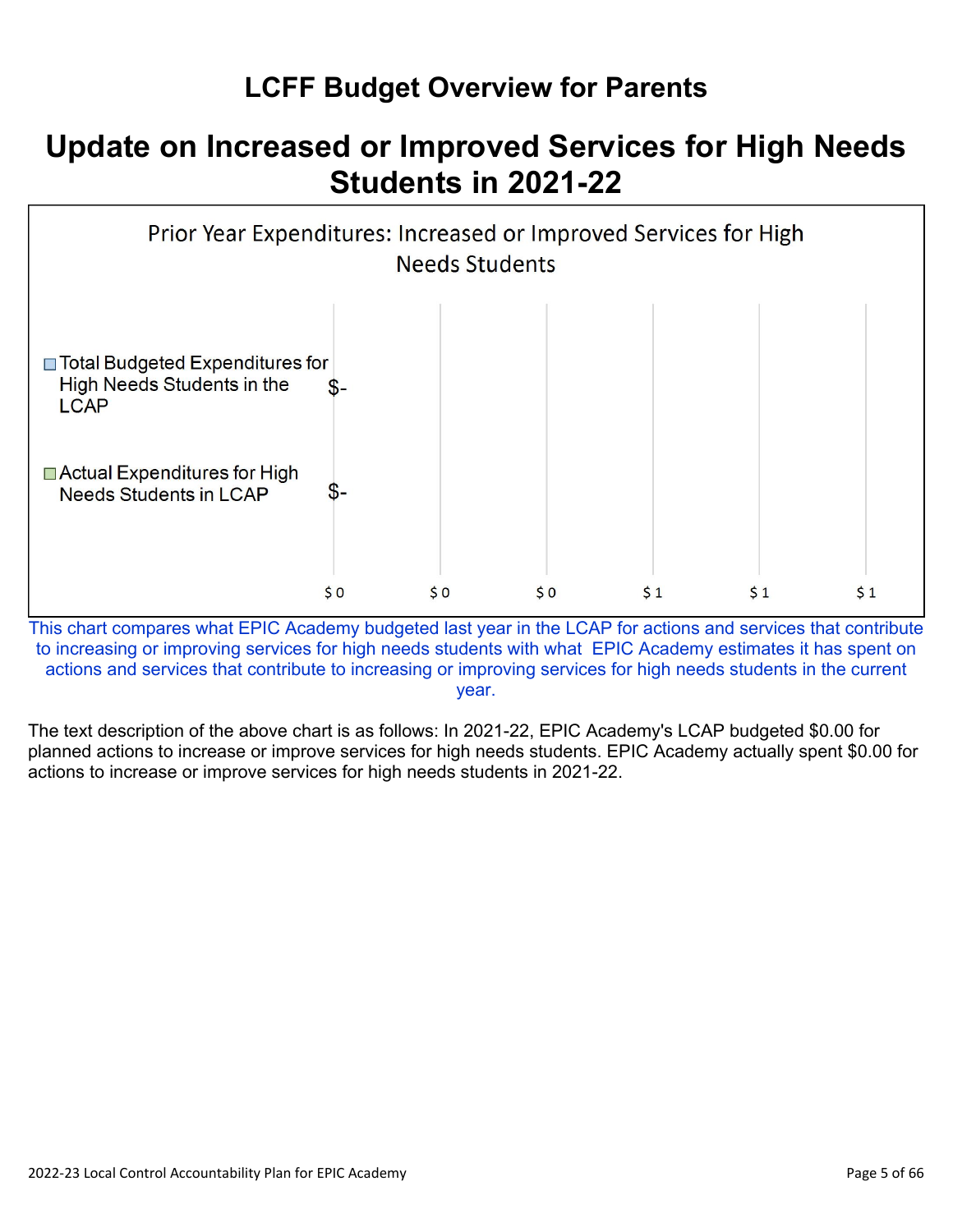# **Supplement to the Annual Update to the 2021–22 Local Control and Accountability Plan**

| <b>Local Educational Agency (LEA) Name</b> | <b>Contact Name and Title</b> | <b>Email and Phone</b>  |
|--------------------------------------------|-------------------------------|-------------------------|
| <b>EPIC Academy</b>                        | ∣Brenda L. Scholl             | bscholl@riacademies.net |
|                                            | <b>Executive Director</b>     | 209-229-4700            |

California's 2021–22 Budget Act, the federal American Rescue Plan Act of 2021, and other state and federal relief acts have provided local educational agencies (LEAs) with a significant increase in funding to support students, teachers, staff, and their communities in recovering from the COVID-19 pandemic and to address the impacts of distance learning on students. The following is a one-time mid-year report to the local governing board or body and educational partners related to engagement on, and implementation of, these Acts.

A description of how and when the LEA engaged, or plans to engage, its educational partners on the use of funds provided through the Budget Act of 2021 that were not included in the 2020–21 Local Control and Accountability Plan (LCAP).

N/A

A description of how the LEA used, or plans to use, the additional concentration grant add-on funding it received to increase the number of staff who provide direct services to students on school campuses with an enrollment of students who are low-income, English learners, and/or foster youth that is greater than 55 percent.

N/A

A description of how and when the LEA engaged its educational partners on the use of one-time federal funds received that are intended to support recovery from the COVID-19 pandemic and the impacts of distance learning on pupils.

N/A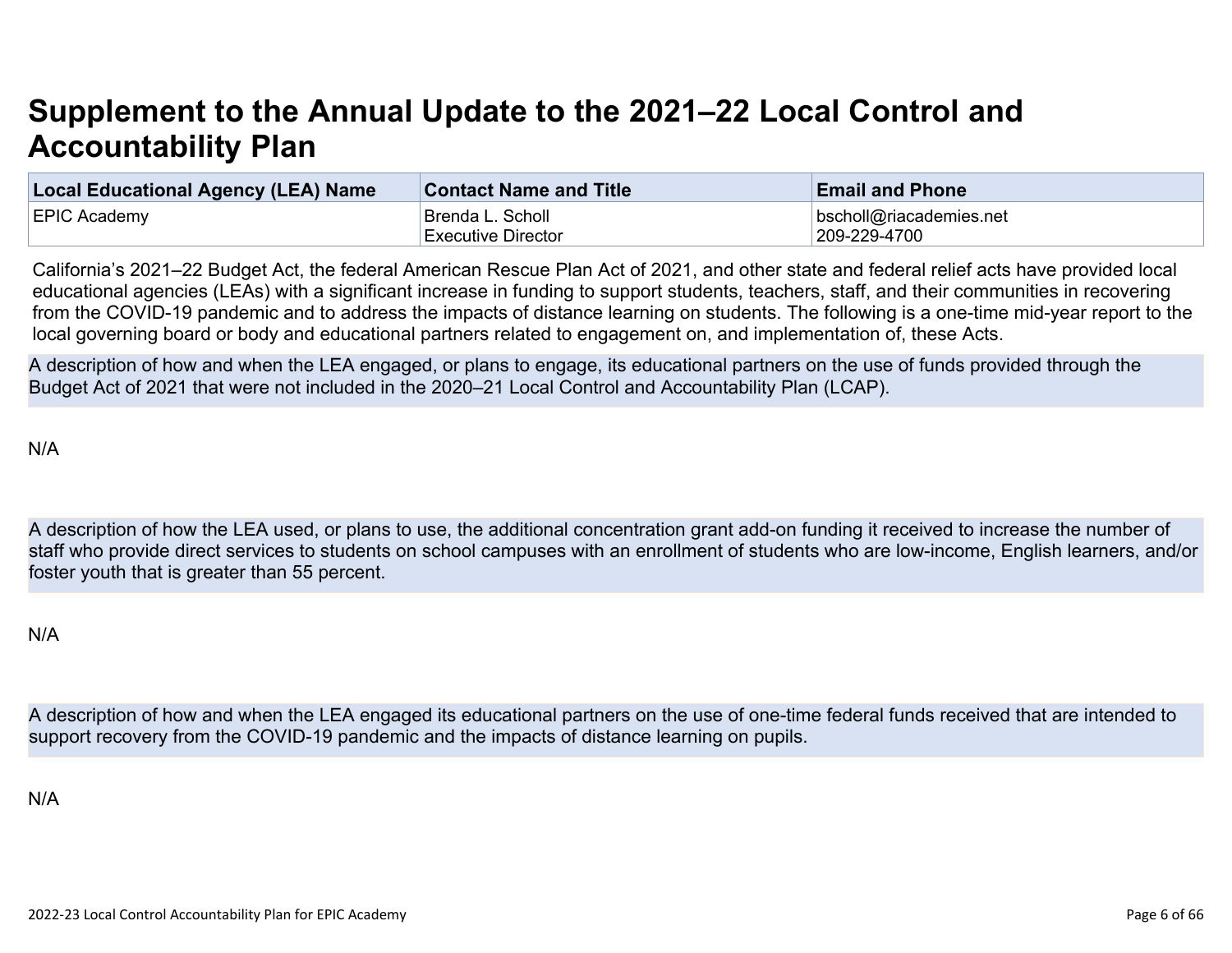A description of how the LEA is implementing the federal American Rescue Plan Act and federal Elementary and Secondary School Emergency Relief expenditure plan, and the successes and challenges experienced during implementation.

N/A

A description of how the LEA is using its fiscal resources received for the 2021–22 school year in a manner that is consistent with the applicable plans and is aligned with the LEA's 2021–22 LCAP and Annual Update.

N/A

# **Instructions for the Supplement to the Annual Update for the 2021–22 Local Control and Accountability Plan Year**

*For additional questions or technical assistance related to the completion of the Supplement to the Annual Update to the 2021–22 Local Control and Accountability Plan (LCAP), please contact the local county office of education (COE), or the California Department of Education's (CDE's)* Local Agency Systems Support Office, by phone at 916-319-0809 or by email at *[lcff@cde.ca.gov](mailto:lcff@cde.ca.gov)*.

## **Introduction**

California's 2021–22 Budget Act, the federal American Rescue Plan Act of 2021, and other state and federal relief acts have provided local educational agencies (LEAs) with a significant increase in funding to support students, teachers, staff, and their communities in recovering from the COVID-19 pandemic and to address the impacts of distance learning on students. Section 124(e) of Assembly Bill 130 requires LEAs to present an update on the Annual Update to the 2021–22 LCAP and Budget Overview for Parents on or before February 28, 2022, at a regularly scheduled meeting of the governing board or body of the LEA. At this meeting, the LEA must include all of the following:

- The Supplement to the Annual Update for the 2021–22 LCAP (2021–22 Supplement);
- All available mid-year outcome data related to metrics identified in the 2021–22 LCAP; and
- Mid-year expenditure and implementation data on all actions identified in the 2021–22 LCAP.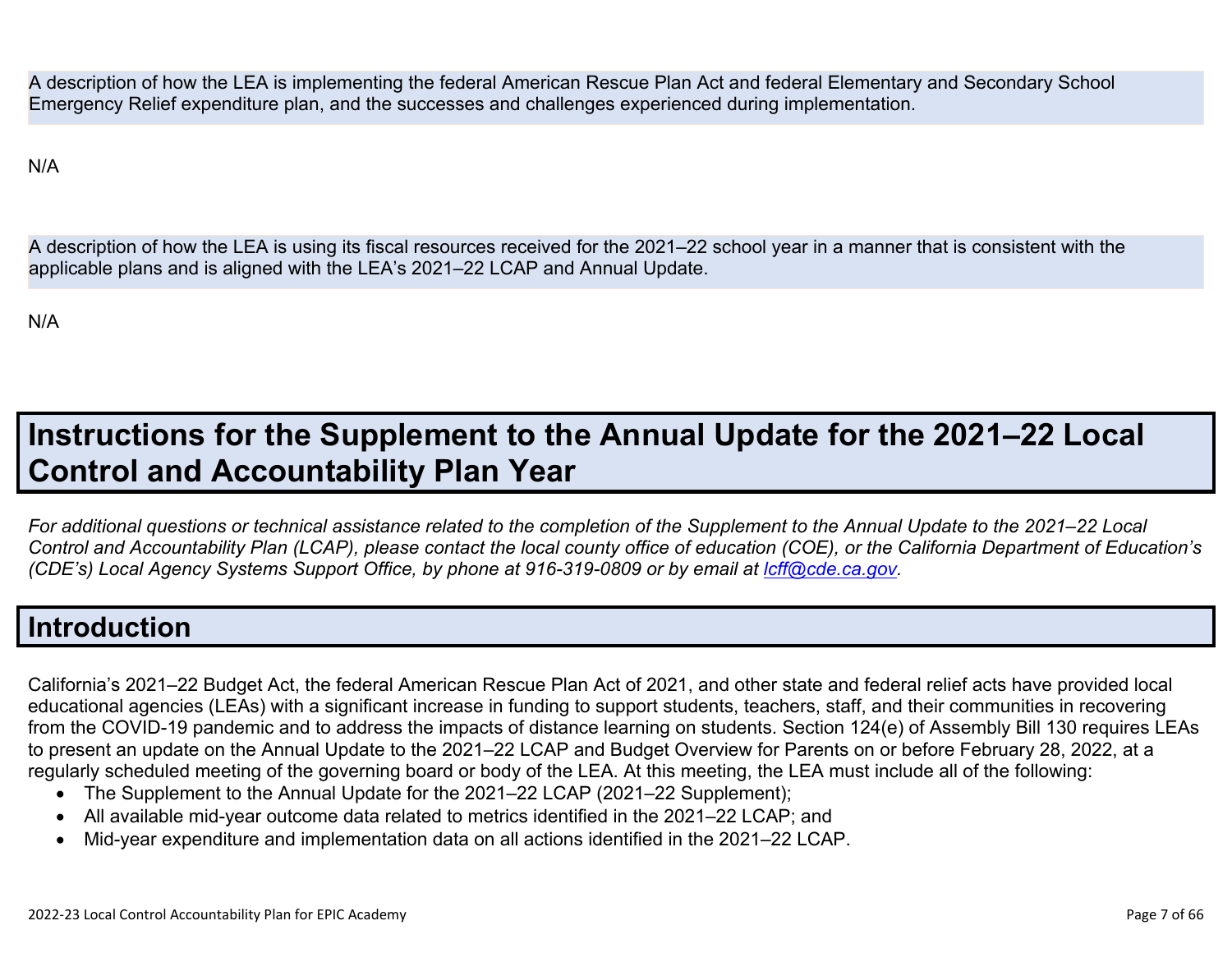When reporting available mid-year outcome, expenditure, and implementation data, LEAs have flexibility to provide this information as best suits the local context, provided that it is succinct and contains a level of detail that is meaningful and accessible for the LEA's educational partners.

The 2021–22 Supplement is considered part of the 2022–23 LCAP for the purposes of adoption, review, and approval, and must be included with the LCAP as follows:

- The 2022–23 Budget Overview for Parents
- The 2021–22 Supplement
- The 2022-23 LCAP
- The Action Tables for the 2022–23 LCAP
- The Instructions for the LCAP Template

As such, the 2021–22 Supplement will be submitted for review and approval as part of the LEA's 2022–23 LCAP.

## **Instructions**

Respond to the following prompts, as required. In responding to these prompts, LEAs must, to the greatest extent practicable, provide succinct responses that contain a level of detail that will be meaningful and accessible for the LEA's educational partners and the broader public and must, to the greatest extent practicable, use language that is understandable and accessible to parents.

In responding to these prompts, the LEA has flexibility to reference information provided in other planning documents. An LEA that chooses to reference information provided in other planning documents must identify the plan(s) being referenced, where the plan(s) are located (such as a link to a web page), and where in the plan the information being referenced may be found.

**Prompt 1:** "*A description of how and when the LEA engaged, or plans to engage, its* educational partners *on the use of funds provided through the Budget Act of 2021 that were not included in the 2020–21 Local Control and Accountability Plan (LCAP).*"

In general, LEAs have flexibility in deciding what funds are included in the LCAP and to what extent those funds are included. If the LEA received funding through the Budget Act of 2021 that it would have typically included within its LCAP, identify the funds provided in the Budget Act of 2021 that were not included in the LCAP and provide a description of how the LEA has engaged its educational partners on the use of funds. If an LEA included the applicable funds in its adopted 2021–22 LCAP, provide this explanation.

**Prompt 2:** "*A description of how LEA used, or plans to use, the concentration grant add-on funding it received to increase the number of staff who provide direct services to students on school campuses with an enrollment of students who are low-income, English learners, and/or foster youth that is greater than 55 percent.*"

If LEA does not receive a concentration grant or the concentration grant add-on, provide this explanation.

2022-23 Local Control Accountability Plan for EPIC Academy **Page 8** of 66 Describe how the LEA is using, or plans to use, the concentration grant add-on funds received consistent with California *Education Code*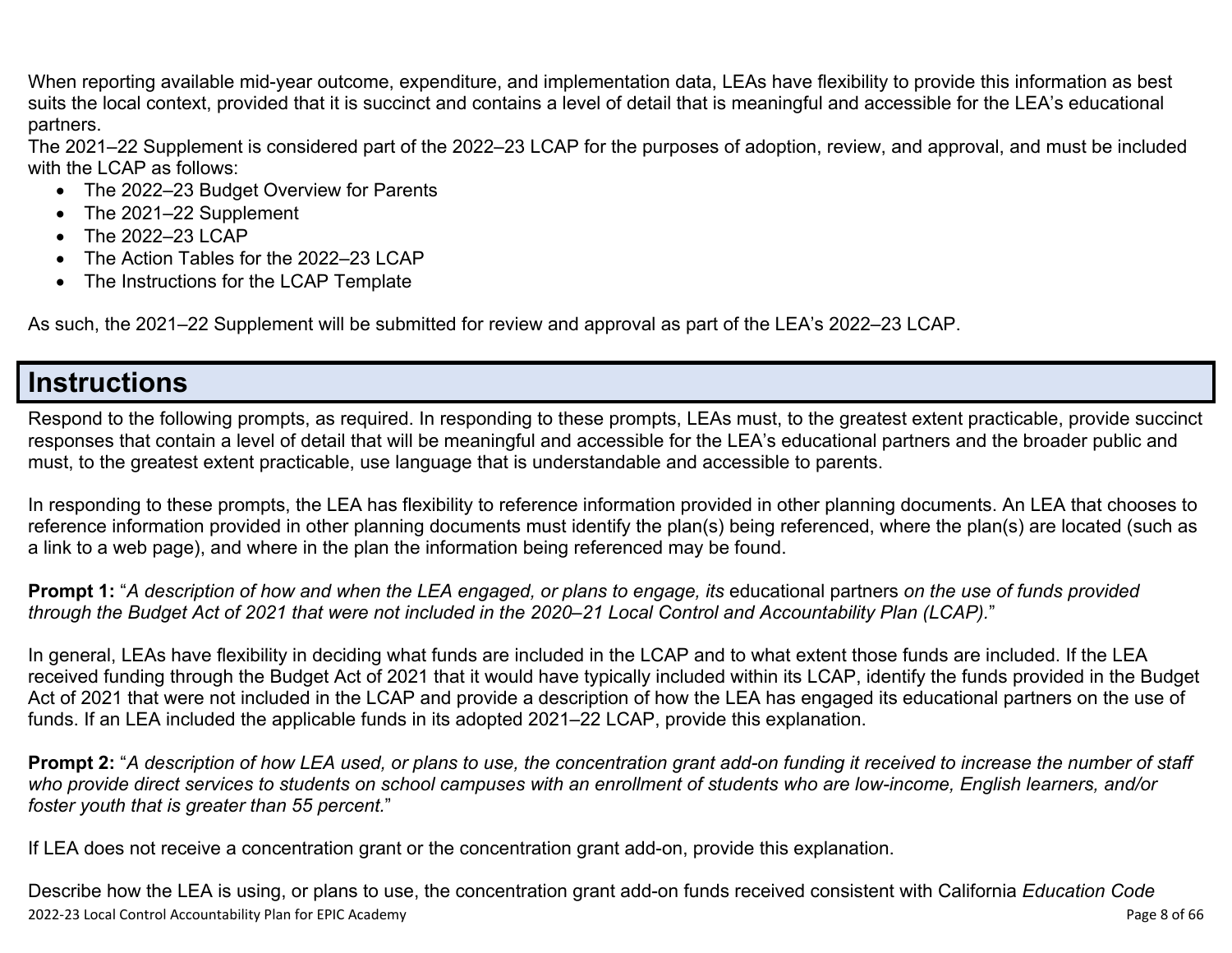Section 42238.02, as amended, to increase the number of certificated staff, classified staff, or both, including custodial staff, who provide direct services to students on school campuses with greater than 55 percent unduplicated pupil enrollment, as compared to schools with an enrollment of unduplicated students that is equal to or less than 55 percent.

In the event that the additional concentration grant add-on is not sufficient to increase the number of staff providing direct services to students at a school with an enrollment of unduplicated students that is greater than 55 percent, describe how the LEA is using the funds to retain staff providing direct services to students at a school with an enrollment of unduplicated students that is greater than 55 percent.

**Prompt 3:** "*A description of how and when the LEA engaged its educational partners on the use of one-time federal funds received that are intended to support recovery from the COVID-19 pandemic and the impacts of distance learning on pupils.*"

If the LEA did not receive one-time federal funding to support recovery from the COVID-19 pandemic and the impacts of distance learning on students, provide this explanation.

Describe how and when the LEA engaged its educational partners on the use of one-time federal funds it received that are intended to support recovery from the COVID-19 pandemic and the impacts of distance learning on students. See the COVID-19 Relief Funding Summary Sheet web page [\(https://www.cde.ca.gov/fg/cr/relieffunds.asp\)](https://www.cde.ca.gov/fg/cr/relieffunds.asp) for a listing of COVID-19 relief funding and the Federal Stimulus Funding web page (<https://www.cde.ca.gov/fg/cr/>) for additional information on these funds. The LEA is not required to describe engagement that has taken place related to state funds.

**Prompt 4:** "A description of how the LEA is implementing the federal American Rescue Plan Act and federal Elementary and Secondary School Emergency Relief expenditure plan, and the successes and challenges experienced during implementation."

If an LEA does not receive ESSER III funding, provide this explanation.

Describe the LEA's implementation of its efforts to maintain the health and safety of students, educators, and other staff and ensure the continuity of services, as required by the federal American Rescue Plan Act of 2021, and its implementation of the federal Elementary and Secondary School Emergency Relief (ESSER) expenditure plan to date, including successes and challenges.

**Prompt 5:** "A description of how the LEA is using its fiscal resources received for the 2021–22 school year in a manner that is consistent with the applicable plans and is aligned with the LEA's 2021–22 LCAP and Annual Update."

Summarize how the LEA is using its fiscal resources received for the 2021–22 school year to implement the requirements of applicable plans in a manner that is aligned with the LEA's 2021–22 LCAP. For purposes of responding to this prompt, "applicable plans" include the Safe Return to In-Person Instruction and Continuity of Services Plan and the ESSER III Expenditure Plan.

California Department of Education November 2021

2022-23 Local Control Accountability Plan for EPIC Academy **Page 9** of 66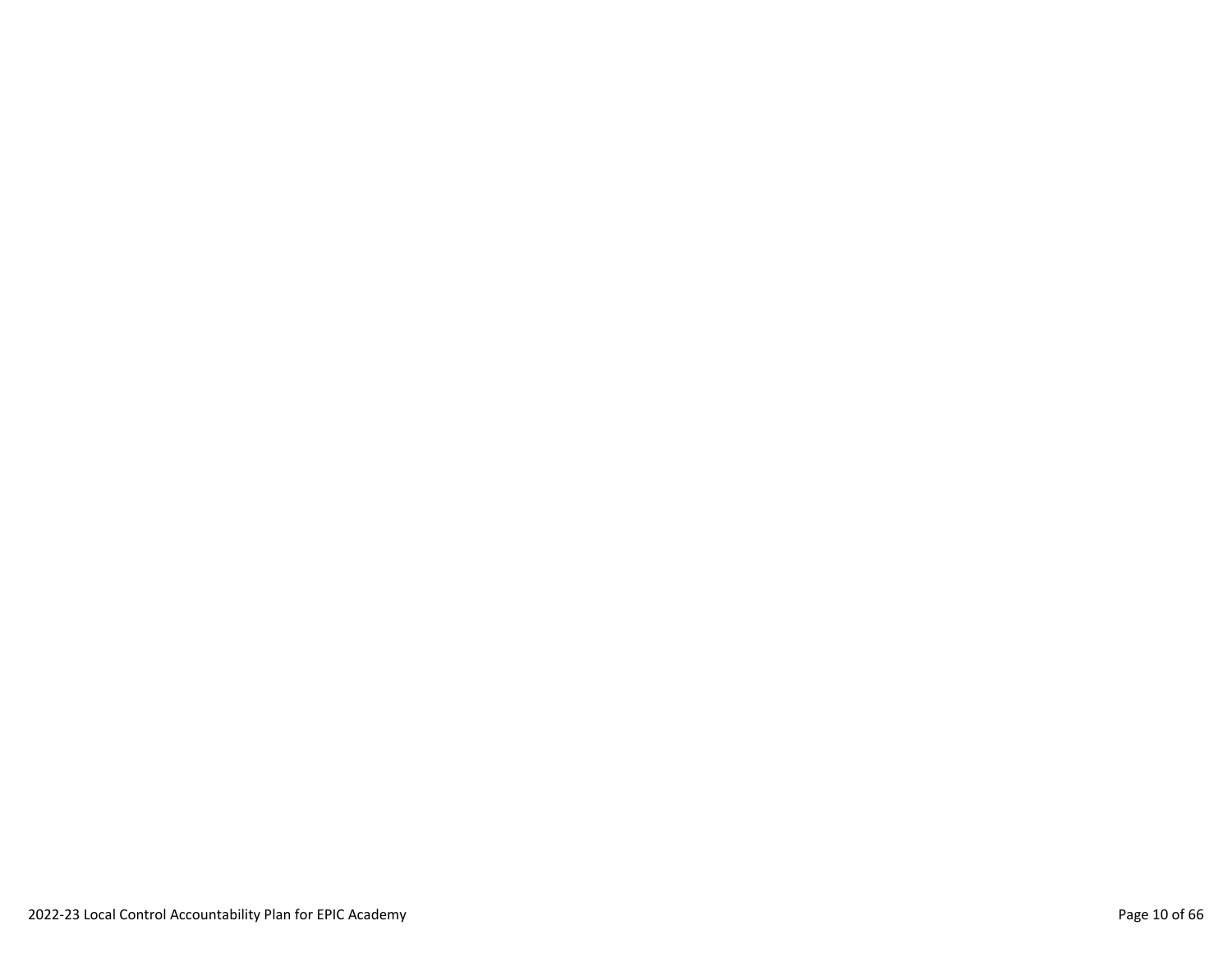# **Local Control Accountability Plan**

**The instructions for completing the Local Control and Accountability Plan (LCAP) follow the template.**

| <b>Local Educational Agency (LEA) Name</b> | <b>Contact Name and Title</b>                 | <b>Email and Phone</b>                          |
|--------------------------------------------|-----------------------------------------------|-------------------------------------------------|
| <b>EPIC Academy</b>                        | <b>Brenda L. Scholl</b><br>Executive Director | $\vert$ bscholl@riacademies.net<br>209-229-4700 |

# **[Plan Summary \[2022-23\]](http://www.doc-tracking.com/screenshots/22LCAP/Instructions/22LCAPInstructions.htm#PlanSummary)**

## **[General Information](http://www.doc-tracking.com/screenshots/22LCAP/Instructions/22LCAPInstructions.htm#generalinformation)**

A description of the LEA, its schools, and its students in grades transitional kindergarten–12, as applicable to the LEA.

EPIC Academy, an Independent, directed funded Public Charter School, will open its doors in August 2022. EPIC Academy is authorized by the Banta Unified School District and is one of four schools under the River Islands Academies Charter Management Organization.

Mission Statement:

The mission of the River Islands Academies is to provide students in grades TK-9 with a specialized, integrated, technology-based curriculum and experiential learning opportunities; thereby preparing students for postsecondary education and the world of work.

Motto: COLLEGE BOUND

Vision:

River Islands Academies are high quality educational program for students in grades TK-8. The school will educate the whole child through a curriculum that integrates technology with core academics, in a positive learning environment. Students will complete a course of study enabling them to have educational and career choices beyond high school.

At River Islands Academies WE challenge ourselves to: Increase the academic performance of ALL Students Develop effective educators Plan purposeful, deliberate actions, focused on the school's goals and priorities Work collaboratively to accomplish more than what is possible alone Be accountable, individually and as a group, for results, actions, and decisions Commit to excellence and be disciplined to continually strive for improvement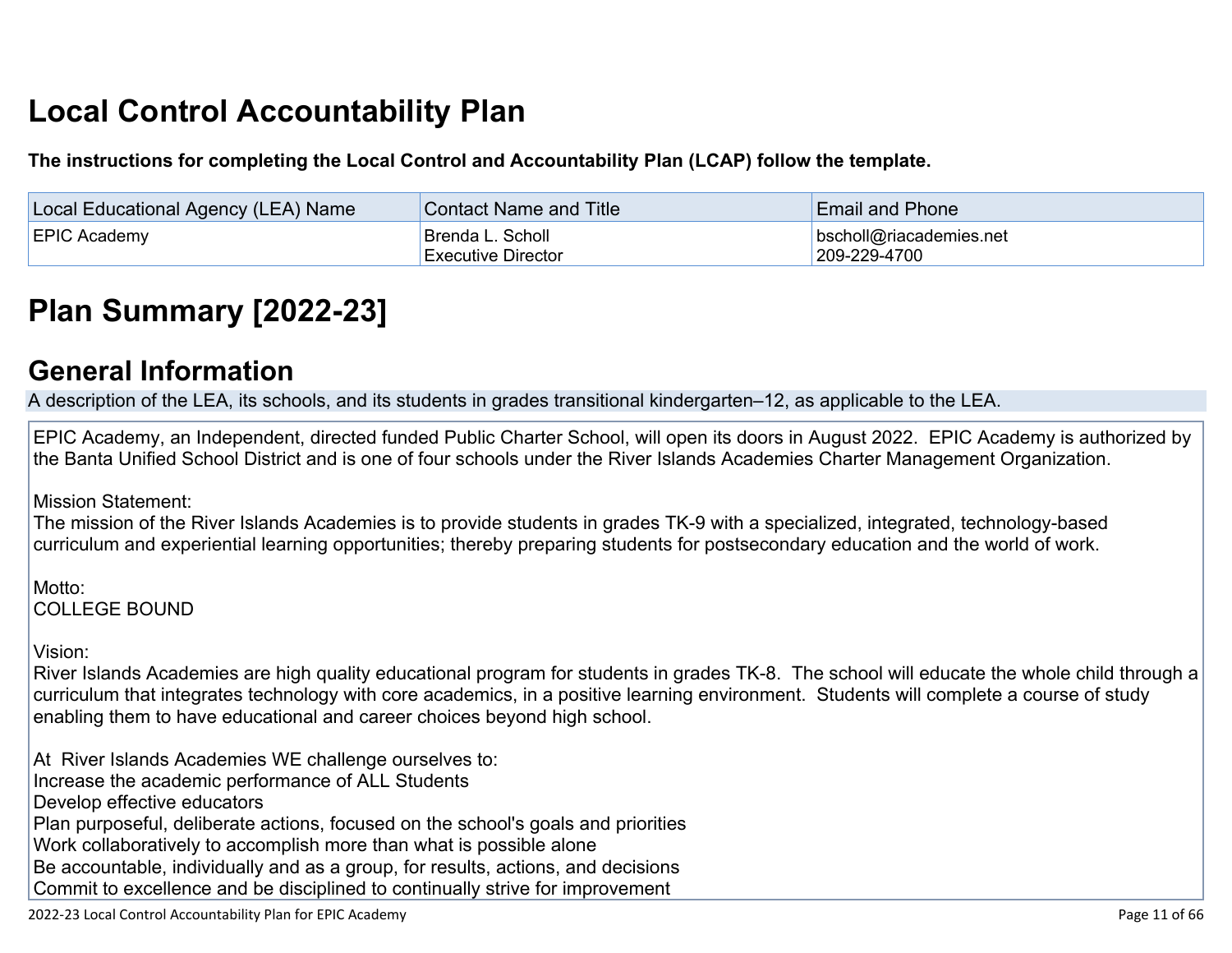Students in grades kindergarten through 2nd grade are issued an iPad mini and students in grades 3-8 are provided a chrome book. One to one devices are utilized to access online curriculum and the learning management system for assignments and projects.

Student Demographics: **Ethnicity** xx% American Indian or Alaskan Native xx% Filipino x% African American x% Caucasian x% Hispanic x% Asian x% Pacific Islander x% Two or More Program x% English Learners x% Low Socio-Economic % Foster Youth

% Unduplicated Students

River Islands Academies' goal is to promote learning, discovery and personal growth among all members of the school community students, teachers, administrators and parents - and to maintain high academic standards while addressing a wide range of learning abilities and needs. EPIC Academy places an equal emphasis on character development (use of Character Counts program) and academic achievement, seeking to instill respect and compassion in all learners. We recognize that the implicit messages contained in the school environment are as powerful a part of the curriculum as the explicit course of study. We believe that in education, process is as important as measurable results.

Finally, we seek to inspire students who are self-reliant, creative, curious, respectful and responsible; and we hope to instill a love of learning that will stay with our students all their lives.

River Islands Academies has a five member Governing Board, an Executive Director, a Human Resource & Compliance Coordinator, a Business Operations Manager and an IT/Data Support Specialist supporting both schools within the academies. EPIC Academy will have a Principal, two Assistant Principals who will provide leadership for students and staff. We will encourage parents to volunteer at school for five hours per month per child.

Grades Served: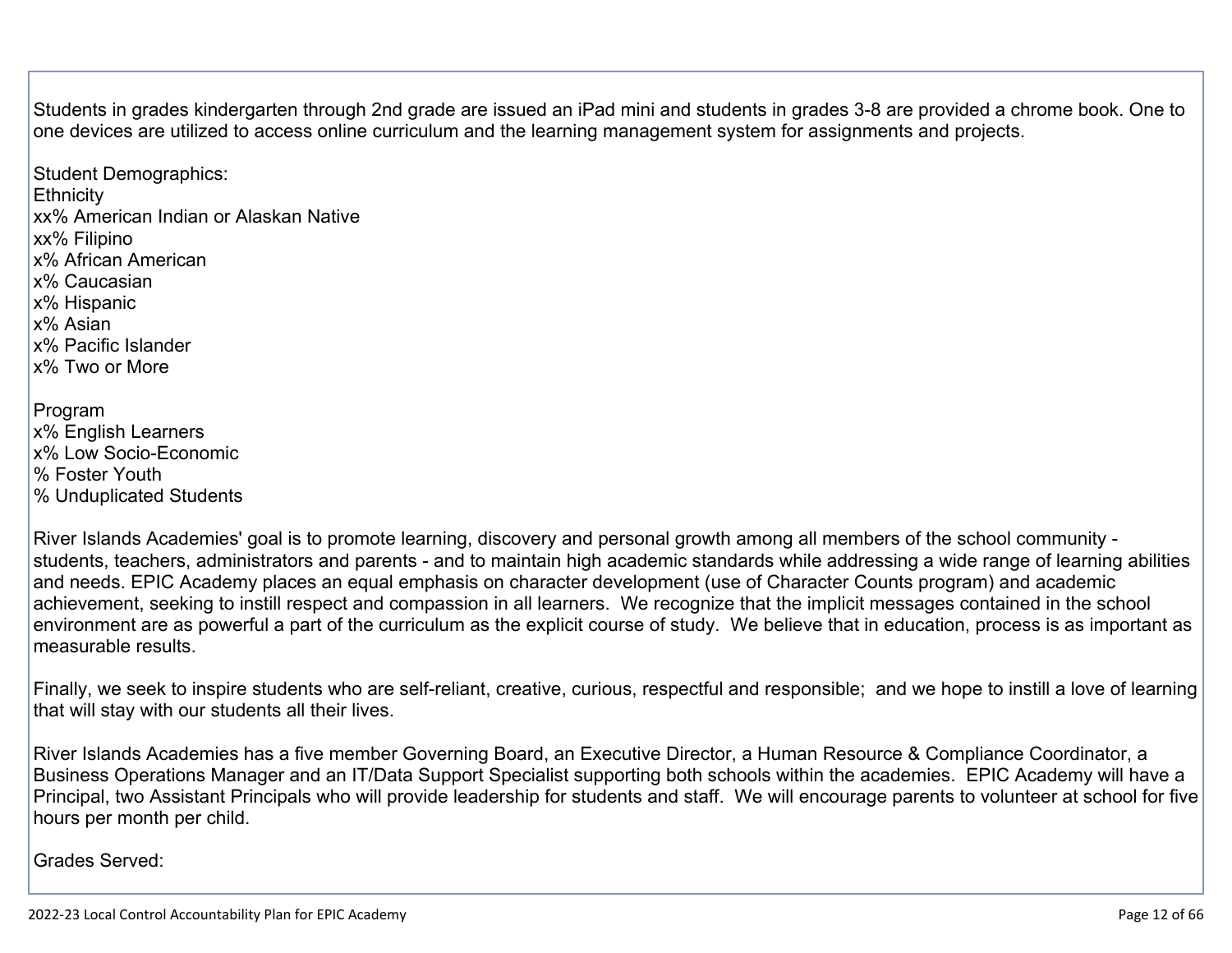EPIC Academy: 2022-23: TK-7

Number of Students:

2022-23 projected enrollment: 444

# **[Reflections: Successes](http://www.doc-tracking.com/screenshots/22LCAP/Instructions/22LCAPInstructions.htm#ReflectionsSuccesses)**

A description of successes and/or progress based on a review of the California School Dashboard (Dashboard) and local data.

EPIC Academy opens in August of 2022 and currently does not have Dashboard data.

# **[Reflections: Identified Need](http://www.doc-tracking.com/screenshots/22LCAP/Instructions/22LCAPInstructions.htm#ReflectionsIdentifiedNeed)**

A description of any areas that need significant improvement based on a review of Dashboard and local data, including any areas of low performance and significant performance gaps among student groups on Dashboard indicators, and any steps taken to address those areas.

EPIC Academy opens in August of 2022 and currently does not have Dashboard data.

# **[LCAP Highlights](http://www.doc-tracking.com/screenshots/22LCAP/Instructions/22LCAPInstructions.htm#LCAPHighlights)**

A brief overview of the LCAP, including any key features that should be emphasized.

Goals, Actions and Services for EPIC Academy will mirror those of our other River Islands Academies schools. We will strive to establish an education environment that has high academic expectations, strong student/staff character, with a welcoming friendly environment for students, families and staff. Funding of actions and services are based on the projected enrollment, with the goal of providing a comprehensive program, knowing that cost will vary depending on how many students actually attend EPIC, and that many programs require start-up support.

## **Comprehensive Support and Improvement**

An LEA with a school or schools eligible for comprehensive support and improvement must respond to the following prompts.

### *[Schools Identified](http://www.doc-tracking.com/screenshots/22LCAP/Instructions/22LCAPInstructions.htm#SchoolsIdentified)*

A list of the schools in the LEA that are eligible for comprehensive support and improvement.

EPIC Academy is not identified for Comprehensive Support and Improvement.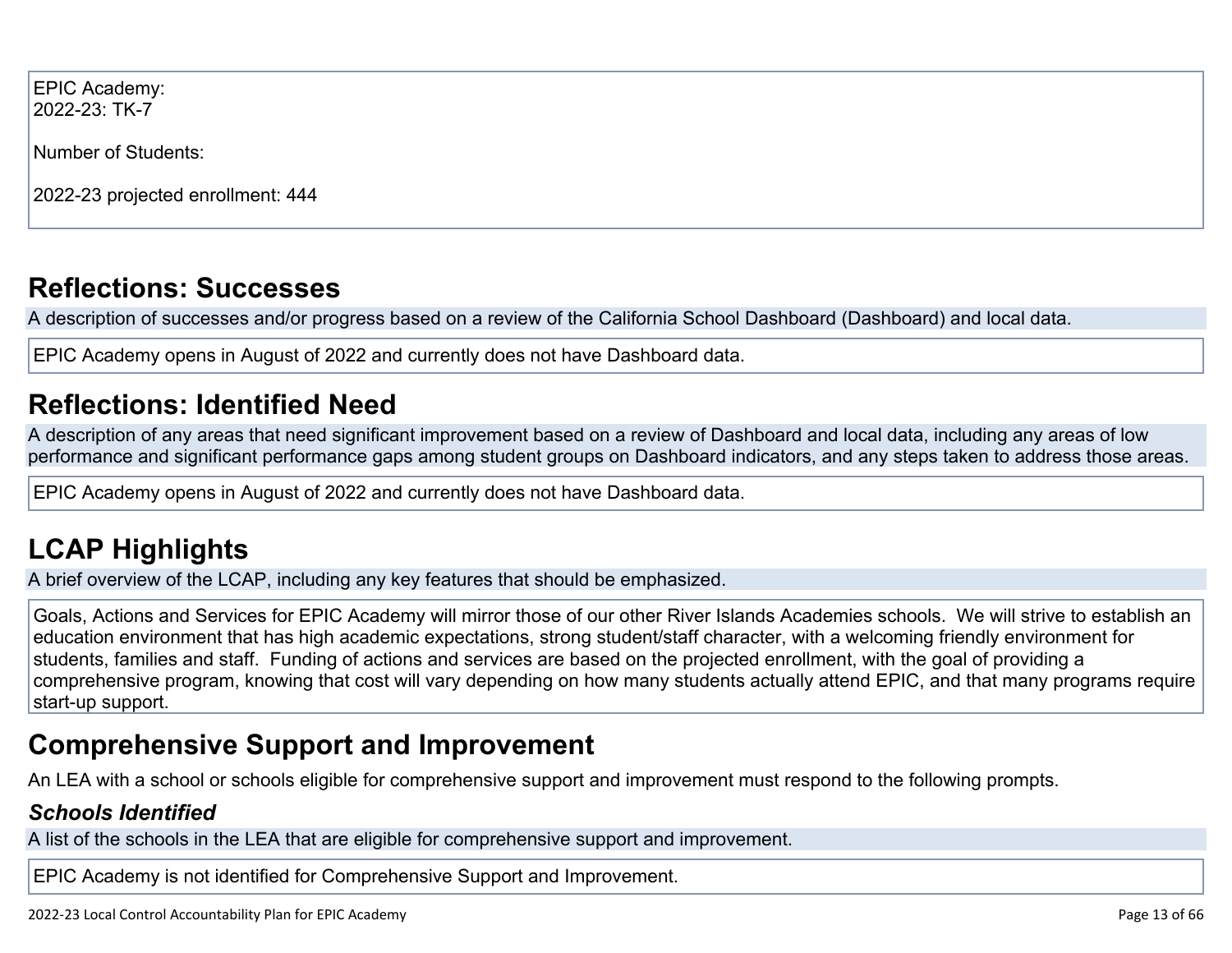### *[Support for Identified Schools](http://www.doc-tracking.com/screenshots/22LCAP/Instructions/22LCAPInstructions.htm#SupportforIdentifiedSchools)*

A description of how the LEA has or will support its eligible schools in developing comprehensive support and improvement plans.

EPIC Academy is not identified for Comprehensive Support and Improvement.

### *[Monitoring and Evaluating Effectiveness](http://www.doc-tracking.com/screenshots/22LCAP/Instructions/22LCAPInstructions.htm#MonitoringandEvaluatingEffectiveness)*

A description of how the LEA will monitor and evaluate the plan to support student and school improvement.

EPIC Academy is not identified for Comprehensive Support and Improvement.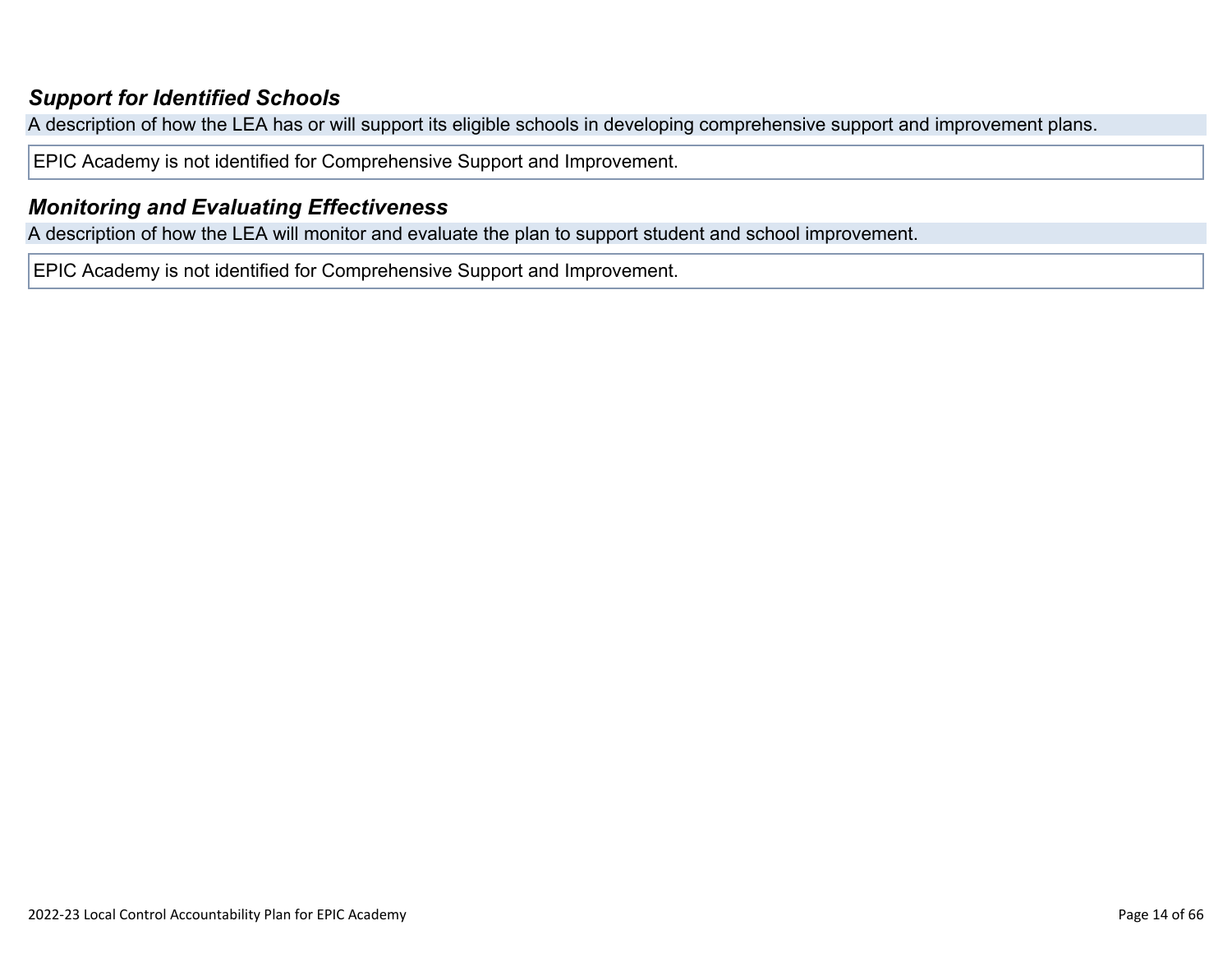# **Engaging Educational Partners**

A summary of the process used to engage educational partners and how this engagement was considered before finalizing the LCAP.

As we planned for the opening of EPIC, we reached out to and gathered information/input from prospective partners whenever possible.

Educational Partner input and voice was solicited from parents/families continuously throughout the school year. Coffee and Chat sessions were held on 1.27.22, 2.17.22 and 4.21.22. These meetings are designed to be a place/time where parents from both schools come to provide input on various programs and services being offered, and provide suggestions for things to implement or areas to improve. Parents are able to ask for information on various topics, and those requests often drive the agenda for the following meeting, allowing school staff to collect and report out on areas of interest.

Parental input was also sought out through our annual LCAP parent survey, which had an outstanding number of responses. This survey was pushed out to families on April 8, 2022, asking parents about a variety of aspects about the school regarding instruction, program and staff. Parents also had the opportunity to give open feedback or give suggestions on services they would like to see the Academies implement at the end of the survey. On this survey parents were able to indicate that they planned to attend EPIC for the 22-23 school year, therefore allowing us to collect a base amount of feedback from an initial group of parents who participated in the survey.

### Students:

Students were surveyed in grades (T)K-8. Students in grade 3-8 were given the opportunity to complete the on-line survey independently, while students in grades (T)K-2 completed the survey as a class, led by their teacher who tabulated and reported the results as a class average. The student survey was pushed out May 4th and closed on May 9th. There was no EPIC specific response option on this survey, so the collective input from both current schools will be used when determining students needs and feelings about school.Results from the student survey were shared with School Site Council, the Governing Board, and staff.

Governing Board Consultation:

There were many plans that were written, reviewed and approved by the Governing Board during the 2021-22 school year as part of the LCAP processes.

Data from the LCAP surveys was shared with the Board at the June 16, 2022 board meeting.

The public hearing for the 21-24 LCAP was held on June 15, 2022. The draft LCAP was posted on the school website on June 10, 2022 for public review, allowing partners to email suggestions or questions about the plan.

The final LCAP was presented and approved by the Governing Board on June 16,2022.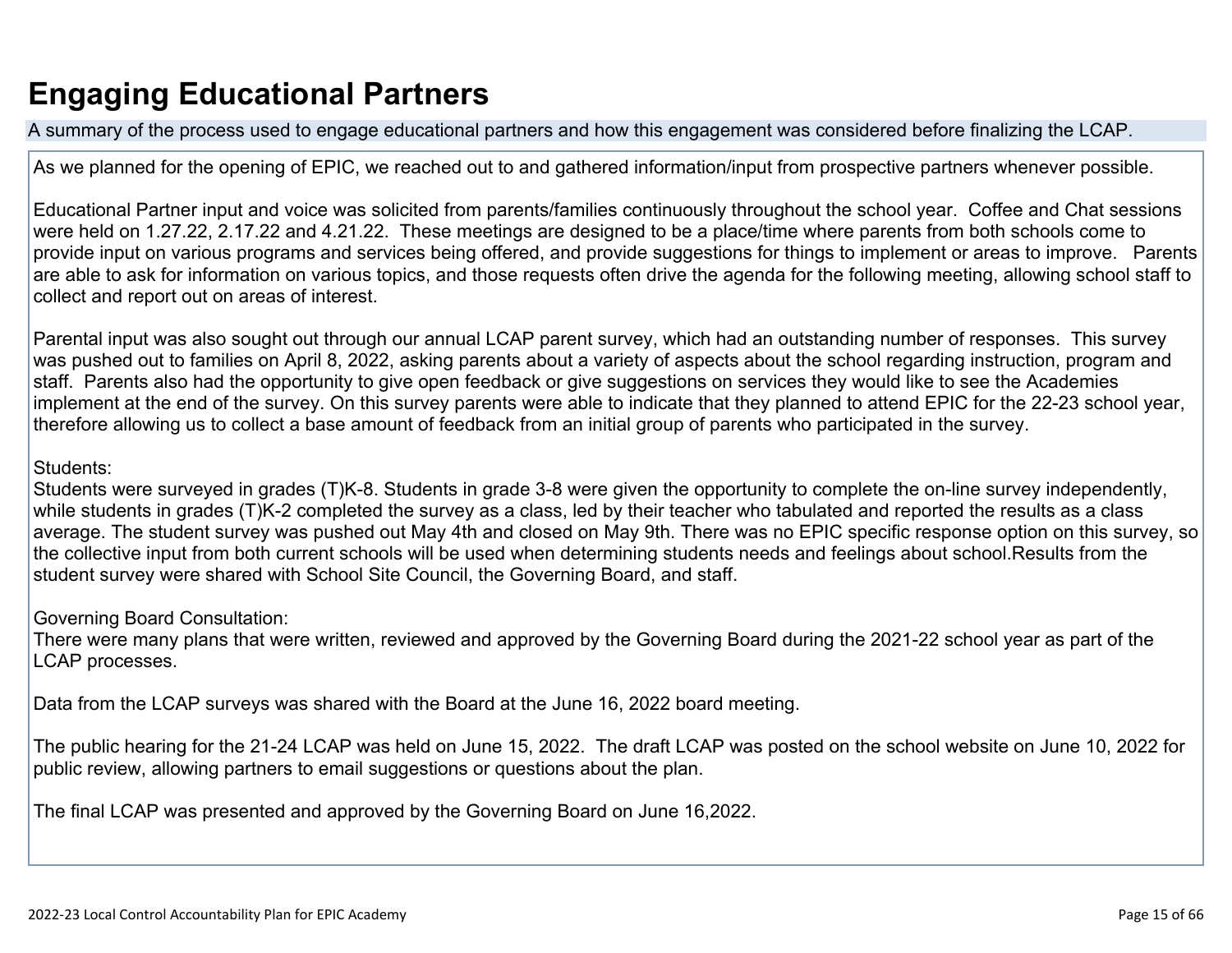#### A summary of the feedback provided by specific educational partners.

In general, stakeholders didn't express the need to change the LCAP goals, actions/services or the direction of the school. Through feedback parents expressed the need for a better understanding of ways that they can assist their students with work at home, especially math. We will work as an instructional staff next year to push out resources and tools across grade levels to address this need. We are continuing and expanding the summer session for certain students in June 2022. We will plan to hold additional parent information sessions periodically during the school year to provide information/support to parents in areas that are identified as interests or needs. We will continue to add expenses identified in the plan (G1) to be transparent about operational costs that are on-going to ensure the success of our programs, staff and facilities as we grow. COVID continued to effect school programs and events, either due to health concerns/guidance, or lack of staff available to implement extra programs or offerings. We hope to return to more normal school business at the start of next school year. EPIC parents expressed that they would like to see programs/services similar to those at RiTechA, implemented on the EPIC campus in the coming year.

A description of the aspects of the LCAP that were influenced by specific input from educational partners.

As mentioned above, based on feedback we will focus on sharing resources with our partners school wide so parents can easily access support to assist their children as needed. An Action/Service was added in Goal 3, 3.18 to address this request, providing to support to parents as we work to become better educational partners through workshops, meetings and resources. We will continue to promote parent involvement through our volunteer program and working to bringing back school events that have been on hold during the pandemic.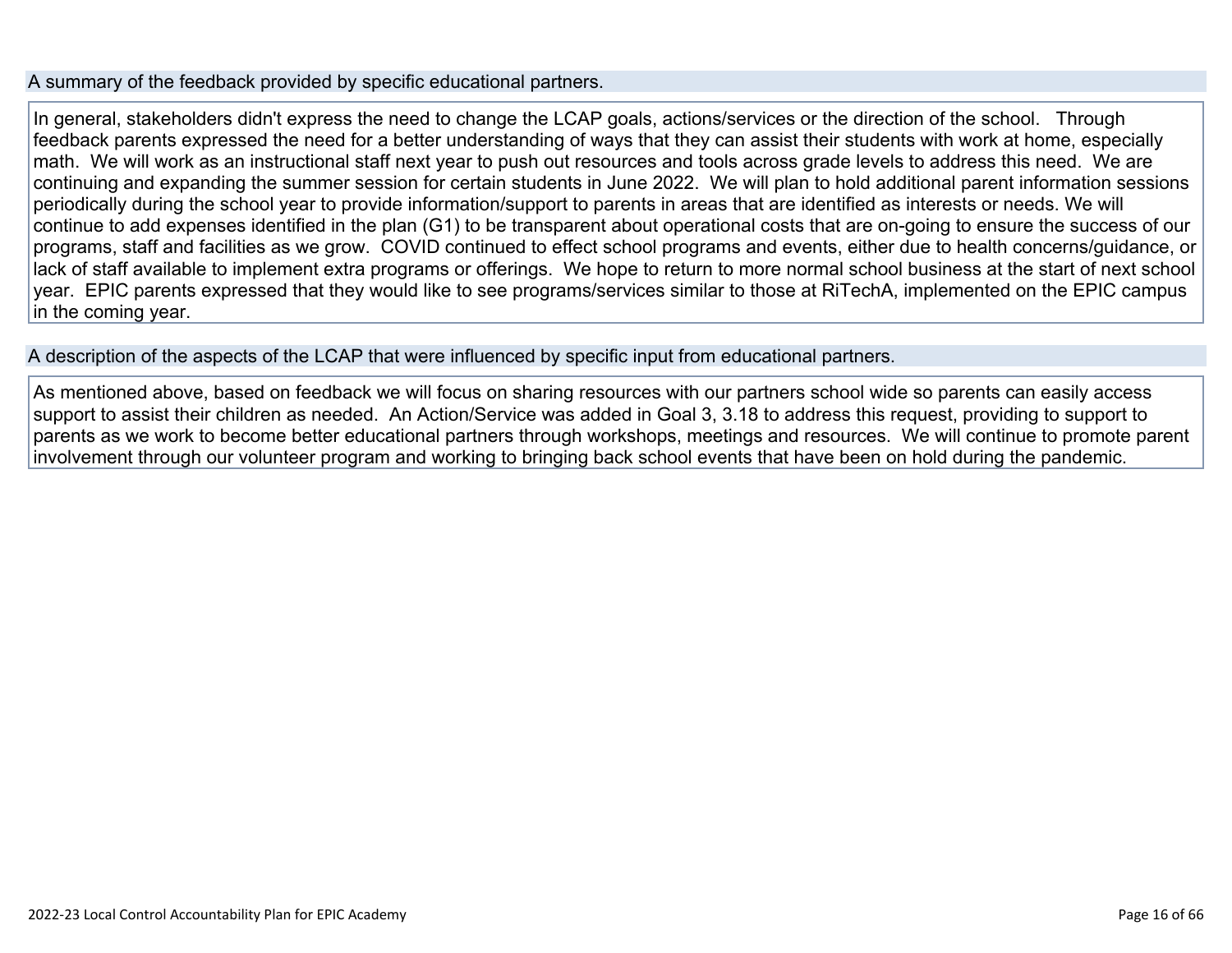# **[Goals and Actions](http://www.doc-tracking.com/screenshots/22LCAP/Instructions/22LCAPInstructions.htm#GoalsandActions)**

# **[Goal](http://www.doc-tracking.com/screenshots/22LCAP/Instructions/22LCAPInstructions.htm#goalDescription)**

| Goal # | <b>Description</b>                                                                                                                                                                                                        |
|--------|---------------------------------------------------------------------------------------------------------------------------------------------------------------------------------------------------------------------------|
|        | River Islands Academies (RIA) will strategically, and transparently allocate resources based on their ability to sustain<br>dynamic teaching and learning and realize continuous improvement in all areas of our program. |

An explanation of why the LEA has developed this goal.

RIA recognizes that maintaining high-quality learning environments and highly competent staffing is necessary to ensure student success. This goal was created to be in each school's LCAP in the Academies to cover shared costs/expenses that we designed to meet the needs of each school and its staff and students.

## **[Measuring and Reporting Results](http://www.doc-tracking.com/screenshots/22LCAP/Instructions/22LCAPInstructions.htm#MeasuringandReportingResults)**

| <b>Metric</b>                                                           | <b>Baseline</b>                                                                                                                                                                                                                                                                                                                   | Year 1 Outcome                        | Year 2 Outcome | Year 3 Outcome | Desired Outcome for<br>$2023 - 24$                                                                                                                                                                                                                                                                                                |
|-------------------------------------------------------------------------|-----------------------------------------------------------------------------------------------------------------------------------------------------------------------------------------------------------------------------------------------------------------------------------------------------------------------------------|---------------------------------------|----------------|----------------|-----------------------------------------------------------------------------------------------------------------------------------------------------------------------------------------------------------------------------------------------------------------------------------------------------------------------------------|
| <b>Priority 1</b><br>Staff<br><b>Facilities</b><br>Materials & Supplies | A: 100% of Teachers<br>were properly<br>credentialed and<br>assigned verified by<br>credential lists.<br><b>B:</b> Sufficient<br><b>Instructional Materials</b><br>were provided to each<br>classroom, for each<br>student verified by<br>inventory lists.<br>C: Facility remained in<br>good repair verified by<br>the FIT tool. | N/A<br>EPIC Academy opens<br>in 22-23 |                |                | A: 100% of Teachers<br>were properly<br>credentialed and<br>assigned verified by<br>credential lists.<br><b>B:</b> Sufficient<br><b>Instructional Materials</b><br>were provided to each<br>classroom, for each<br>student verified by<br>inventory lists.<br>C: Facility remained in<br>good repair verified by<br>the FIT tool. |
|                                                                         |                                                                                                                                                                                                                                                                                                                                   |                                       |                |                |                                                                                                                                                                                                                                                                                                                                   |

**[Actions](http://www.doc-tracking.com/screenshots/22LCAP/Instructions/22LCAPInstructions.htm#actions)**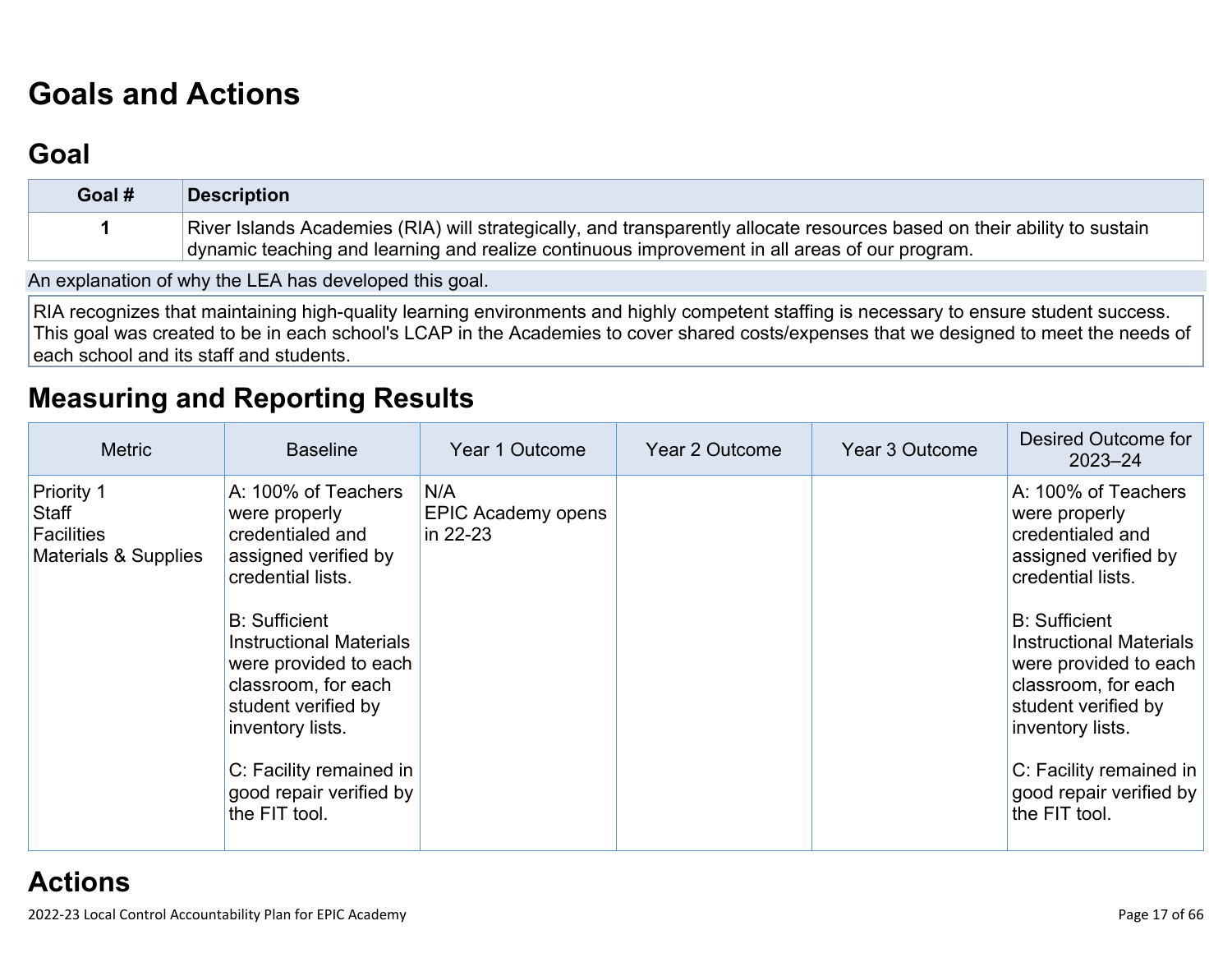| Action # | <b>Title</b>                                           | Description                                                                                                                                                                                                                                        | <b>Total Funds</b> | Contributing |
|----------|--------------------------------------------------------|----------------------------------------------------------------------------------------------------------------------------------------------------------------------------------------------------------------------------------------------------|--------------------|--------------|
| $1.1$    | 1.1 Academies Staff                                    | 1.1 Shared costs of staff who service all Academies Schools (Admin,<br>Clerical, IT, Nurse) salaries and benefits                                                                                                                                  | \$0.00             | <b>No</b>    |
| $1.2$    | 1.2 Academies<br><b>Facilities &amp;</b><br>Operations | 1.2 Rent, water, phone, internet, electricity, waste                                                                                                                                                                                               | \$306,803.00       | <b>No</b>    |
| 1.3      | 1.3 Academies<br><b>Contract Services</b>              | 1.3 Counselor/Therapist, Gardening, Maintenance, Custodial, Student<br>Information System, IT                                                                                                                                                      | \$330,500.00       | <b>No</b>    |
| 1.4      | 1.4 Service Fees                                       | 1.4 Auditing, Back Office, Legal, Insurance, Payroll, District Oversight                                                                                                                                                                           | \$99,941.00        | <b>No</b>    |
| 1.5      | 1.5 Recruitment &<br>Marketing                         | 1.5 Job Fair fees, release time costs, marketing costs of materials to<br>promote the Academies.                                                                                                                                                   | \$2,000.00         | <b>No</b>    |
| 1.6      | 1.6 SPED Contract<br><b>Services</b>                   | 1.6 Psych, Speech, OT, behaviorist, Director(BESD), Valley Mountain<br>Regional, Easter Seals)                                                                                                                                                     | \$200,000.00       | <b>No</b>    |
| 1.7      | 1.7 Academies<br><b>Communication Tools</b>            | 1.7 Website, App                                                                                                                                                                                                                                   | \$6,500.00         | <b>No</b>    |
| 1.8      | 1.8 Professional<br>Development and<br>Coaching        | 1.8 Professional Development and Coaching in CCSS Math and<br>ELA/ELD, lesson design, assessment and technology. Maintain<br>continual learning for teachers and paraprofessionals through release<br>time, after school workshops, webinars, etc. | \$40,000.00        | <b>No</b>    |
| 1.9      | 1.9 Compliance<br><b>Training Program</b>              | 1.9 On-line training system to deliver state mandated trainings to staff<br>electronically. The system will enable digital assignment and tracking<br>of completion of courses/trainings.                                                          | \$250.00           | <b>No</b>    |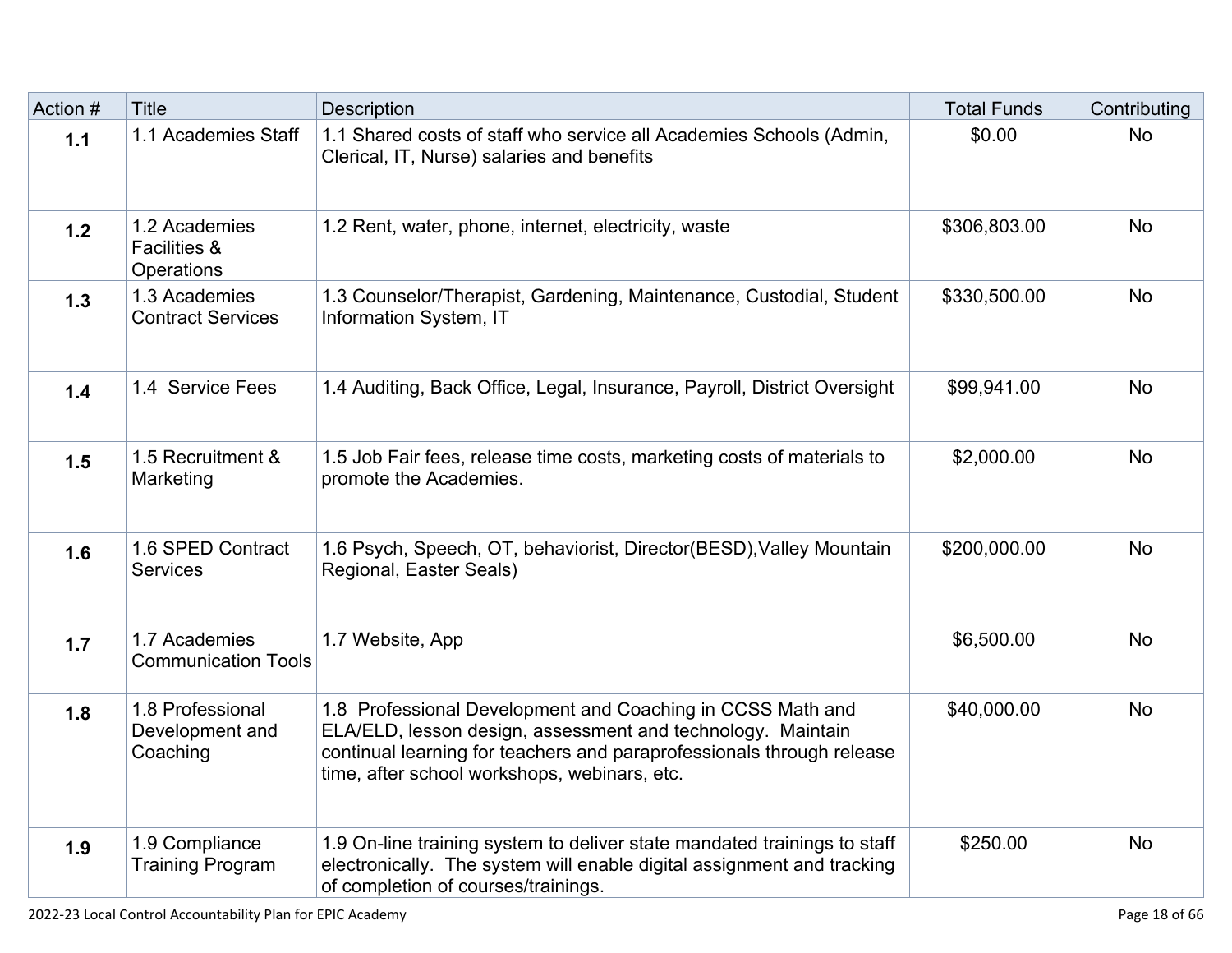| Action # | <b>Title</b>                | Description                                     | <b>Total Funds</b> | Contributing |
|----------|-----------------------------|-------------------------------------------------|--------------------|--------------|
|          |                             |                                                 |                    |              |
| 1.10     | 1.10 Travel &<br>Conference | 1.10 Travel & Conference expenses for RIA staff | \$4,000.00         | <b>No</b>    |

## **[Goal Analysis \[2021-22\]](http://www.doc-tracking.com/screenshots/22LCAP/Instructions/22LCAPInstructions.htm#GoalAnalysis)**

An analysis of how this goal was carried out in the previous year.

A description of any substantive differences in planned actions and actual implementation of these actions.

EPIC Academy will open in August 2022 there is no data to analyze from the 2021-22 school year.

An explanation of material differences between Budgeted Expenditures and Estimated Actual Expenditures and/or Planned Percentages of Improved Services and Estimated Actual Percentages of Improved Services.

EPIC Academy will open in August 2022 there is no data to analyze from the 2021-22 school year.

An explanation of how effective the specific actions were in making progress toward the goal.

EPIC Academy will open in August 2022 there is no data to analyze from the 2021-22 school year.

A description of any changes made to the planned goal, metrics, desired outcomes, or actions for the coming year that resulted from reflections on prior practice.

EPIC Academy will open in August 2022 and this will be the first year for this goal.

**A report of the Total Estimated Actual Expenditures for last year's actions may be found in the Annual Update Table. A report of the Estimated Actual Percentages of Improved Services for last year's actions may be found in the Contributing Actions Annual Update Table.**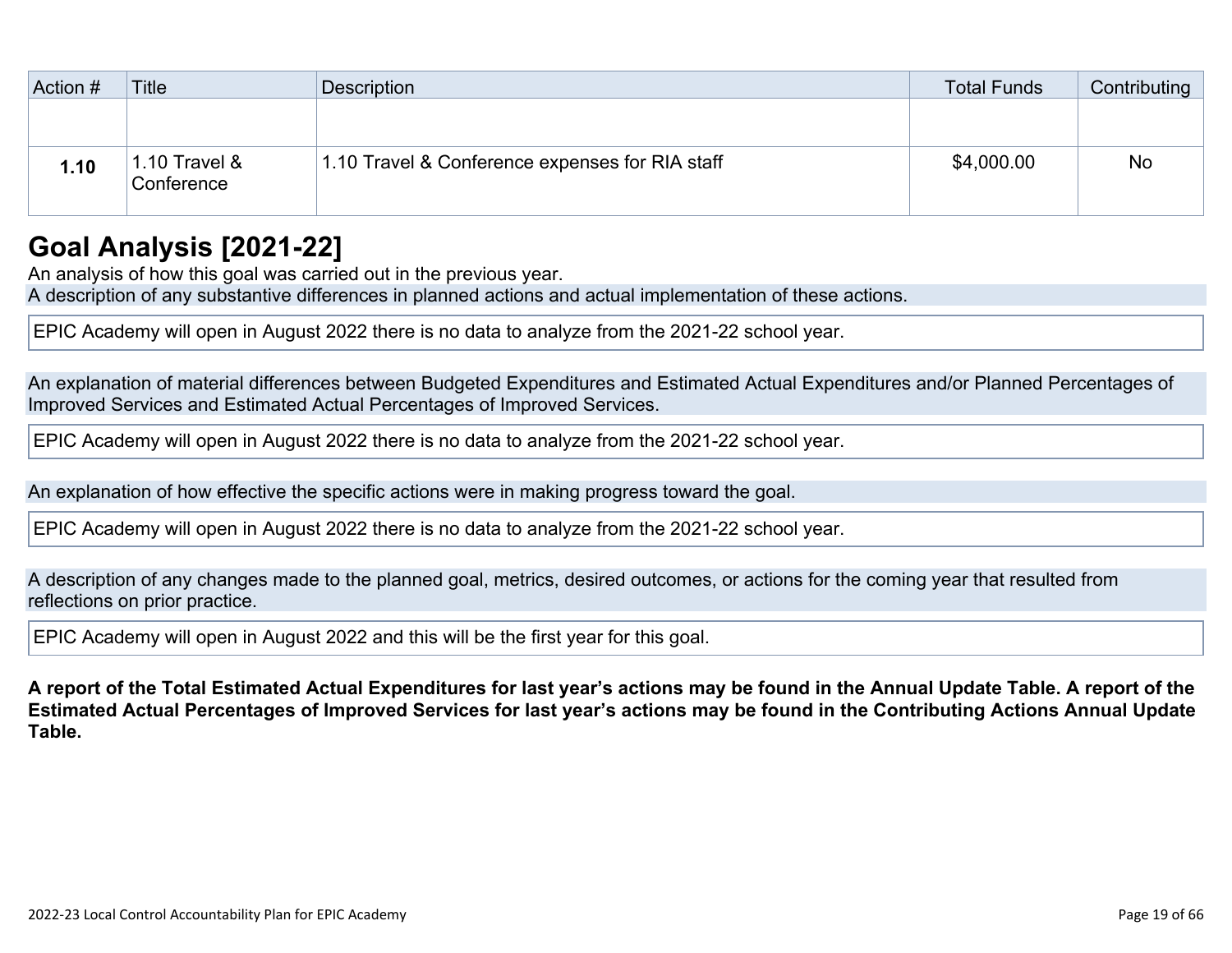# **[Goals and Actions](http://www.doc-tracking.com/screenshots/22LCAP/Instructions/22LCAPInstructions.htm#GoalsandActions)**

# **[Goal](http://www.doc-tracking.com/screenshots/22LCAP/Instructions/22LCAPInstructions.htm#goalDescription)**

| Goal # | <b>Description</b>                                                                                          |
|--------|-------------------------------------------------------------------------------------------------------------|
|        | EPIC Academy will develop, sustain and enhance quality instructional programs to raise student achievement. |

An explanation of why the LEA has developed this goal.

The goal of RIA schools is to improve and support student learning in order to raise student achievement for all students. Providing a strong supportive learning program will help ensure that students are prepared for secondary education.

## **[Measuring and Reporting Results](http://www.doc-tracking.com/screenshots/22LCAP/Instructions/22LCAPInstructions.htm#MeasuringandReportingResults)**

| <b>Metric</b>                                                                                                | <b>Baseline</b>                                                                                                                                                                                                                                                                                                                   | Year 1 Outcome                                     | Year 2 Outcome | Year 3 Outcome | <b>Desired Outcome for</b><br>$2023 - 24$                                                                                                                                                                                                          |
|--------------------------------------------------------------------------------------------------------------|-----------------------------------------------------------------------------------------------------------------------------------------------------------------------------------------------------------------------------------------------------------------------------------------------------------------------------------|----------------------------------------------------|----------------|----------------|----------------------------------------------------------------------------------------------------------------------------------------------------------------------------------------------------------------------------------------------------|
| Priority 1<br>A. Teacher<br>Assignments<br><b>B.</b> Instructional<br><b>Materials</b><br>C. Facility Status | A: 100% of Teachers<br>were properly<br>credentialed and<br>assigned verified by<br>credential lists.<br><b>B:</b> Sufficient<br><b>Instructional Materials</b><br>were provided to each<br>classroom, for each<br>student verified by<br>inventory lists.<br>C: Facility remained in<br>good repair verified by<br>the FIT tool. | N/A EPIC Academy<br>will open in August of<br>2022 |                |                | A. 100% appropriately<br>credentialed and<br>assigned teachers<br><b>B.</b> Maintain sufficient<br>instructional supplies<br>for each classroom<br>and student.<br>C. Maintain a Good<br>Repair rating on the<br>FIT tool for site<br>inspections. |
| <b>Priority 2</b><br>Implementation of<br><b>State Standards:</b>                                            | A: Aligned curriculum<br>and Professional<br>Development is                                                                                                                                                                                                                                                                       | N/A EPIC Academy<br>will open in August of<br>2022 |                |                | A. Maintain aligned<br>curriculum and<br>Professional                                                                                                                                                                                              |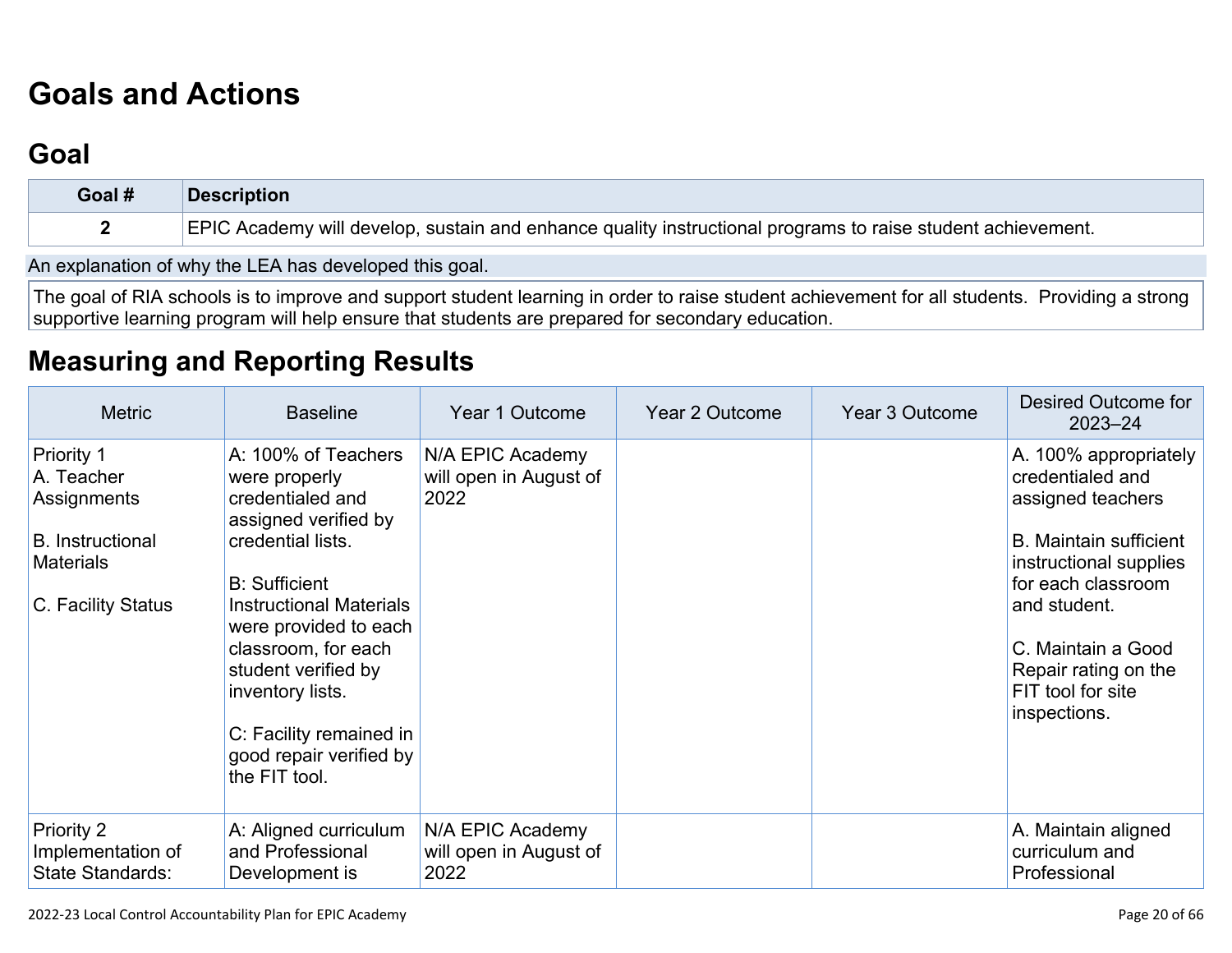| <b>Metric</b>                                                                                                    | <b>Baseline</b>                                                                                                                                                                                                                                                                                                            | Year 1 Outcome                                     | Year 2 Outcome | Year 3 Outcome | Desired Outcome for<br>2023-24                                                                                                                                                                                                                                                                                                    |
|------------------------------------------------------------------------------------------------------------------|----------------------------------------------------------------------------------------------------------------------------------------------------------------------------------------------------------------------------------------------------------------------------------------------------------------------------|----------------------------------------------------|----------------|----------------|-----------------------------------------------------------------------------------------------------------------------------------------------------------------------------------------------------------------------------------------------------------------------------------------------------------------------------------|
| Professional<br>$\bullet$<br>Development<br><b>Materials</b><br>Technology<br>EL access to<br>CA/EL<br>standards | provided, verified by<br>inventory lists and PD<br>schedules.<br>A: Teachers used<br>technology to deliver<br>daily CC aligned<br>lessons and<br>assignments, verified<br>by teacher lesson<br>plans and student<br>work.<br><b>B: English Learners</b><br>are provided with<br>integrated ELD within<br>their classrooms. |                                                    |                |                | Development, verified<br>by inventory lists and<br>PD schedules.<br>A. Maintain use of<br>technology to deliver<br>standards aligned<br>instruction and<br>assessments.<br><b>B. English Learners</b><br>will be provided with<br>integrated and<br>designated ELD,<br>verified by lesson<br>plans and classroom<br>observations. |
| <b>Priority 3</b><br><b>Parental Involvement</b>                                                                 | A, B, C: Parent<br>participation, including<br>parents of<br>unduplicated and<br>exceptional needs<br>students, in<br>classroom/school<br>volunteer program will<br>be encouraged and<br>promoted.<br>Participation logs and<br>efforts will be<br>documented at the<br>school site.                                       | N/A EPIC Academy<br>will open in August of<br>2022 |                |                | Maintain high level of<br>parent participation,<br>including parents of<br>unduplicated and<br>exceptional needs<br>students, in<br>classroom/school<br>volunteer program,<br>verified by sign-in<br>sheets.<br>Documentation of<br>school events that<br>encouraged parental<br>participation will be<br>kept.                   |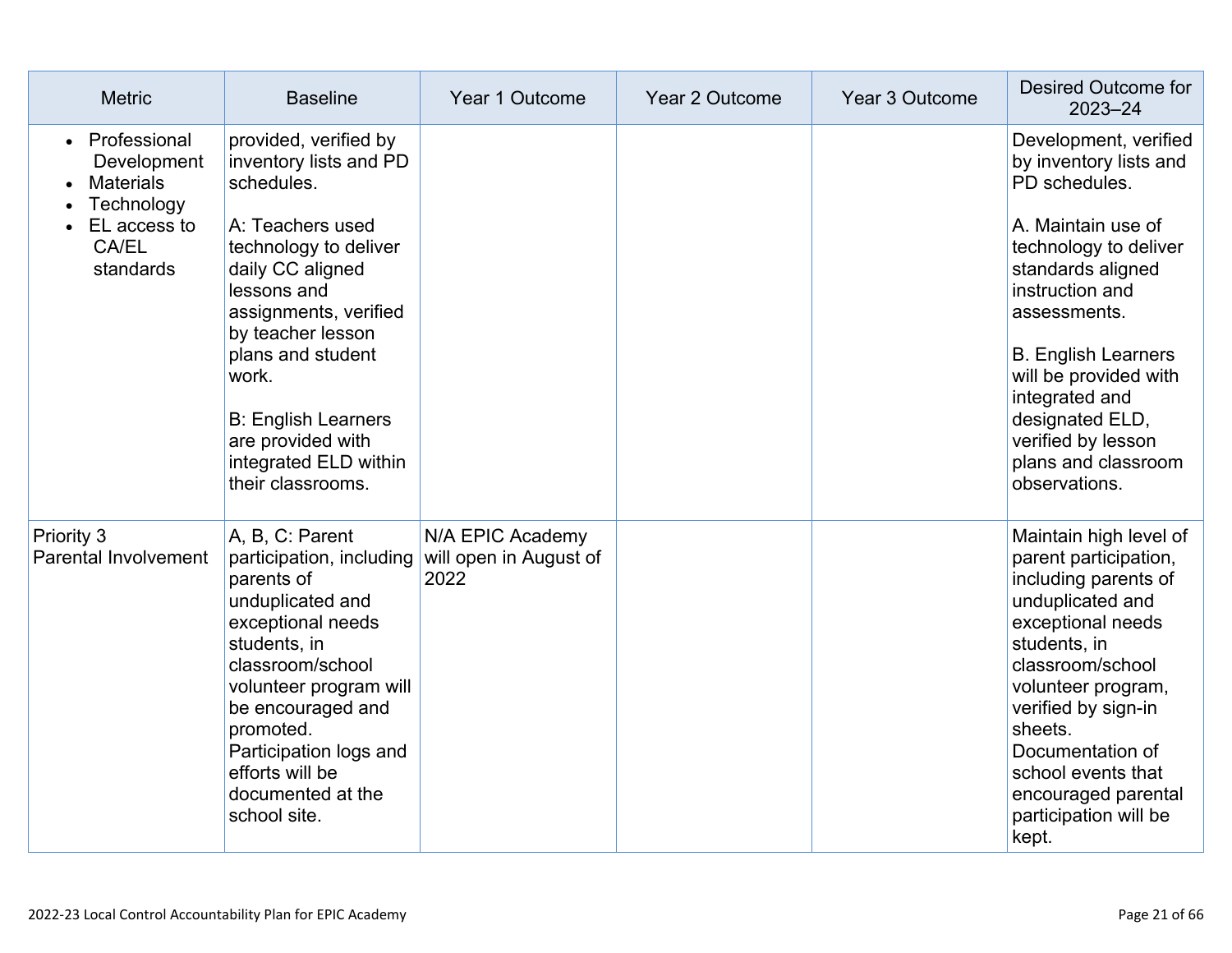| <b>Metric</b>                                                                                                                                                         | <b>Baseline</b>                                                                                                                                                                                                                                                                                                                                                                                                  | Year 1 Outcome                                     | Year 2 Outcome | Year 3 Outcome | Desired Outcome for<br>$2023 - 24$                                                                                                                                                                                                                                                                                                                                                                                                                                                                                              |
|-----------------------------------------------------------------------------------------------------------------------------------------------------------------------|------------------------------------------------------------------------------------------------------------------------------------------------------------------------------------------------------------------------------------------------------------------------------------------------------------------------------------------------------------------------------------------------------------------|----------------------------------------------------|----------------|----------------|---------------------------------------------------------------------------------------------------------------------------------------------------------------------------------------------------------------------------------------------------------------------------------------------------------------------------------------------------------------------------------------------------------------------------------------------------------------------------------------------------------------------------------|
| Priority 4<br>Performance on State<br>Assessments<br>% of Proficient EL<br><b>EL Reclassification</b><br>Rate<br>NA: API,<br>College/Career, AP<br>exams, EAP results | A: ELA standard met<br>or exceeded: a<br>baseline will be<br>established during the<br>22-23 school year.<br>A: Math standard met<br>or exceeded: a<br>baseline will be<br>established during the<br>22-23 school year.<br>D: EL Progress: a<br>baseline will be<br>established during the<br>22-23 school year.<br>E: EL Reclassification<br>Rate: data will be<br>established during the<br>22-23 school year. | N/A EPIC Academy<br>will open in August of<br>2022 |                |                | A: ELA standard met<br>or exceeded: we will<br>maintain or exceed<br>the base line CAASPP<br>scores set from spring<br>2022-23.<br>A: Math standard met<br>or exceeded: we will<br>maintain or exceed<br>the base line CAASPP<br>scores set from spring<br>2022-23.<br>D: EL Progress:<br><b>English Learners will</b><br>continue to show<br>progress annually<br>verified on the<br>Dashboard.<br>E: English Learners<br>will be reclassified as<br>appropriate.<br><b>Reclassification rates</b><br>will be report annually. |
| Priority 7<br>Course Access                                                                                                                                           | A, B, C: All students,<br>including unduplicated<br>and students with<br>exceptional needs,<br>have access to the<br>rigorous curriculum<br>and assignments                                                                                                                                                                                                                                                      | N/A EPIC Academy<br>will open in August of<br>2022 |                |                | A, B, C: all students<br>will continue to have<br>access to a broad<br>course of study,<br>rigorous curriculum<br>and assignments as<br>verified by                                                                                                                                                                                                                                                                                                                                                                             |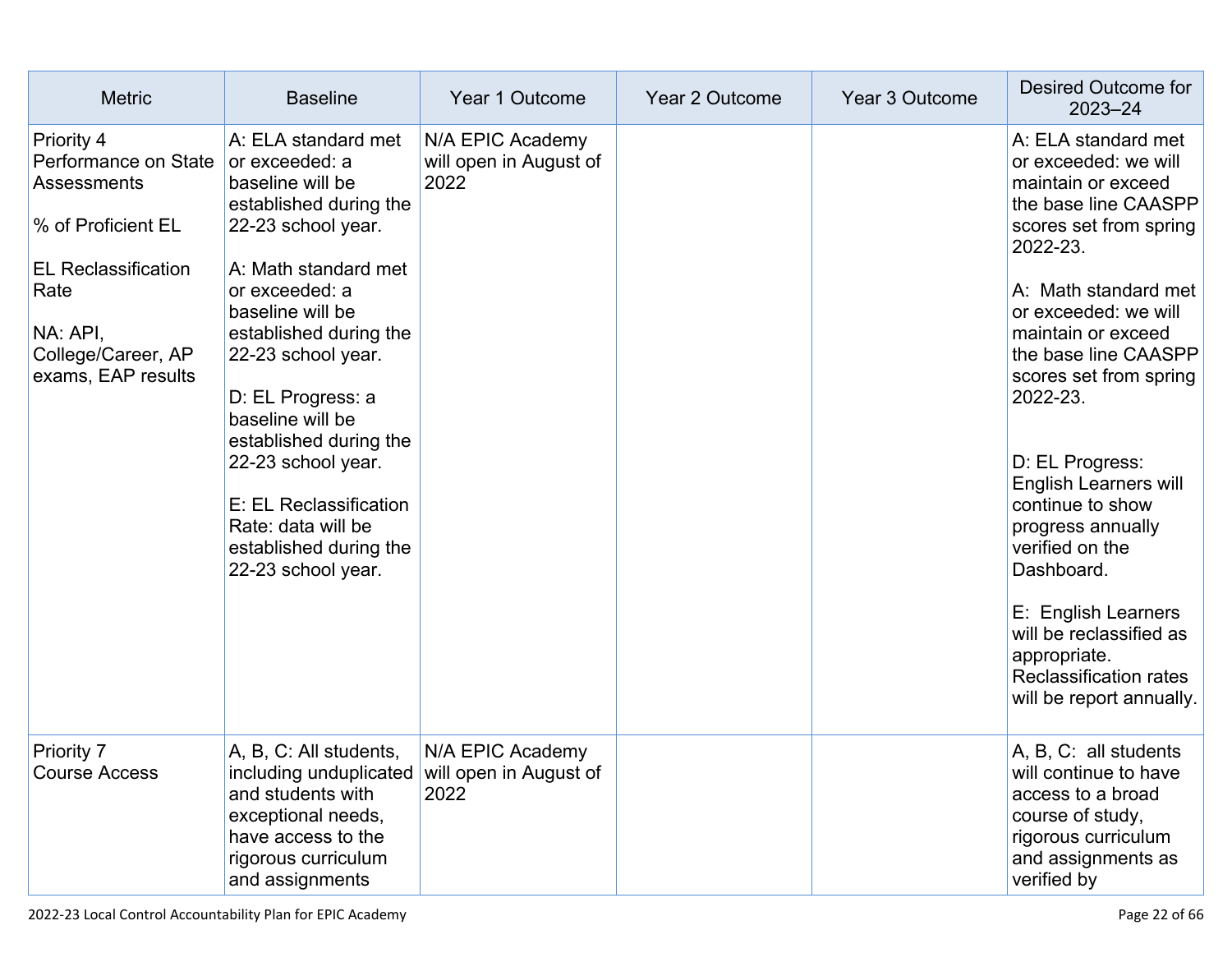| <b>Metric</b> | <b>Baseline</b>                                                                                  | Year 1 Outcome | Year 2 Outcome | Year 3 Outcome | Desired Outcome for<br>$2023 - 24$  |
|---------------|--------------------------------------------------------------------------------------------------|----------------|----------------|----------------|-------------------------------------|
|               | through their<br>individual devices,<br>verified by class<br>assignments and<br>class schedules. |                |                |                | assignments and<br>class schedules. |

# **[Actions](http://www.doc-tracking.com/screenshots/22LCAP/Instructions/22LCAPInstructions.htm#actions)**

| Action # | Title                                           | Description                                                                                                                                                                                                                                                            | <b>Total Funds</b> | Contributing |
|----------|-------------------------------------------------|------------------------------------------------------------------------------------------------------------------------------------------------------------------------------------------------------------------------------------------------------------------------|--------------------|--------------|
| 2.1      | 2.1 Professional<br>Development and<br>Coaching | 2.1 Professional Development and Coaching in CCSS Math and<br>ELA/ELD, lesson design, assessment and technology. Maintain<br>continual learning for teachers and paraprofessionals through release<br>time, after school workshops, webinars, etc.                     | \$0.00             | No           |
| 2.2      | 2.2 Conference and<br><b>Workshop Expenses</b>  | 2.2 Conference Expenses:<br>K-8 teachers and administrators will attend conferences, workshops<br>and trainings to increase knowledge and skills in a variety of content<br>areas. Information learned will be shared with the other staff and the<br>Governing Board. | \$8,000.00         | <b>No</b>    |
| 2.3      | 2.3 Certificated Staff                          | 2.3 Retain/Maintain number of certificated teachers to maintain class<br>sizes. Teachers will be hired to accommodate growth and replace<br>leaving staff as needed. (salaries & benefits)                                                                             | \$1,710,112.00     | <b>No</b>    |
| 2.4      | 2.4 Job Fairs and<br>Recruitment                | 2.4 Recruit qualified teachers. Attend job and recruitment fairs to seek<br>and hire teachers/staff as needed. To include release time if needed.                                                                                                                      | \$500.00           | <b>No</b>    |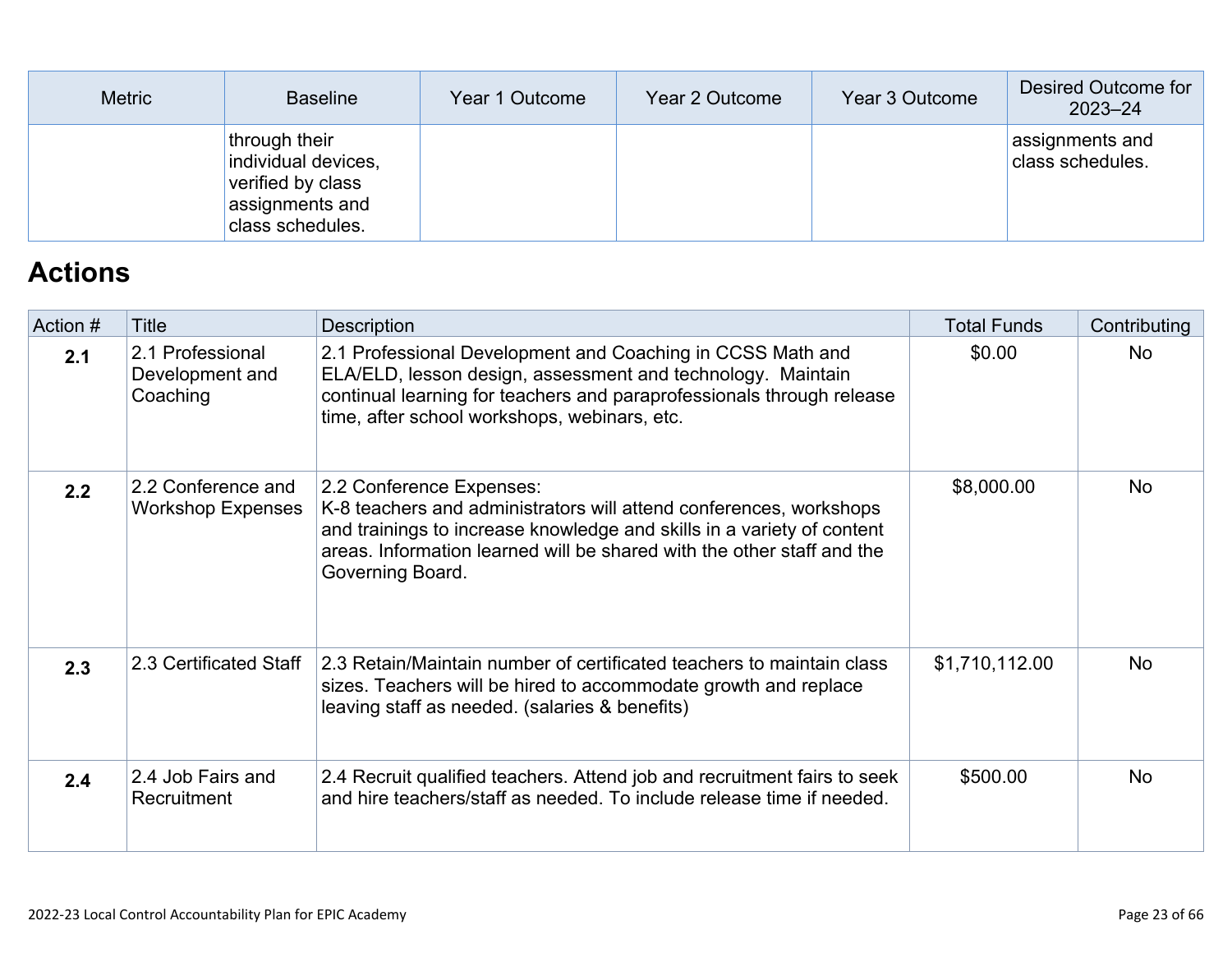| Action # | <b>Title</b>                                                                           | <b>Description</b>                                                                                                                                                                                                                                                                                                                                                                                                                                                       | <b>Total Funds</b> | Contributing |
|----------|----------------------------------------------------------------------------------------|--------------------------------------------------------------------------------------------------------------------------------------------------------------------------------------------------------------------------------------------------------------------------------------------------------------------------------------------------------------------------------------------------------------------------------------------------------------------------|--------------------|--------------|
| 2.5      | and Instructional<br><b>Aides</b>                                                      | 2.5 Paraprofessionals 2.5 Classroom paraprofessionals and instructional aides to support<br>classrooms and school programs, as needed. To include training and<br>materials. salaries & benefits                                                                                                                                                                                                                                                                         | \$200,000.00       | Yes          |
| 2.6      | 2.6 Residents &<br>Induction Program                                                   | 2.6 Resident Program for potential teachers:<br><b>Resident Stipend</b><br><b>Materials &amp; Supplies</b><br>Induction Program for new teachers:<br>County fees for Induction Program<br><b>Stipends for Induction Support Providers</b><br><b>Stipends for Intern Teacher Support Providers</b>                                                                                                                                                                        | \$5,000.00         | <b>No</b>    |
| 2.7      | 2.7 Core and<br>Supplement<br>Curriculum;<br>Program/license<br>Subscriptions; Library | 2.7 Purchase core and supplemental curriculum and renew<br>subscriptions as data indicates. Ensure that new classrooms, to<br>accommodate growth, are set up and equip with grade appropriate<br>instructional materials. Library start-up                                                                                                                                                                                                                               | \$290,000.00       | <b>No</b>    |
| 2.8      | 2.8 Support<br>Personnel<br>training/shadow time                                       | 2.8 costs to provide training and shadow time for support personnel                                                                                                                                                                                                                                                                                                                                                                                                      | \$500.00           | <b>No</b>    |
| 2.9      | 2.9 School<br>devices, Classroom,<br>Teacher, Office &<br>Campus)                      | 2.9 Maintain reliable one-to-one device inventory and software for<br>Technology (Student student access to core and supplemental curriculum. Purchase<br>student devices and software to accommodate replacements as<br>needed.<br>Maintain classroom technology, updates as needed (to include the<br>installation of new boards and professional development for staff use)<br>including Teacher technology. office/admin staff technology; campus<br>wide technology | \$411,840.00       | <b>No</b>    |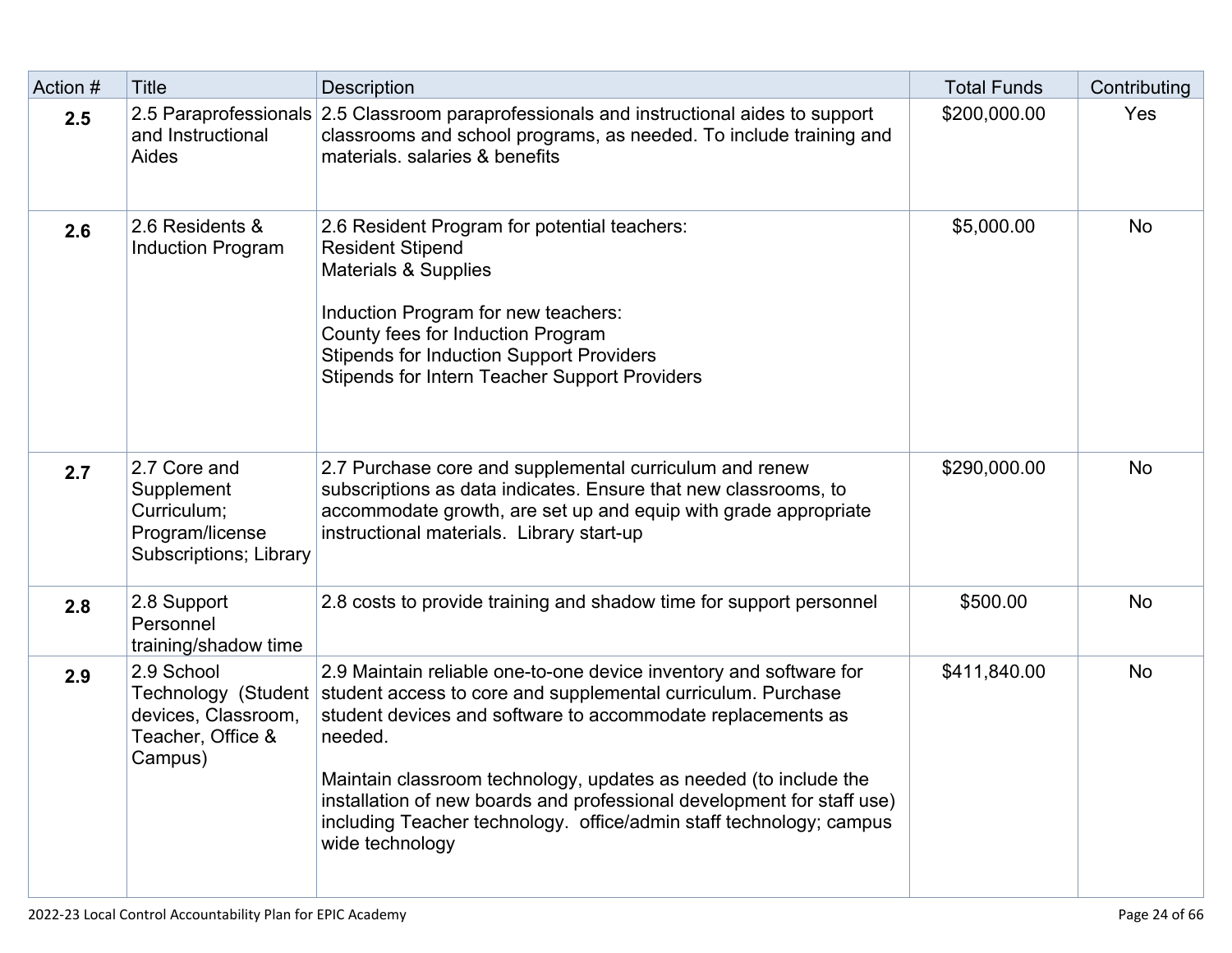| Action # | <b>Title</b>                                                     | Description                                                                                                                                                                                                                                                                         | <b>Total Funds</b> | Contributing |
|----------|------------------------------------------------------------------|-------------------------------------------------------------------------------------------------------------------------------------------------------------------------------------------------------------------------------------------------------------------------------------|--------------------|--------------|
| 2.10     | 2.10 English Learner<br><b>Services</b>                          | 2.10 Continued Professional Development and Coaching to assist with<br>implementation of research based effective instruction to English<br>Learners. Coordination of annual assessments, staff: student<br>support/services                                                        | \$32,000.00        | Yes          |
| 2.11     | 2.11 Release time<br>expenses for<br>Professional<br>Development | 2.11 Provide substitutes for release time for teachers as needed to<br>participate in Lesson Study, Professional Learning Community<br>Opportunities in the all curricular areas                                                                                                    | \$2,000.00         | <b>No</b>    |
| 2.12     | 2.12 After School<br><b>Student Support</b>                      | 2.12 After School tutoring:<br>Additional tutoring with Instructional Aides will be provided for 2<br>additional days per week for students identified as needed additional<br>support.                                                                                             | \$7,300.00         | <b>No</b>    |
| 2.13     | 2.13 Local<br>Assessment<br>Program/System                       | 2.13 Gain historical on-going student academic data; maintain<br>computer based assessment program.                                                                                                                                                                                 | \$6,000.00         | <b>No</b>    |
| 2.14     | 2.14 Program<br>Administrator                                    | 2.14 Administrator/instructional coach to assist staff with curriculum<br>and instructional strategy implementation, coordination of professional<br>development and other administrative duties.                                                                                   | \$0.00             | Yes          |
| 2.15     | 2.15 Intervention<br><b>Staff</b>                                | 2.15 Intervention Teacher to provide specialized instruction for<br>students who are below grade level and at risk for retention. This<br>teacher will work in coordination with our Education Specialist and<br>Classroom Teachers to determine student participation eligibility. | \$88,397.40        | Yes          |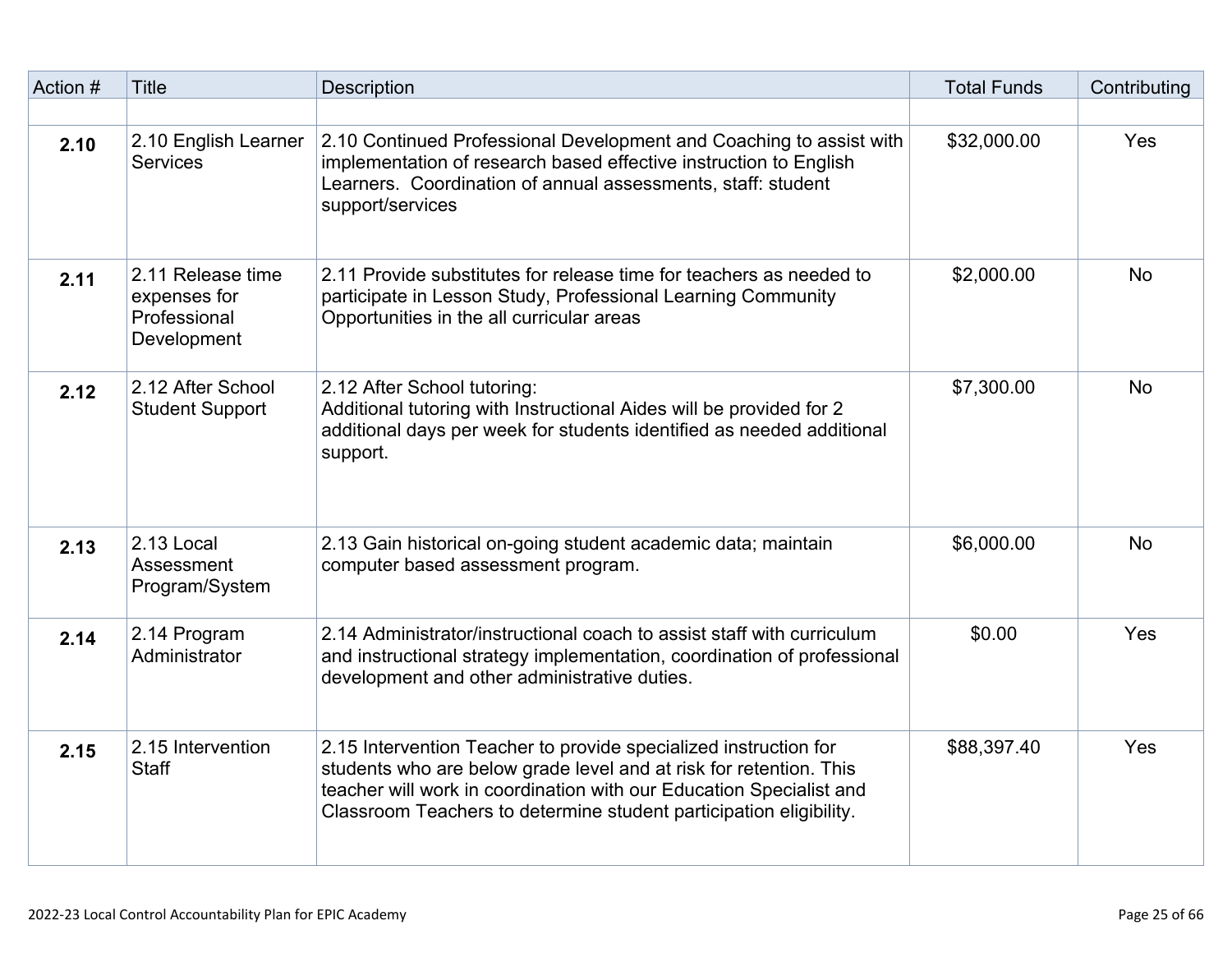| Action # | Title                                                | <b>Description</b>                                                                                                                                                                        | <b>Total Funds</b> | Contributing |
|----------|------------------------------------------------------|-------------------------------------------------------------------------------------------------------------------------------------------------------------------------------------------|--------------------|--------------|
| 2.16     | 2.16 Instructional<br><b>Material &amp; Supplies</b> | 2.16 Consumable materials for classroom and school wide<br>events/projects                                                                                                                | \$20,000.00        | <b>No</b>    |
| 2.17     | 2.17 After school<br>Tutoring (Mondays)              | 2.17 All instructional Staff provides after school tutoring to identified<br>students within their classes. Students will receive intensive support<br>to address student learning needs. | \$190,012.00       | <b>Yes</b>   |

## **[Goal Analysis \[2021-22\]](http://www.doc-tracking.com/screenshots/22LCAP/Instructions/22LCAPInstructions.htm#GoalAnalysis)**

An analysis of how this goal was carried out in the previous year. A description of any substantive differences in planned actions and actual implementation of these actions.

N/A EPIC Academy will open in August of 2022 there is no data to analyze from the 2021-22 school year.

An explanation of material differences between Budgeted Expenditures and Estimated Actual Expenditures and/or Planned Percentages of Improved Services and Estimated Actual Percentages of Improved Services.

N/A EPIC Academy will open in August of 2022 there is no data to analyze from the 2021-22 school year.

An explanation of how effective the specific actions were in making progress toward the goal.

N/A EPIC Academy will open in August of 2022 there is no data to analyze from the 2021-22 school year.

A description of any changes made to the planned goal, metrics, desired outcomes, or actions for the coming year that resulted from reflections on prior practice.

N/A EPIC Academy will open in August of 2022 and this will be the first year for this goal.

**A report of the Total Estimated Actual Expenditures for last year's actions may be found in the Annual Update Table. A report of the Estimated Actual Percentages of Improved Services for last year's actions may be found in the Contributing Actions Annual Update Table.**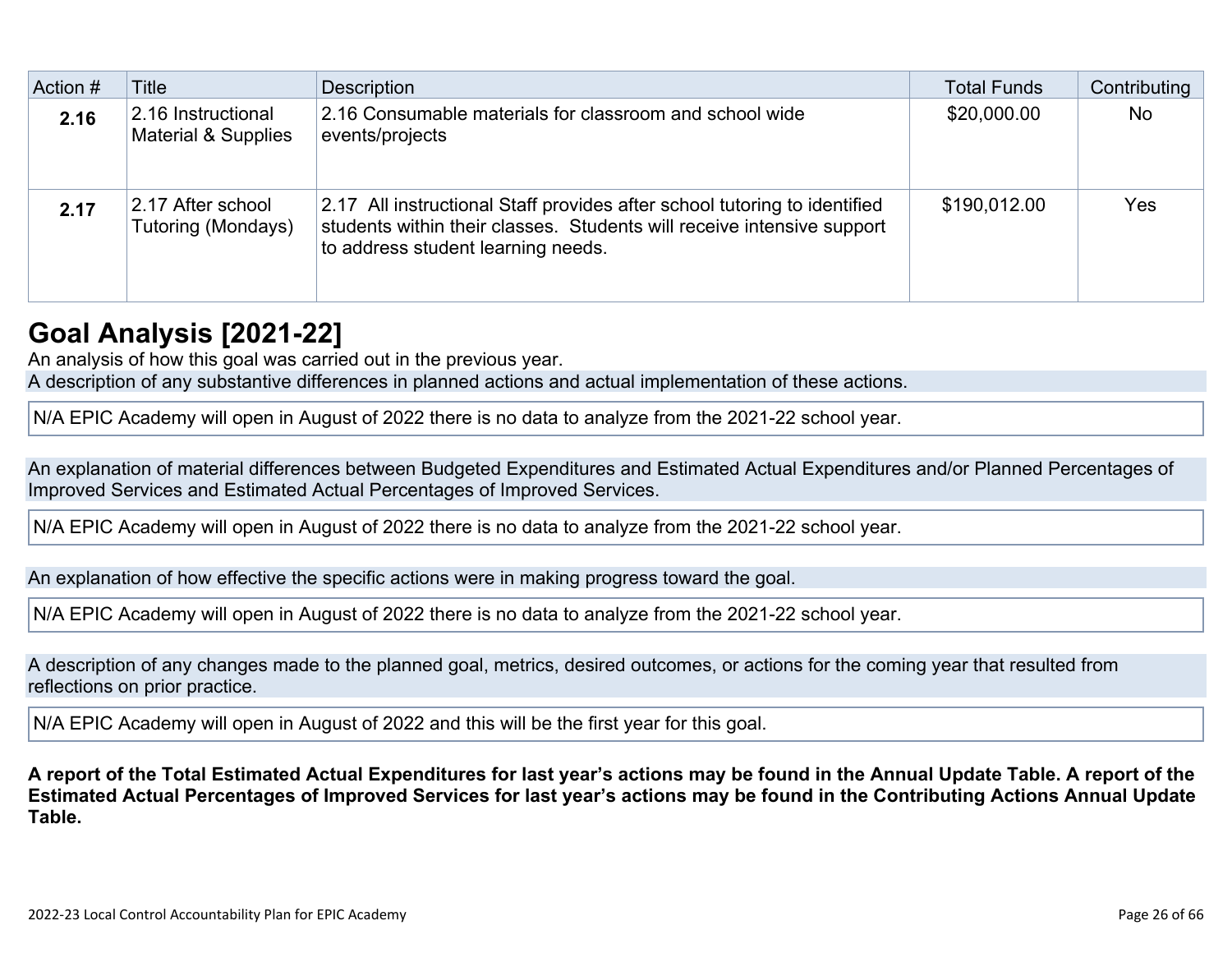# **[Goals and Actions](http://www.doc-tracking.com/screenshots/22LCAP/Instructions/22LCAPInstructions.htm#GoalsandActions)**

## **[Goal](http://www.doc-tracking.com/screenshots/22LCAP/Instructions/22LCAPInstructions.htm#goalDescription)**

| Goal # | <b>Description</b>                                                                                                                                           |
|--------|--------------------------------------------------------------------------------------------------------------------------------------------------------------|
|        | EPIC Academy will provide a safe and welcoming learning environment that fosters a respectful and collaborative culture<br>for students, parents, and staff. |

An explanation of why the LEA has developed this goal.

EPIC Academy knows that by fostering a respectful, inclusive and collaborative culture, it will ensure the social emotional well-being, and a safe environment for all children. Creating such an environment takes the help of many parties working together; staff, parents and students working together towards common goals and ideas.

## **[Measuring and Reporting Results](http://www.doc-tracking.com/screenshots/22LCAP/Instructions/22LCAPInstructions.htm#MeasuringandReportingResults)**

| <b>Metric</b>                                                                                     | <b>Baseline</b>                                                                                                                                                                                                                                                                                                 | Year 1 Outcome                                     | <b>Year 2 Outcome</b> | Year 3 Outcome | Desired Outcome for<br>$2023 - 24$                                                                                              |
|---------------------------------------------------------------------------------------------------|-----------------------------------------------------------------------------------------------------------------------------------------------------------------------------------------------------------------------------------------------------------------------------------------------------------------|----------------------------------------------------|-----------------------|----------------|---------------------------------------------------------------------------------------------------------------------------------|
| Priority 3<br>Parental Involvement                                                                | A, B, C: Parent<br>volunteer<br>participation, including 2022<br>parents of<br>unduplicated and<br>exceptional needs<br>students, will maintain<br>or increase verified by<br>Parent Volunteer logs,<br><b>Attendance at School</b><br>events, Parent<br>Teacher Conferences,<br>and meeting sign-in<br>sheets. | N/A EPIC Academy<br>will open in August of         |                       |                | A, B, C: Parent<br>involvement levels will<br>be maintained verified<br>by logs, attendance at<br>events and sign-in<br>sheets. |
| Priority 5<br><b>Attendance Rates</b><br><b>Chronic Absences</b><br>Middle School<br>Dropout Rate | A: Attendance rate<br>baseline will be<br>established from the<br>22-23 school year                                                                                                                                                                                                                             | N/A EPIC Academy<br>will open in August of<br>2022 |                       |                | A. Maintain or<br>decrease the<br>Attendance rate<br>baseline of 93%                                                            |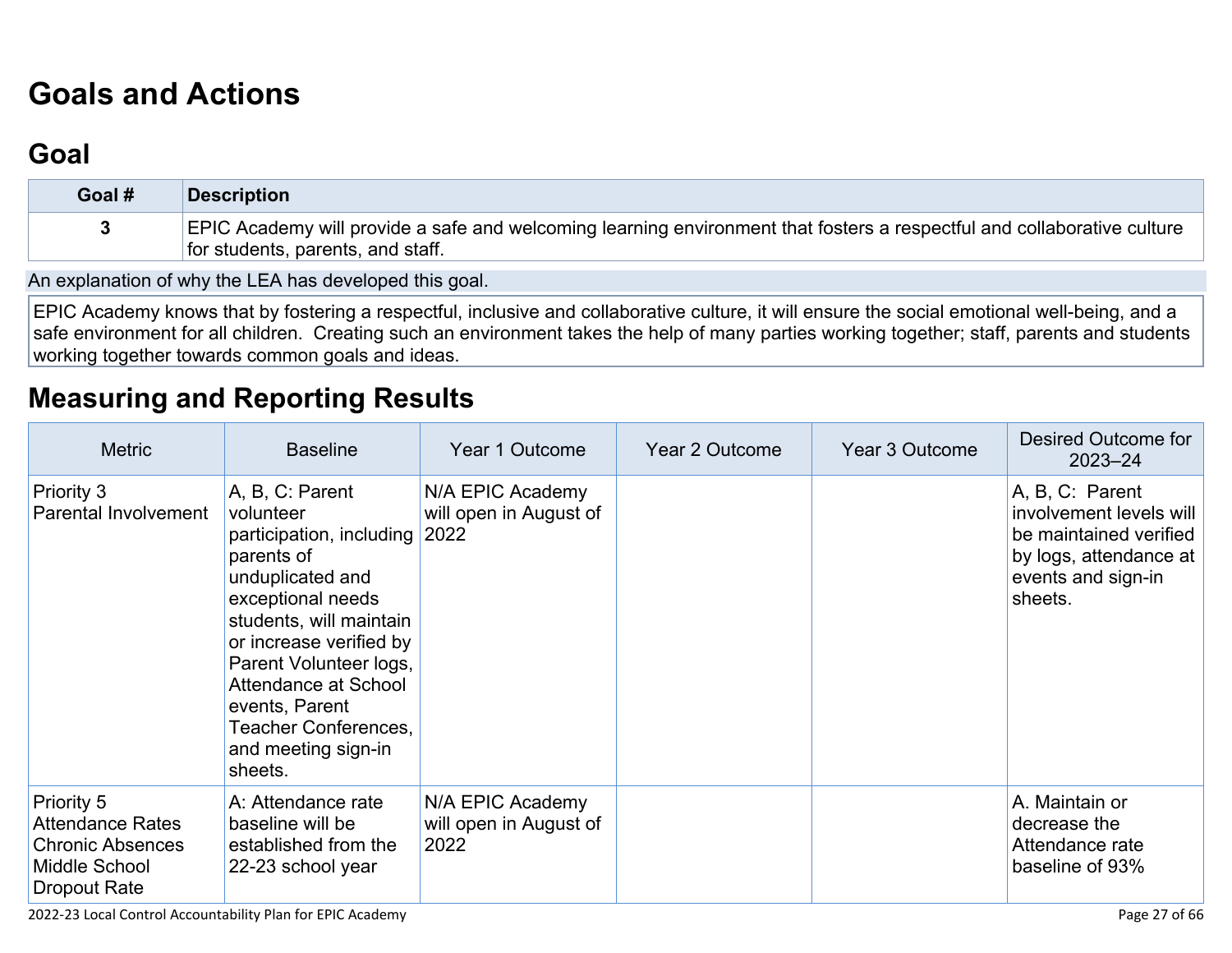| <b>Metric</b>                                                                                                             | <b>Baseline</b>                                                                                                                                                                                                                                                             | Year 1 Outcome                                     | Year 2 Outcome | Year 3 Outcome | Desired Outcome for<br>$2023 - 24$                                                                                                                                                                                     |
|---------------------------------------------------------------------------------------------------------------------------|-----------------------------------------------------------------------------------------------------------------------------------------------------------------------------------------------------------------------------------------------------------------------------|----------------------------------------------------|----------------|----------------|------------------------------------------------------------------------------------------------------------------------------------------------------------------------------------------------------------------------|
| <b>High School Dropout</b><br>and High School<br>Graduation Rates: not 22-23 school year<br>applicable to a K-8<br>school | <b>B: Chronic Absence</b><br>Rate baseline will be<br>established from the<br>C: Middle School<br>Dropout Rate:<br>baseline will be<br>established from the<br>22-23 school year                                                                                            |                                                    |                |                | B. Maintain or<br>decrease a Chronic<br>Absence 5%<br>C. Maintain Middle<br><b>School Dropout Rate</b><br>of $0\%$                                                                                                     |
| Priority 6<br><b>Suspension Rate</b><br><b>Expulsion Rate</b><br>Survey results                                           | A: Suspension<br>baseline will be<br>established in 22-23<br><b>B: Expulsion Rate:</b><br>maintained at less<br>than $1%$<br>C: Student Survey:<br>students will be<br>annually surveyed for<br>feedback on school<br>climate, baseline will<br>be established in 22-<br>23 | N/A EPIC Academy<br>will open in August of<br>2022 |                |                | A. Maintain or<br>decrease suspension<br>rate from baseline<br><b>B. Maintain Expulsion</b><br>rate from baseline of<br>less than 1%<br>C. Students will be<br>annually surveyed for<br>feedback on school<br>climate. |
| Priority 8<br><b>Student Enrollment</b><br>Rate<br><b>Student Enrollment</b><br><b>Retention Rate</b>                     | <b>Enrollment</b> and<br>retention rates of<br>students will maintain<br>as verified by student<br>information system<br>reports. It was hard to                                                                                                                            | N/A EPIC Academy<br>will open in August of<br>2022 |                |                | <b>Maintain the</b><br>enrollment and<br>retention rate of<br>students                                                                                                                                                 |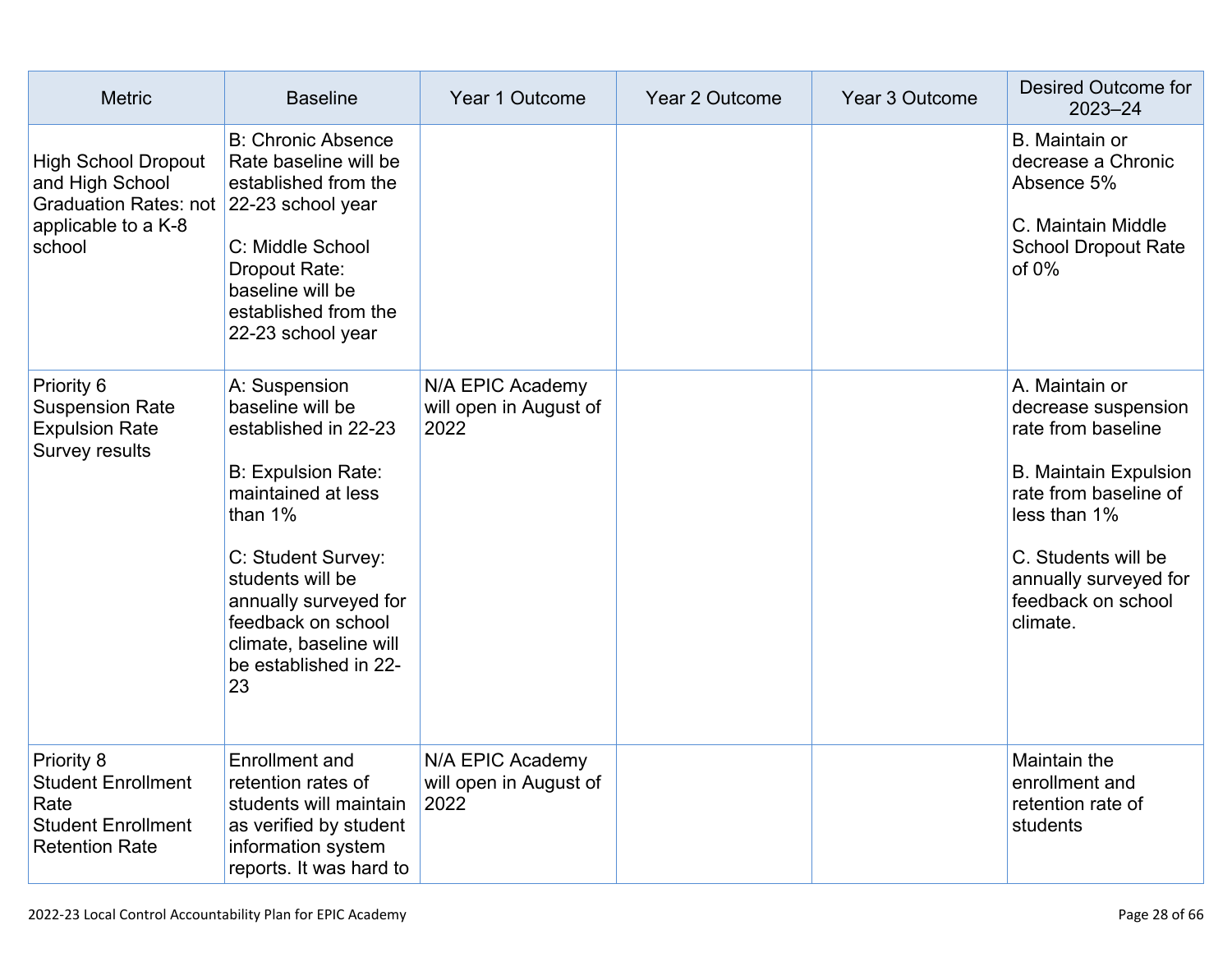| <b>Metric</b> | <b>Baseline</b>                                                                                                                                                                                                                                                    | Year 1 Outcome | Year 2 Outcome | Year 3 Outcome | Desired Outcome for<br>$2023 - 24$ |
|---------------|--------------------------------------------------------------------------------------------------------------------------------------------------------------------------------------------------------------------------------------------------------------------|----------------|----------------|----------------|------------------------------------|
|               | accurately measure<br>the retention rate of<br>students this year with<br>the change in<br>instructional delivery.<br>We will establish a<br>baseline percentage<br>again next year when<br>we return to a more<br>stable on-campus<br>instruction<br>environment. |                |                |                |                                    |

# **[Actions](http://www.doc-tracking.com/screenshots/22LCAP/Instructions/22LCAPInstructions.htm#actions)**

| Action # | Title                                           | <b>Description</b>                                                                                                                                                                                                                                                                                                                                                                                                                                                                                                                                                     | <b>Total Funds</b> | Contributing |
|----------|-------------------------------------------------|------------------------------------------------------------------------------------------------------------------------------------------------------------------------------------------------------------------------------------------------------------------------------------------------------------------------------------------------------------------------------------------------------------------------------------------------------------------------------------------------------------------------------------------------------------------------|--------------------|--------------|
| 3.1      | 3.1 Student<br><b>Character Program</b>         | 3.1 Character education program with all staff participating in<br>recognizing students good character. Instructional materials will be<br>purchased for staff, as needed. Teachers will provide instructional time<br>for character education on a daily or weekly basis. Prizes for good<br>character recognition will be given. "Brag Tags" will be used school-<br>wide, to recognize good student behavior/character within classroom<br>or on the school grounds on an on-going monthly basis. Assemblies to<br>support the Character program will be scheduled. | \$1,500.00         | <b>No</b>    |
| 3.2      | 3.2 Office Staff<br>Professional<br>Development | 3.2 Continue to work with office staff on public relations and creating a<br>welcoming culture encouraging parent volunteerism.                                                                                                                                                                                                                                                                                                                                                                                                                                        | \$500.00           | <b>No</b>    |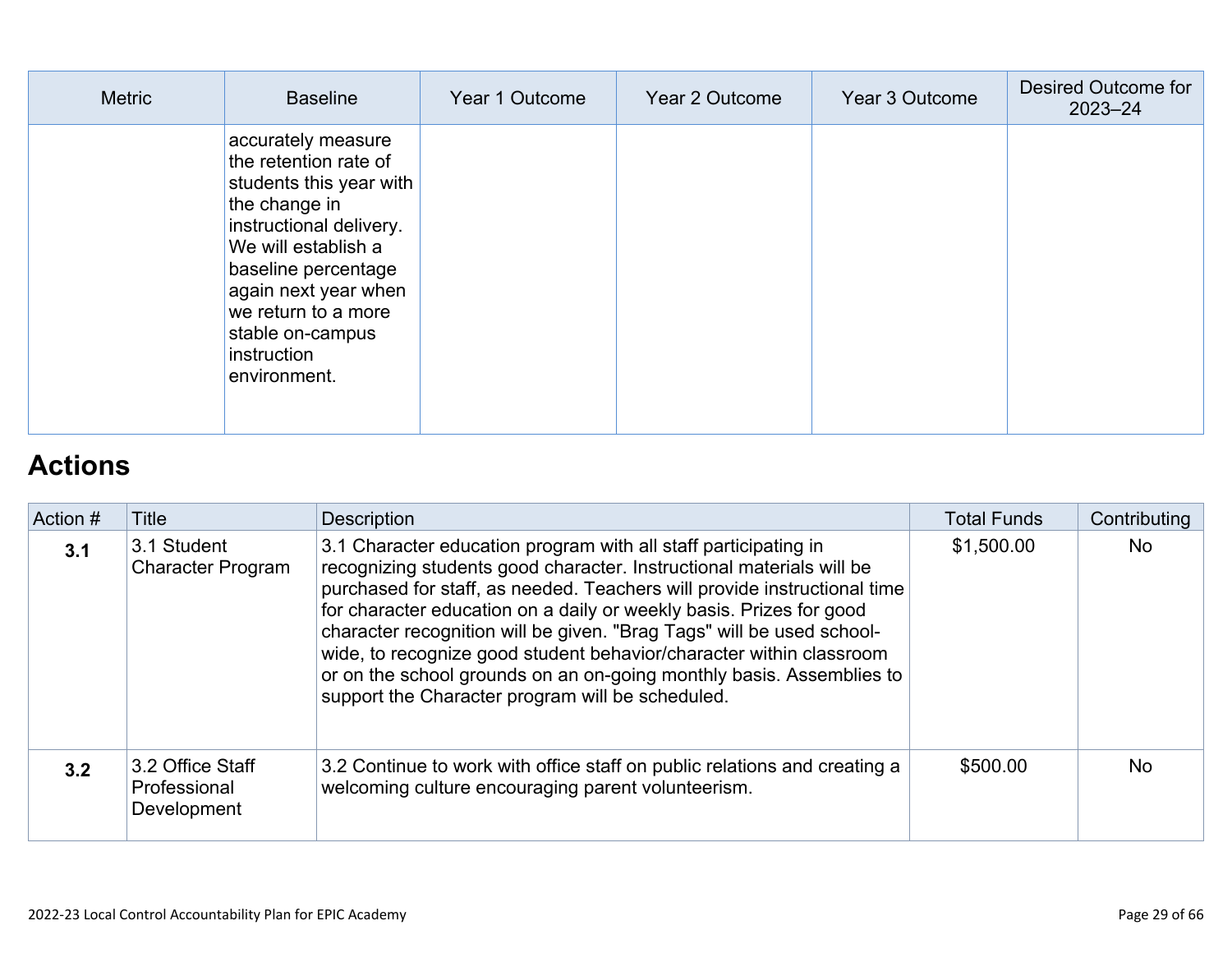| Action # | <b>Title</b>                                               | <b>Description</b>                                                                                                                                                                                                                                                                                           | <b>Total Funds</b> | Contributing |
|----------|------------------------------------------------------------|--------------------------------------------------------------------------------------------------------------------------------------------------------------------------------------------------------------------------------------------------------------------------------------------------------------|--------------------|--------------|
| 3.3      | 3.3 Afterschool                                            | 3.3 Provide opportunities for after school programs such as sports,<br>Enrichment Programs science olympiad, robotics, chess club, running club and sailing club.<br>Materials, resources and stipends for staff for after school programs.                                                                  | \$56,000.00        | <b>No</b>    |
| 3.4      | 3.4 College Bound<br>(college of the week)                 | 3.4 Continue to support a school-wide "College Bound" school theme<br>by having each class adopt a college to study and immerse in their<br>classroom culture. Purchase materials in support of "College Bound"<br>theme.                                                                                    | \$2,000.00         | <b>No</b>    |
| 3.5      | 3.5 Counseling &<br>Therapy                                | 3.5 Support students social and emotional well-being with individual,<br>small group counseling and individual therapy.                                                                                                                                                                                      | \$0.00             | <b>No</b>    |
| 3.6      | 3.6 Middle School<br><b>Success Classes</b>                | 3.6 Expenses for middle school success classes and enrichment                                                                                                                                                                                                                                                | \$10,500.00        | <b>No</b>    |
| 3.7      | 3.7 School Safety<br>Equipment                             | 3.7 Review, monitor, implement and maintain a school safety plan and<br>purchase security equipment as needed.                                                                                                                                                                                               | \$5,500.00         | <b>No</b>    |
| 3.8      | 3.8 Parent Volunteer<br>Appreciation/Staff<br>Appreciation | 3.8 Continue to communicate with parent volunteers regarding needs<br>and responsibilities. Staff demonstrates appreciation of volunteers<br>through positive interaction and End of Year Appreciation Celebration.<br>Staff appreciation costs to acknowledge the staff's hard work through<br>out the year | \$3,000.00         | <b>No</b>    |
| 3.9      | 3.9 Student Awards<br>and Recognition                      | 3.9 Provide opportunities to acknowledge/reward student success in<br>academics and extracurricular activities.                                                                                                                                                                                              | \$1,000.00         | <b>No</b>    |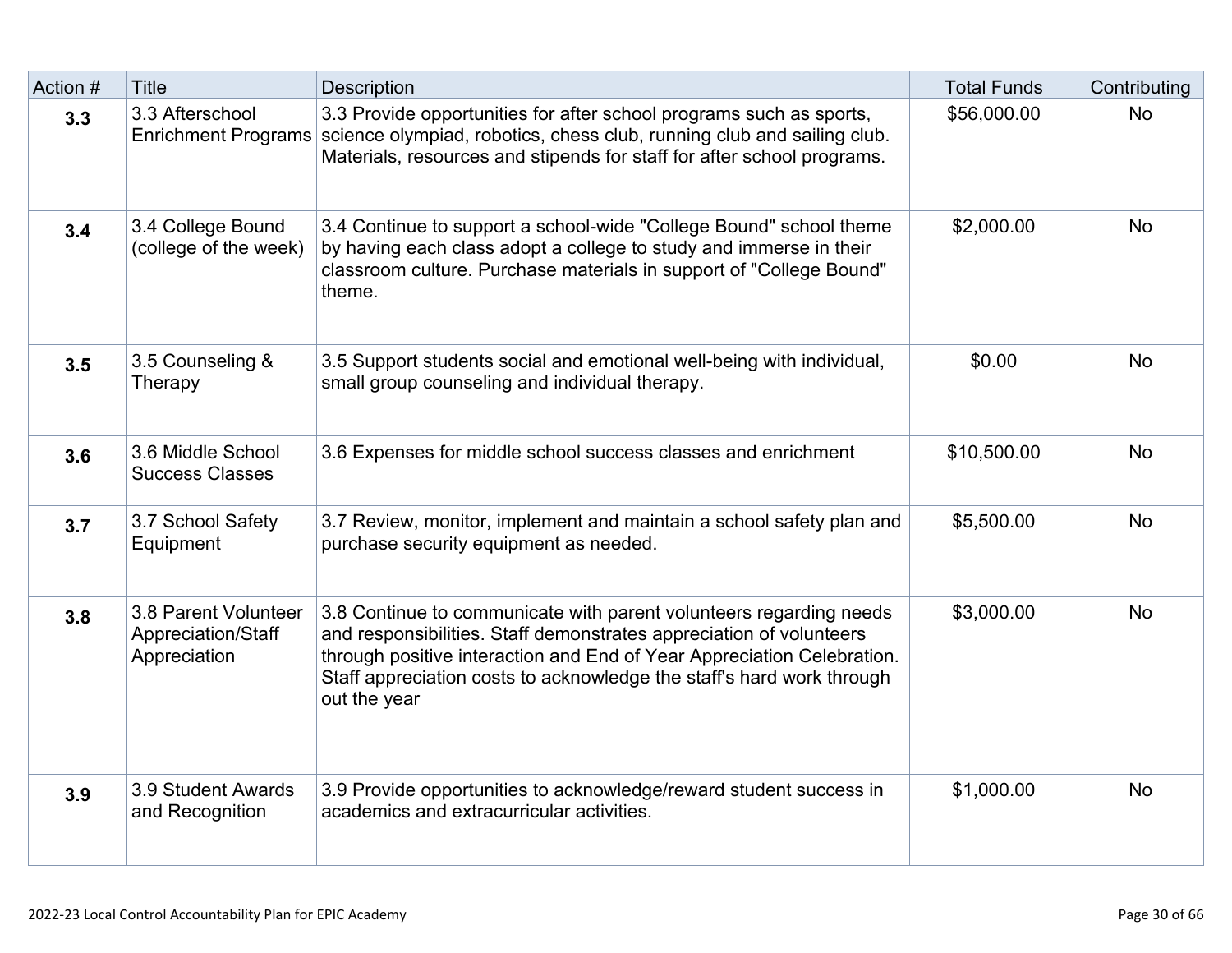| Action # | <b>Title</b>                               | <b>Description</b>                                                                                                                                                                                                                                                                                                                                                                                                                | <b>Total Funds</b> | Contributing |
|----------|--------------------------------------------|-----------------------------------------------------------------------------------------------------------------------------------------------------------------------------------------------------------------------------------------------------------------------------------------------------------------------------------------------------------------------------------------------------------------------------------|--------------------|--------------|
| 3.10     | 3.10 School check in<br>system             | 3.10 A self check-in system will be supported for school<br>visitors/volunteers. The system emergency component will be utilized<br>with staff during emergency procedures/situations.                                                                                                                                                                                                                                            | \$1,500.00         | <b>No</b>    |
| 3.11     | 3.11 Flexible<br>Furniture                 | 3.11 Furniture will be purchased to support Alternative Seating within<br>our classrooms to better support students who prefer seating other<br>than a traditional desk and chair.                                                                                                                                                                                                                                                | \$50,000.00        | <b>No</b>    |
| 3.12     | 3.12 School Nurse                          | 3.12 A school Nurse will be on site 2 days a week to address the<br>health needs of students, create medical plans as needed and train<br>the staff as needed. The nurse will be able to follow up with families<br>regarding medical issues and impact said issues have on the<br>education of students. A School Nurse will add an additional facet to<br>our team, enabling us to better address the needs of the whole child. | \$0.00             | <b>No</b>    |
| 3.13     | 3.13 Student<br><b>Incentives</b>          | 3.13 Expenses for student incentive programs and events (AR goals,<br>end of season sports)                                                                                                                                                                                                                                                                                                                                       | \$1,900.00         | <b>No</b>    |
| 3.14     | 3.14 Field Trips &<br><b>Student Camps</b> | 3.14 Expenses for grade level field trips: transportation, admission<br>fees, supplies                                                                                                                                                                                                                                                                                                                                            | \$46,600.00        | <b>No</b>    |
| 3.15     | 3.15 Virtual Student<br>management system  | 3.15 Go Guardian costs/license                                                                                                                                                                                                                                                                                                                                                                                                    | \$5,000.00         | <b>No</b>    |
| 3.16     | 3.16 Classified Staff                      | 3.16 Cost to maintain classified personnel needed to ensure a<br>smoothly run office and school site (salaries & benefits)                                                                                                                                                                                                                                                                                                        | \$316,634.00       | <b>No</b>    |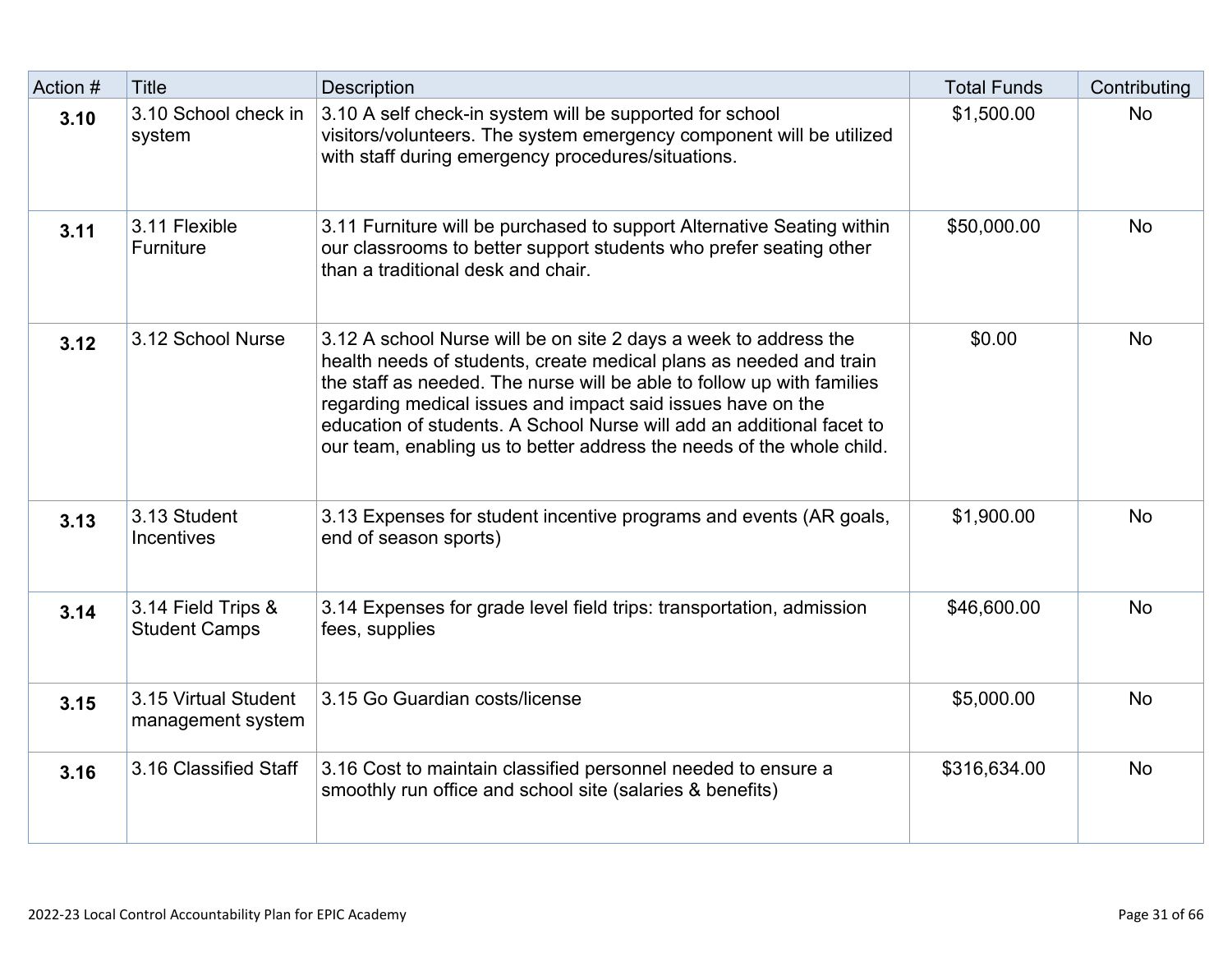| Action # | Title                                                    | Description                                                                                                                                                                                                                                                                                                       | <b>Total Funds</b> | Contributing |
|----------|----------------------------------------------------------|-------------------------------------------------------------------------------------------------------------------------------------------------------------------------------------------------------------------------------------------------------------------------------------------------------------------|--------------------|--------------|
| 3.17     | 3.17 Parent Support<br>Trainings and<br><b>Resources</b> | 3.17 Coordinated support will be provided to parents to better support<br>their students with the instructional program at home.<br>Workshop/Speakers will be planned to provide parents with<br>information on how to best support their children and how to engage<br>with the school as partners in education. | \$10,000.00        | <b>No</b>    |

## **[Goal Analysis \[2021-22\]](http://www.doc-tracking.com/screenshots/22LCAP/Instructions/22LCAPInstructions.htm#GoalAnalysis)**

An analysis of how this goal was carried out in the previous year.

A description of any substantive differences in planned actions and actual implementation of these actions.

N/A EPIC Academy will open in August of 2022 there is no data to analyze from the 2021-22 school year.

An explanation of material differences between Budgeted Expenditures and Estimated Actual Expenditures and/or Planned Percentages of Improved Services and Estimated Actual Percentages of Improved Services.

N/A EPIC Academy will open in August of 2022 there is no data to analyze from the 2021-22 school year.

An explanation of how effective the specific actions were in making progress toward the goal.

N/A EPIC Academy will open in August of 2022 there is no data to analyze from the 2021-22 school year.

A description of any changes made to the planned goal, metrics, desired outcomes, or actions for the coming year that resulted from reflections on prior practice.

N/A EPIC Academy will open in August of 2022 and this will be the first year for this goal.

**A report of the Total Estimated Actual Expenditures for last year's actions may be found in the Annual Update Table. A report of the Estimated Actual Percentages of Improved Services for last year's actions may be found in the Contributing Actions Annual Update Table.**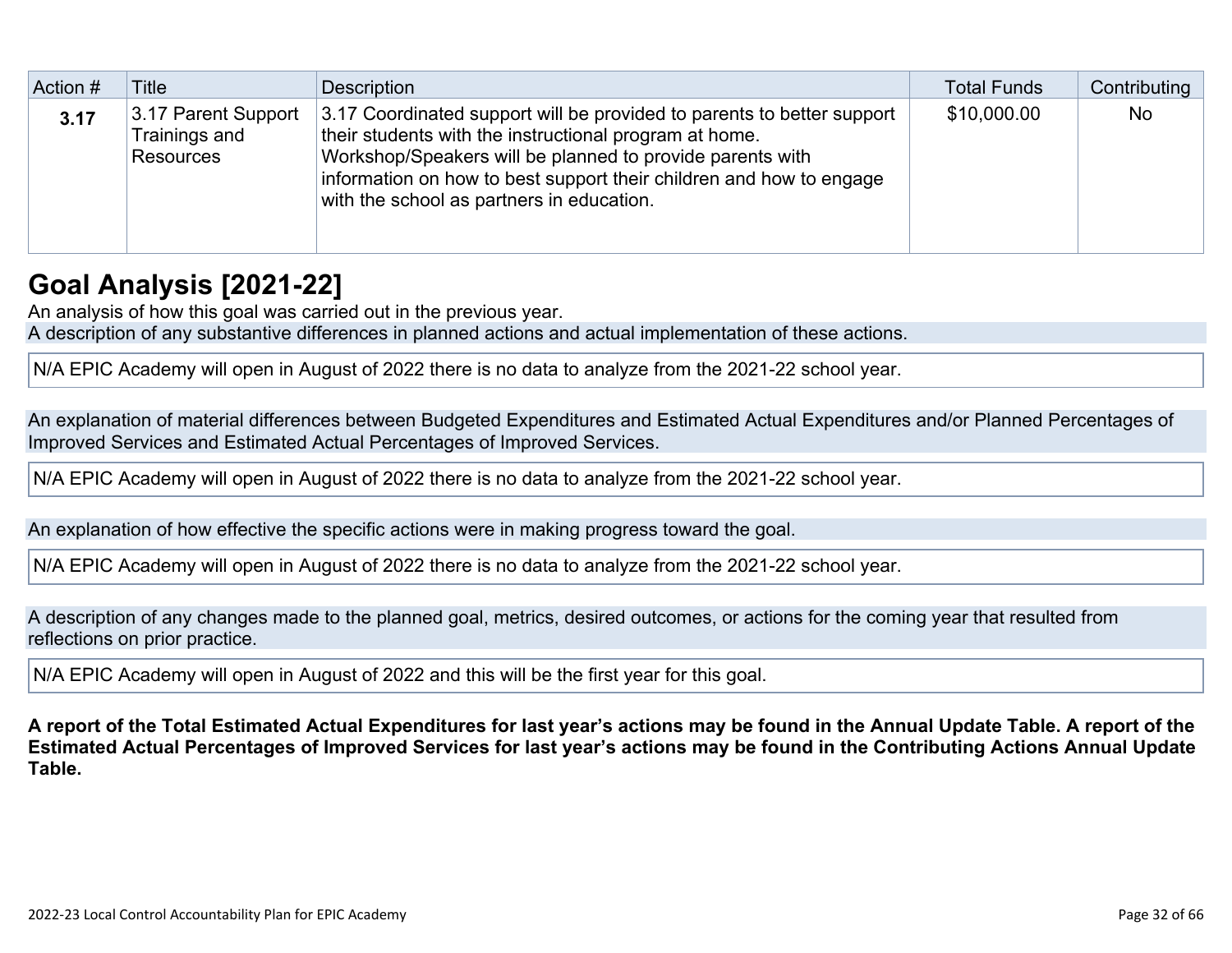# **[Increased or Improved Services for Foster Youth, English Learners, and Low-](http://www.doc-tracking.com/screenshots/22LCAP/Instructions/22LCAPInstructions.htm#IncreasedImprovedServices)[Income Students \[2022-23\]](http://www.doc-tracking.com/screenshots/22LCAP/Instructions/22LCAPInstructions.htm#IncreasedImprovedServices)**

| Projected LCFF Supplemental and/or Concentration Grants | Projected Additional LCFF Concentration Grant (15 percent) |  |  |
|---------------------------------------------------------|------------------------------------------------------------|--|--|
| 294,082                                                 | \$C                                                        |  |  |

#### **Required Percentage to Increase or Improve Services for the LCAP Year**

| Projected Percentage to Increase<br>or Improve Services for the<br>Coming School Year | <b>ILCFF Carryover — Percentage</b> | <b>ILCFF Carryover — Dollar</b> | Total Percentage to Increase or<br>Improve Services for the Coming<br>School Year |
|---------------------------------------------------------------------------------------|-------------------------------------|---------------------------------|-----------------------------------------------------------------------------------|
| 7.00%                                                                                 | $0.00\%$                            | \$0.00                          | 7.00%                                                                             |

**The Budgeted Expenditures for Actions identified as Contributing may be found in the Contributing Actions Table.**

## **[Required Descriptions](http://www.doc-tracking.com/screenshots/22LCAP/Instructions/22LCAPInstructions.htm#RequiredDescriptions)**

For each action being provided to an entire school, or across the entire school district or county office of education (COE), an explanation of (1) how the needs of foster youth, English learners, and low-income students were considered first, and (2) how these actions are effective in meeting the goals for these students.

A description of how services for foster youth, English learners, and low-income students are being increased or improved by the percentage required.

EPIC Academy is a single-school Charter opening in August of 2022, with grades TK-7. For the 2022-23 school year our projected enrollment is 444. Being a single school district, the unduplicated pupil percentage is 37%, and the majority of the Actions and Services in our LCAP are provided on a school-wide basis.

The Actions/Services in Goal 2 described below, are principally directed and most effective in meeting the individual and specific needs of our EL and Low-Income and Foster Youth students. In our experience, classroom teachers are best able to meet the needs of the students they have within their, class and we are equipping them to do so by providing specialized professional development; keeping class sizes small, providing supplemental curriculum, instructional aides (where warranted) and providing weekly tutoring to their own students to make it intentionally directed towards each students' needs. Additional support with extra tutoring opportunities, parent training events and an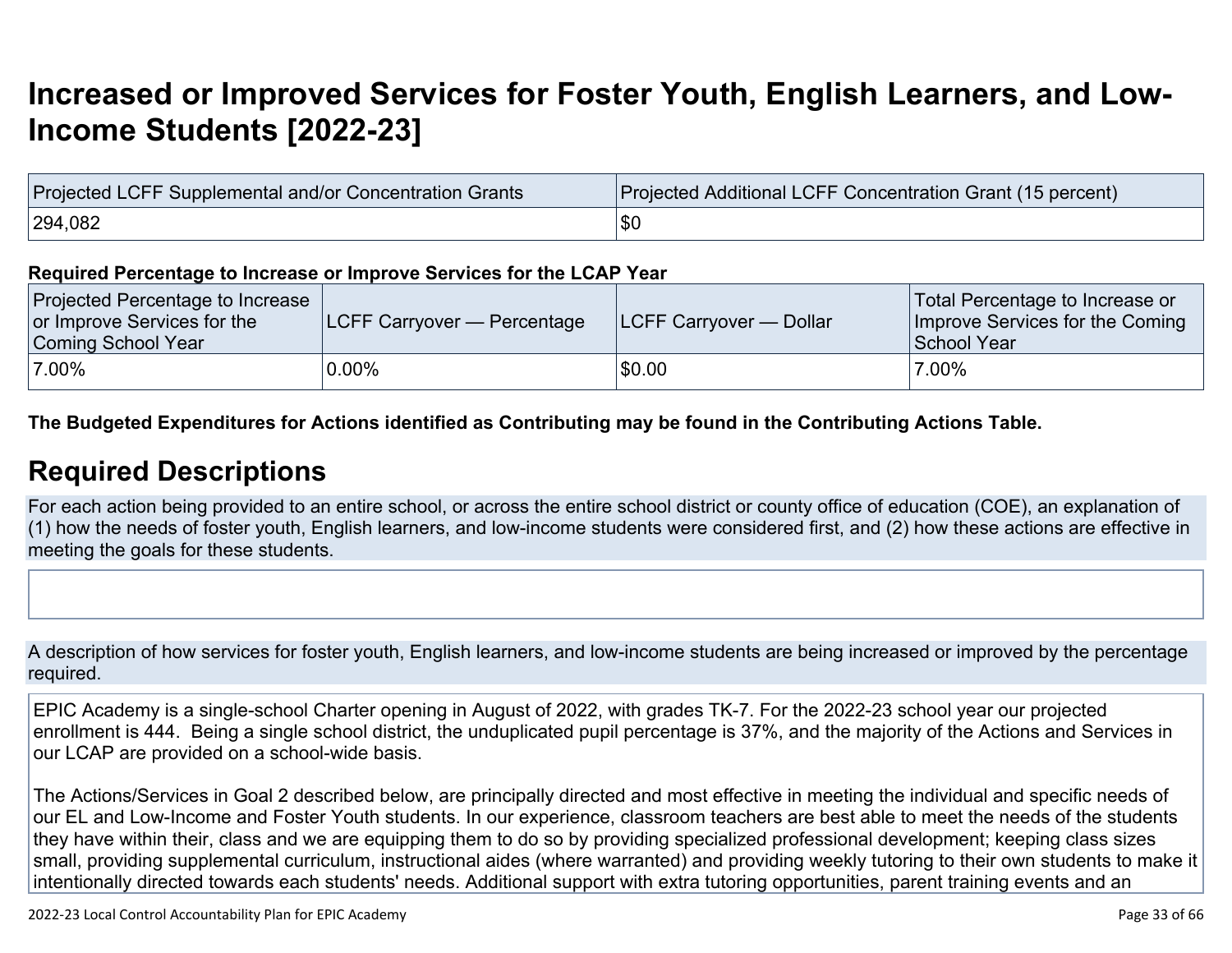Instructional Coach and Intervention Teacher all increase the quality of programs school-wide and improve learning services provided to unduplicated students because of additional personnel and related services.

Supplemental Funds are used to provide Actions and Services to help accomplish Goal 2.

The Actions and Services specifically targeted towards Unduplicated Students from both goals can be grouped in 3 main categories: Training/Professional Development, Staff, and Programs/Materials.

Supplemental funds used for Training/Professional Development:

A/S 2.10 English Learner Services: After reviewing student data, it was determined that English learners were performing below the level of all students in the area of ELA throughout grade levels. To address this concern, an on-line program, LEXIA ELA, was introduced to use with English Learner to address language acquisition skills. Teachers were trained on how the program works, and ways that they could incorporate in into their daily schedules to ensure that EL students would have consistent use of the program. In addition to the integrated ELD that classroom teachers provide, LEXIA ELA tracks student progress through use of the program and then groups students for additional designated ELD lessons. A staff member was hired to manage these designated ELD groups, and provide weekly lessons to students to address their specific language acquisition needs and targets. School-wide is the most effective use of funds because students benefit from these services which are principally directed toward meeting the district's goals for unduplicated pupils in state priority two, access to Academic Standards and priority four, performance on state assessments and EL proficiency progress. To address the language acquisition needs of students the action is effective by including all instructional staff in on-going monitoring for English Learners. Professional development being provided school wide insures that all English Learners will be placed with a teacher who has received training on instructional strategies and programs to address their specific learning needs.

Supplemental funds used for Staff:

A/S 2.5 Paraprofessionals and Instructional Aides: After examining data, it was determined in many classrooms, that our English Learners and low soci-economic students performed lower than the rate of all students. To address this, paraprofessionals are utilized to support students within the classroom, who need the additional support including English Learners, Low Income and Foster Youth as appropriate. School-wide is the most effective use of funds for this A/S because students benefit from additional instructional support and these services are principally directed toward meeting the district's goals for unduplicated pupils in state priority two, access to Academic Standards, and priority four Pupil Achievement. Additional staff has been used to further continue to support our unduplicated students within the classroom to improve overall student achievement.

A/S 2.14 Program Administrator: After looking at both student and teacher data, it was determined that an additional Program Administrator will be provided using supplemental funds due to the large number of new teachers and students. The Program Administrator will provide hands-on in class support to teachers to help them improve instruction to best serve all our students, including English Learners, Low Income and Foster Youth students. School-wide is the most effective use of funds because students benefit from teacher growth and these services are principally directed toward meeting the district's goals for unduplicated pupils in state priority two, Academic Standards. Weiss & Pasley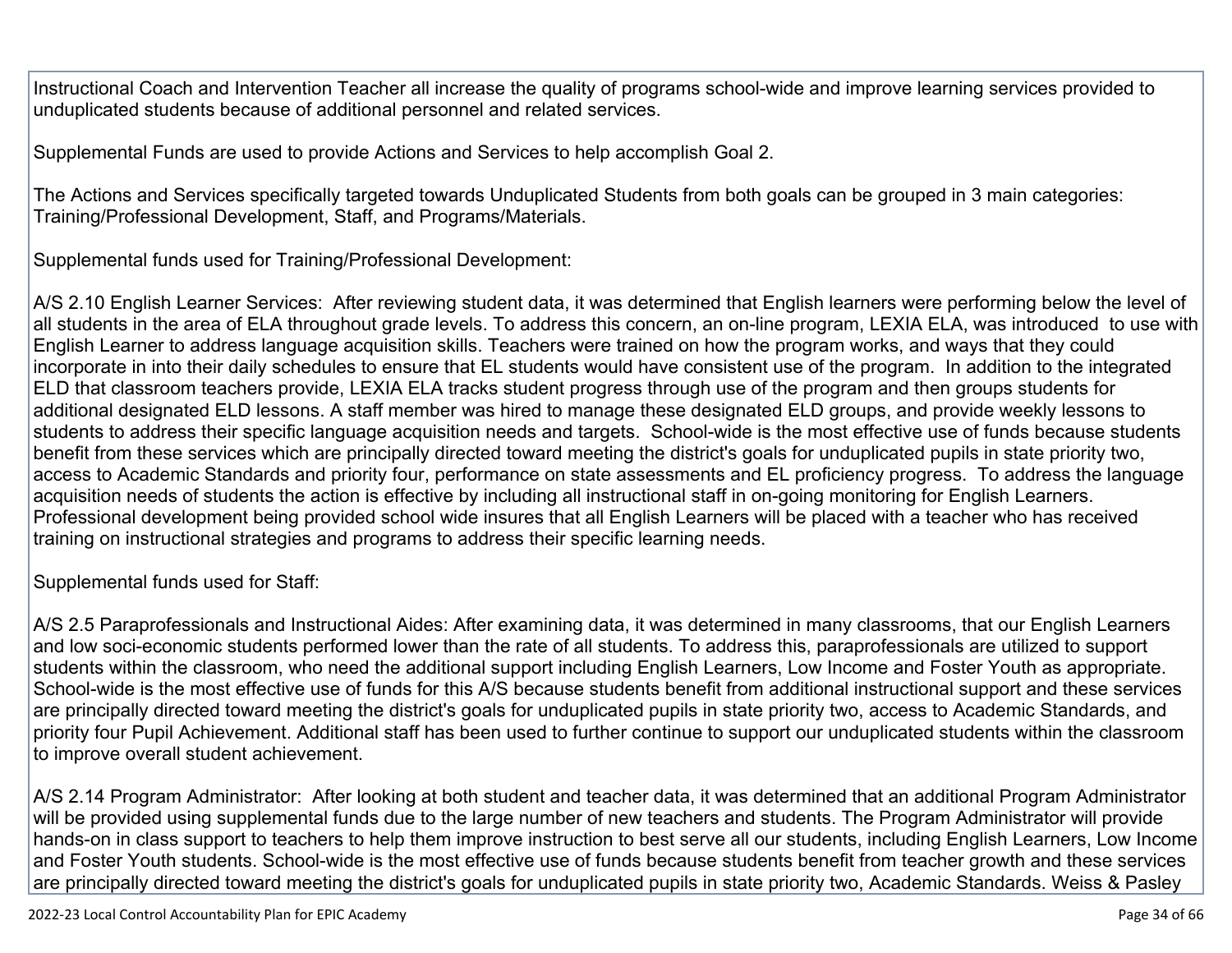state, "Ongoing, intensive professional development that focuses on supporting teachers' planning and instruction has a greater chance of influencing teaching practice and in turn, raising student achievement, priority four.

A/S 2.16 Intervention Teacher: Examining student reading data identified a need for intensive intervention for students below grade level. After looking at the students who fall in this category, it was determined that many were unduplicated students. To address this need, an Intervention Teacher will provide specialized instruction for students who are below grade level and at risk for retention. This teacher will work in coordination with our Education Specialist and Classroom Teachers to determine student participation eligibility. School-wide is the most effective use of funds because students benefit from specialized instruction designed to address areas of specific need enabling them to make academic growth. This addresses priority four, Pupil Achievement as experience tells us that targeting students in small groups to address areas that they are behind, will enable them to make growth more quickly than if the same needs are addressed within the regular classroom during regular instruction. An additional Intervention Teacher enables students to be grouped appropriately to maximize the time spent within this type of instruction so all students in the group are working on remediating the same skill, or skill set.

### Supplemental funds used for Programs

A/S 2.17 After school Tutoring: After school Tutoring, is being provided from supplemental funds for identified students within each class, including at-risk students, English Learners, Low- Income and Foster Youth students. Students will receive intensive support to address student learning needs from their own classroom teacher once a week. School-wide is the most effective use of funds because high need students who attend weekly tutoring receive additional learning opportunities to best meet their needs. This action is principally directed toward meeting the district's goals for unduplicated pupils in state priority four, Pupil Achievement by gaining time to have class concepts and standards retaught as needed in small group settings.

A description of the plan for how the additional concentration grant add-on funding identified above will be used to increase the number of staff providing direct services to students at schools that have a high concentration (above 55 percent) of foster youth, English learners, and lowincome students, as applicable.

EPIC Academy does not receive additional concentration grant add-on funds.

| Staff-to-student ratios by<br>type of school and<br>concentration of<br>unduplicated students | Schools with a student concentration of 55 percent or<br>less | Schools with a student concentration of greater than 55<br>percent |
|-----------------------------------------------------------------------------------------------|---------------------------------------------------------------|--------------------------------------------------------------------|
| Staff-to-student ratio of<br>classified staff providing<br>direct services to students        |                                                               |                                                                    |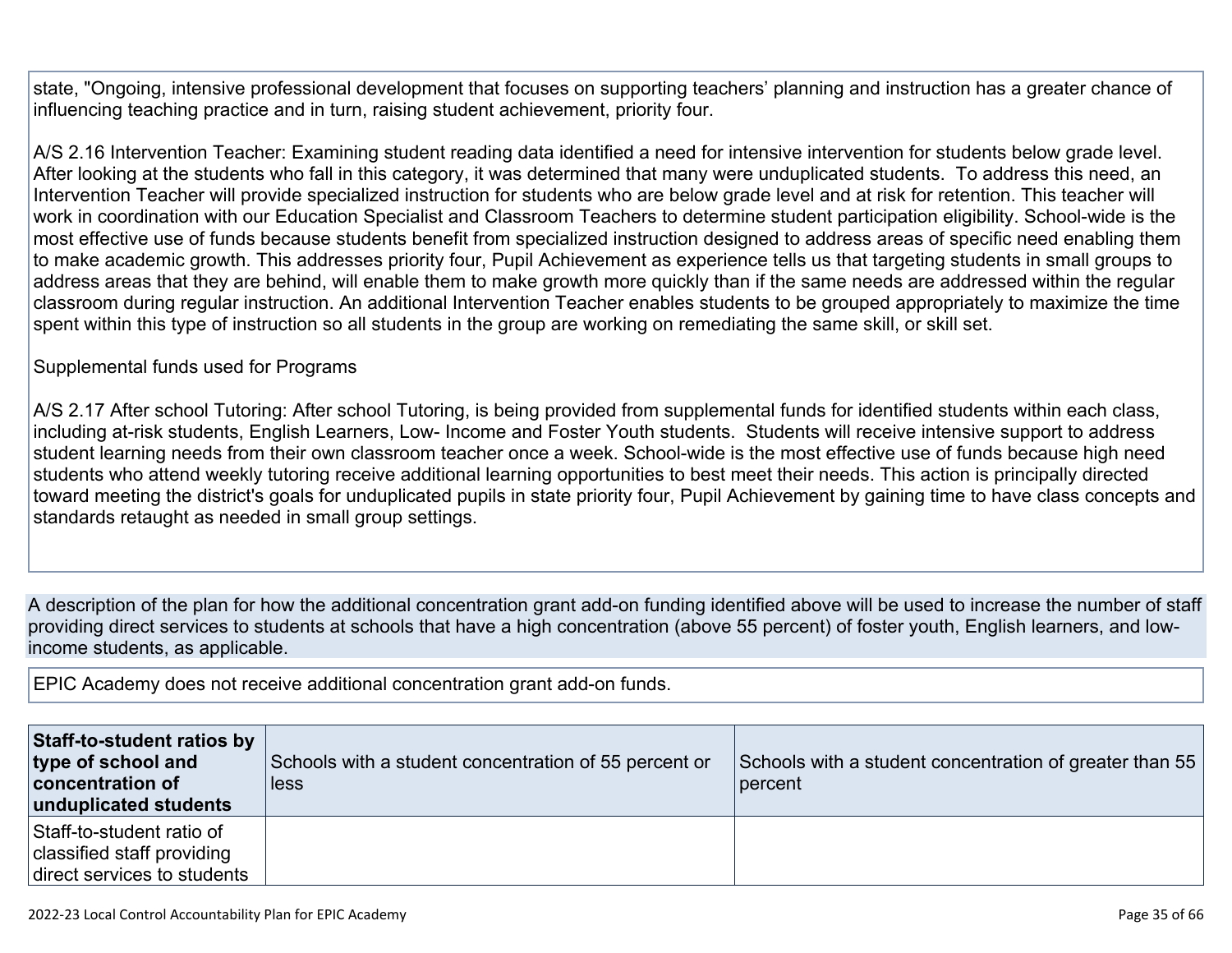| Staff-to-student ratios by<br>type of school and<br>concentration of<br>unduplicated students | Schools with a student concentration of 55 percent or<br>less | Schools with a student concentration of greater than 55<br>percent |
|-----------------------------------------------------------------------------------------------|---------------------------------------------------------------|--------------------------------------------------------------------|
| Staff-to-student ratio of<br>certificated staff providing<br>direct services to students      |                                                               |                                                                    |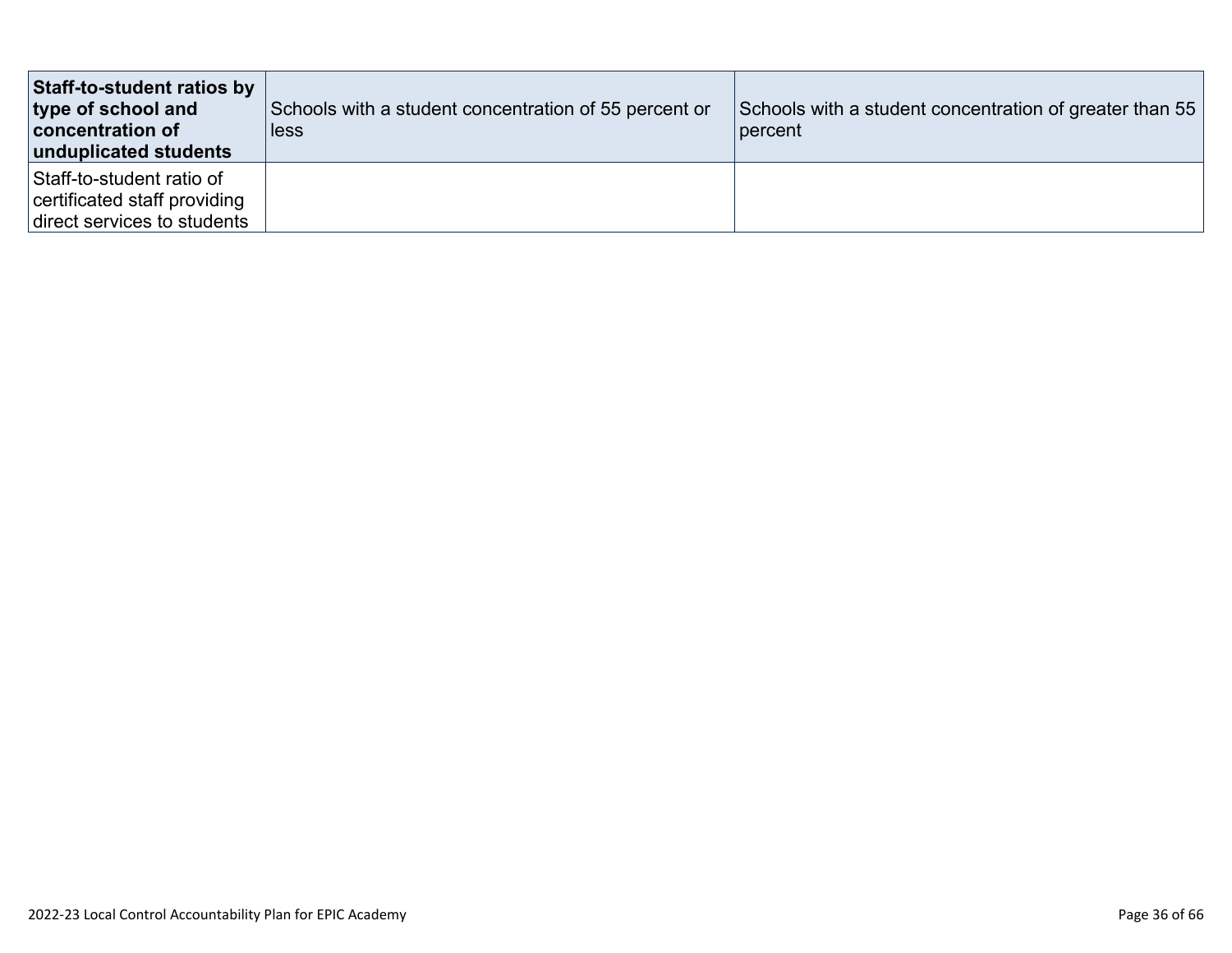### **2022-23 Total Expenditures Table**

| <b>Totals</b> | <b>LCFF Funds</b> | Other State<br><b>Funds</b> | Local Funds | ∣ Federal Funds ∣ | <b>Total Funds</b> | Total Personnel | Notal Non- \<br>personnel |
|---------------|-------------------|-----------------------------|-------------|-------------------|--------------------|-----------------|---------------------------|
| <b>Totals</b> | \$4,473,289.40    |                             |             |                   | \$4.473.289.40     | \$2,549,155.40  | \$1,924,134.00            |

| Goal           | <b>Action#</b> | <b>Action Title</b>                             | <b>Student Group(s)</b>                     | <b>LCFF Funds</b> | <b>Other State Funds</b> | <b>Local Funds</b> | <b>Federal Funds</b> | <b>Total Funds</b> |
|----------------|----------------|-------------------------------------------------|---------------------------------------------|-------------------|--------------------------|--------------------|----------------------|--------------------|
| $\mathbf{1}$   | $1.1$          | 1.1 Academies Staff                             | All                                         |                   |                          |                    |                      | \$0.00             |
| $\mathbf 1$    | $1.2$          | 1.2 Academies<br>Facilities &<br>Operations     | All                                         | \$306,803.00      |                          |                    |                      | \$306,803.00       |
| $\mathbf{1}$   | $1.3$          | 1.3 Academies<br><b>Contract Services</b>       | All                                         | \$330,500.00      |                          |                    |                      | \$330,500.00       |
| $\mathbf 1$    | $1.4$          | 1.4 Service Fees                                | All                                         | \$99,941.00       |                          |                    |                      | \$99,941.00        |
| $\mathbf{1}$   | $1.5$          | 1.5 Recruitment &<br>Marketing                  | All                                         | \$2,000.00        |                          |                    |                      | \$2,000.00         |
| $\mathbf{1}$   | 1.6            | 1.6 SPED Contract<br>Services                   | Students with<br><b>Disabilities</b>        | \$200,000.00      |                          |                    |                      | \$200,000.00       |
| $\mathbf{1}$   | $1.7$          | 1.7 Academies<br><b>Communication Tools</b>     | All                                         | \$6,500.00        |                          |                    |                      | \$6,500.00         |
| $\mathbf{1}$   | 1.8            | 1.8 Professional<br>Development and<br>Coaching | All                                         | \$40,000.00       |                          |                    |                      | \$40,000.00        |
| $\mathbf{1}$   | 1.9            | 1.9 Compliance<br><b>Training Program</b>       | All<br>Students with<br><b>Disabilities</b> | \$250.00          |                          |                    |                      | \$250.00           |
| $\mathbf 1$    | 1.10           | 1.10 Travel &<br>Conference                     | All<br>Students with<br><b>Disabilities</b> | \$4,000.00        |                          |                    |                      | \$4,000.00         |
| $\overline{2}$ | 2.1            | 2.1 Professional<br>Development and<br>Coaching | All                                         |                   |                          |                    |                      | \$0.00             |
| $\mathbf{2}$   | 2.2            | 2.2 Conference and<br><b>Workshop Expenses</b>  | All                                         | \$8,000.00        |                          |                    |                      | \$8,000.00         |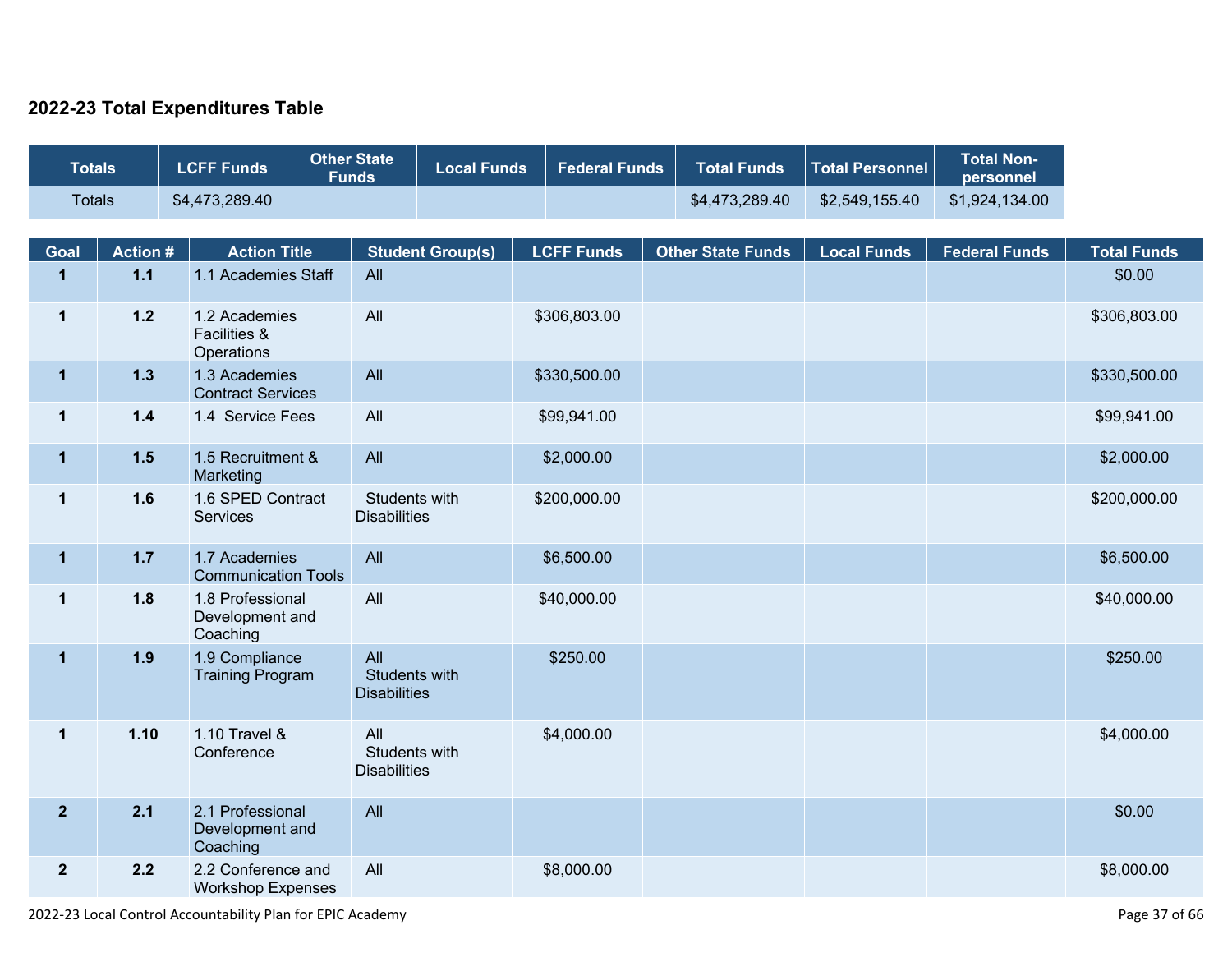| Goal           | <b>Action #</b> | <b>Action Title</b>                                                                      | <b>Student Group(s)</b>                                      | <b>LCFF Funds</b> | <b>Other State Funds</b> | <b>Local Funds</b> | <b>Federal Funds</b> | <b>Total Funds</b> |
|----------------|-----------------|------------------------------------------------------------------------------------------|--------------------------------------------------------------|-------------------|--------------------------|--------------------|----------------------|--------------------|
| $\overline{2}$ | 2.3             | 2.3 Certificated Staff                                                                   | All<br>Students with<br><b>Disabilities</b>                  | \$1,710,112.00    |                          |                    |                      | \$1,710,112.00     |
| $\overline{2}$ | 2.4             | 2.4 Job Fairs and<br>Recruitment                                                         | All                                                          | \$500.00          |                          |                    |                      | \$500.00           |
| 2 <sup>1</sup> | 2.5             | 2.5 Paraprofessionals<br>and Instructional<br>Aides                                      | <b>English Learners</b><br><b>Foster Youth</b><br>Low Income | \$200,000.00      |                          |                    |                      | \$200,000.00       |
| 2 <sup>2</sup> | 2.6             | 2.6 Residents &<br>Induction Program                                                     | All                                                          | \$5,000.00        |                          |                    |                      | \$5,000.00         |
| $\overline{2}$ | 2.7             | 2.7 Core and<br>Supplement<br>Curriculum;<br>Program/license<br>Subscriptions; Library   | All                                                          | \$290,000.00      |                          |                    |                      | \$290,000.00       |
| 2 <sup>1</sup> | 2.8             | 2.8 Support<br>Personnel<br>training/shadow time                                         | All                                                          | \$500.00          |                          |                    |                      | \$500.00           |
| 2 <sup>2</sup> | 2.9             | 2.9 School<br>Technology (Student<br>devices, Classroom,<br>Teacher, Office &<br>Campus) | All                                                          | \$411,840.00      |                          |                    |                      | \$411,840.00       |
| 2 <sup>1</sup> | 2.10            | 2.10 English Learner<br><b>Services</b>                                                  | <b>English Learners</b>                                      | \$32,000.00       |                          |                    |                      | \$32,000.00        |
| 2 <sup>1</sup> | 2.11            | 2.11 Release time<br>expenses for<br>Professional<br>Development                         | All                                                          | \$2,000.00        |                          |                    |                      | \$2,000.00         |
| $\overline{2}$ | 2.12            | 2.12 After School<br><b>Student Support</b>                                              | All                                                          | \$7,300.00        |                          |                    |                      | \$7,300.00         |
| 2 <sup>1</sup> | 2.13            | 2.13 Local<br>Assessment<br>Program/System                                               | All                                                          | \$6,000.00        |                          |                    |                      | \$6,000.00         |
| $\mathbf{2}$   | 2.14            | 2.14 Program<br>Administrator                                                            | <b>English Learners</b><br><b>Foster Youth</b><br>Low Income |                   |                          |                    |                      | \$0.00             |
| 2 <sup>1</sup> | 2.15            | 2.15 Intervention Staff                                                                  | <b>English Learners</b><br><b>Foster Youth</b><br>Low Income | \$88,397.40       |                          |                    |                      | \$88,397.40        |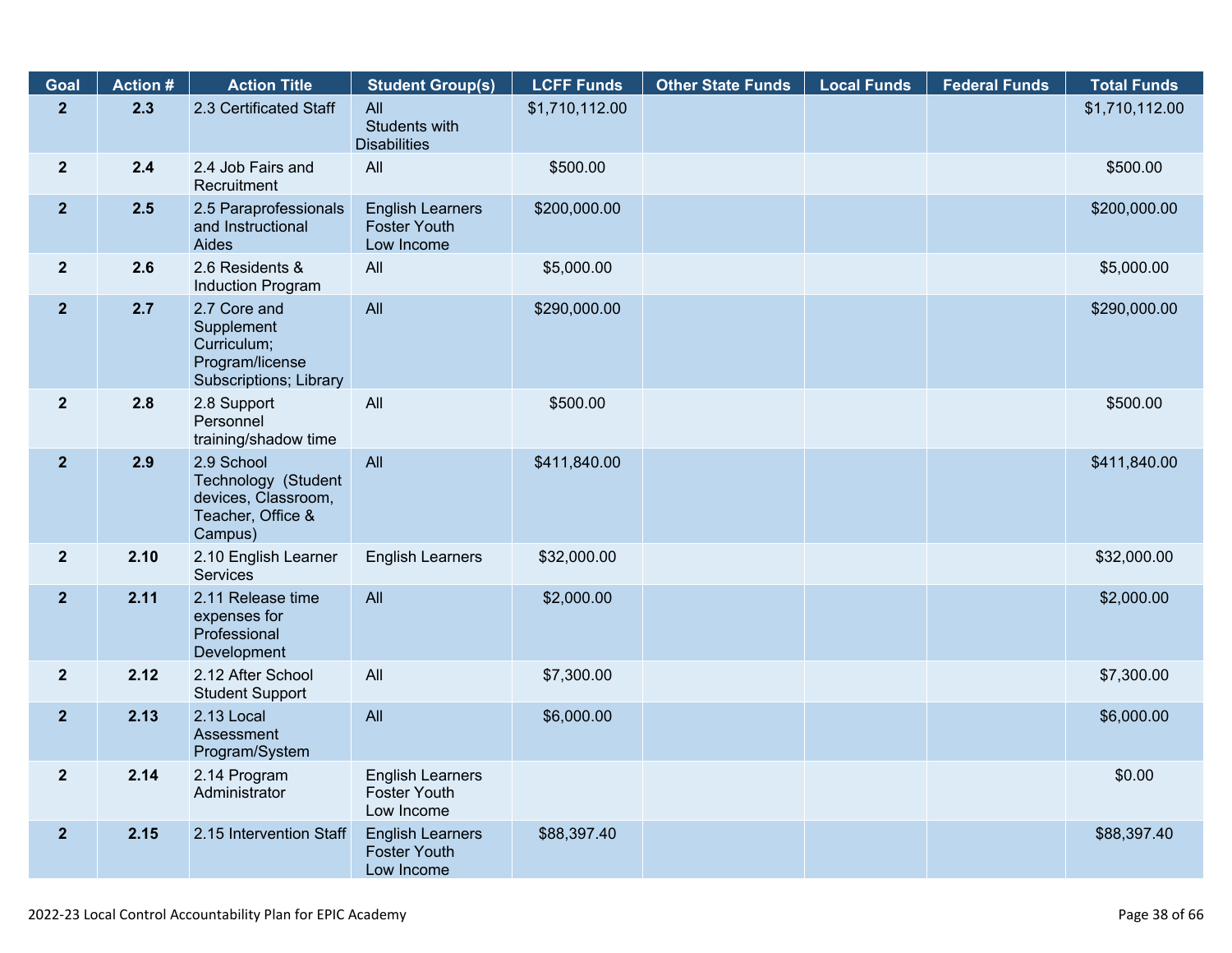| Goal           | <b>Action #</b> | <b>Action Title</b>                                        | <b>Student Group(s)</b>                                      | <b>LCFF Funds</b> | <b>Other State Funds</b> | <b>Local Funds</b> | <b>Federal Funds</b> | <b>Total Funds</b> |
|----------------|-----------------|------------------------------------------------------------|--------------------------------------------------------------|-------------------|--------------------------|--------------------|----------------------|--------------------|
| $\overline{2}$ | 2.16            | 2.16 Instructional<br>Material & Supplies                  | All                                                          | \$20,000.00       |                          |                    |                      | \$20,000.00        |
| $\overline{2}$ | 2.17            | 2.17 After school<br>Tutoring (Mondays)                    | <b>English Learners</b><br><b>Foster Youth</b><br>Low Income | \$190,012.00      |                          |                    |                      | \$190,012.00       |
| $\mathbf{3}$   | 3.1             | 3.1 Student Character<br>Program                           | All                                                          | \$1,500.00        |                          |                    |                      | \$1,500.00         |
| $\mathbf{3}$   | 3.2             | 3.2 Office Staff<br>Professional<br>Development            | All                                                          | \$500.00          |                          |                    |                      | \$500.00           |
| $3\phantom{a}$ | 3.3             | 3.3 Afterschool<br><b>Enrichment Programs</b>              | All                                                          | \$56,000.00       |                          |                    |                      | \$56,000.00        |
| $\mathbf{3}$   | 3.4             | 3.4 College Bound<br>(college of the week)                 | All                                                          | \$2,000.00        |                          |                    |                      | \$2,000.00         |
| $3\phantom{a}$ | 3.5             | 3.5 Counseling &<br>Therapy                                | All                                                          |                   |                          |                    |                      | \$0.00             |
| $\mathbf{3}$   | 3.6             | 3.6 Middle School<br><b>Success Classes</b>                | All                                                          | \$10,500.00       |                          |                    |                      | \$10,500.00        |
| $\mathbf{3}$   | 3.7             | 3.7 School Safety<br>Equipment                             | All                                                          | \$5,500.00        |                          |                    |                      | \$5,500.00         |
| $3\phantom{a}$ | 3.8             | 3.8 Parent Volunteer<br>Appreciation/Staff<br>Appreciation | All                                                          | \$3,000.00        |                          |                    |                      | \$3,000.00         |
| $3\phantom{a}$ | 3.9             | 3.9 Student Awards<br>and Recognition                      | All                                                          | \$1,000.00        |                          |                    |                      | \$1,000.00         |
| $\mathbf{3}$   | 3.10            | 3.10 School check in<br>system                             | All                                                          | \$1,500.00        |                          |                    |                      | \$1,500.00         |
| $\mathbf{3}$   | 3.11            | 3.11 Flexible<br>Furniture                                 | All                                                          | \$50,000.00       |                          |                    |                      | \$50,000.00        |
| $\mathbf{3}$   | 3.12            | 3.12 School Nurse                                          | All                                                          |                   |                          |                    |                      | \$0.00             |
| $\mathbf{3}$   | 3.13            | 3.13 Student<br>Incentives                                 | All                                                          | \$1,900.00        |                          |                    |                      | \$1,900.00         |
| $\mathbf{3}$   | 3.14            | 3.14 Field Trips &<br><b>Student Camps</b>                 | All                                                          | \$46,600.00       |                          |                    |                      | \$46,600.00        |
| $3\phantom{a}$ | 3.15            | 3.15 Virtual Student<br>management system                  | All                                                          | \$5,000.00        |                          |                    |                      | \$5,000.00         |
| $\mathbf{3}$   | 3.16            | 3.16 Classified Staff                                      | All                                                          | \$316,634.00      |                          |                    |                      | \$316,634.00       |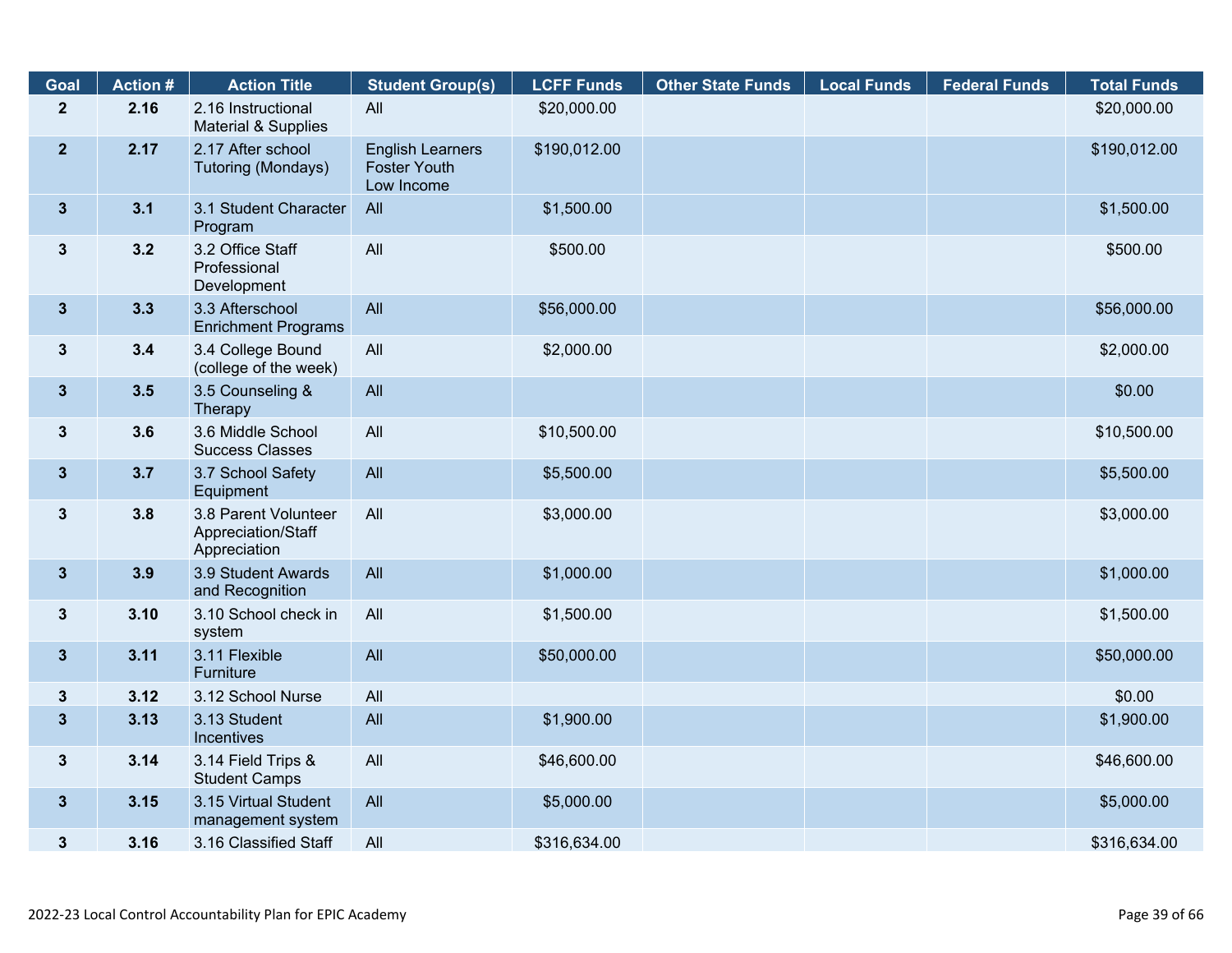| <b>Goal</b> | <b>Action #</b> | <b>Action Title</b>                                             | <b>Student Group(s)</b> | LCFF Funds  | <b>Other State Funds</b> | Local Funds | <b>Federal Funds</b> | ∣Total Funds <sup>∖</sup> |
|-------------|-----------------|-----------------------------------------------------------------|-------------------------|-------------|--------------------------|-------------|----------------------|---------------------------|
|             | 3.17            | 3.17 Parent Support<br><b>Trainings and</b><br><b>Resources</b> | All                     | \$10,000.00 |                          |             |                      | \$10,000.00               |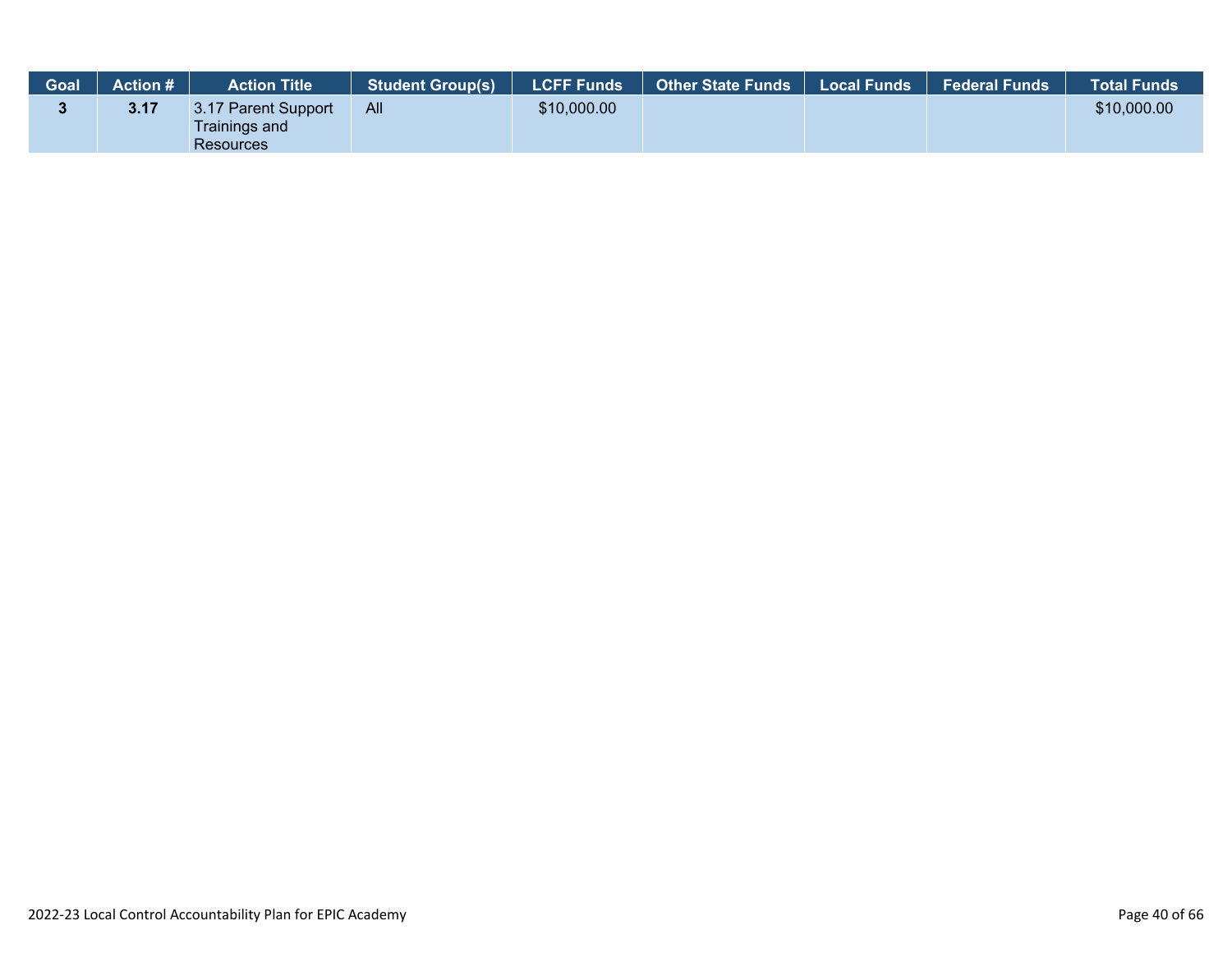## **2022-23 Contributing Actions Table**

| 1. Projected<br><b>LCFF Base</b><br>Grant | 2. Projected<br><b>LCFF</b><br><b>Supplemental</b><br>and/or<br><b>Concentration</b><br><b>Grants</b> | 3. Projected<br><b>Percentage to</b><br>Increase or<br><b>Improve</b><br><b>Services for</b><br>the Coming<br><b>School Year</b><br>(2 divided by | <b>LCFF</b><br><b>Carryover</b> —<br>Percentage<br>(Percentage<br>from Prior<br>Year) | <b>Total</b><br>Percentage to<br>Increase or<br><b>Improve</b><br><b>Services for</b><br>the Coming<br><b>School Year</b><br>$(3 +$ Carryover<br>%) | 4. Total<br><b>Planned</b><br><b>Contributing</b><br><b>Expenditures</b><br>(LCFF Funds) | 5. Total<br><b>Planned</b><br>Percentage of<br><b>Improved</b><br><b>Services</b><br>(%) | <b>Planned</b><br><b>Percentage to</b><br>Increase or<br><b>Improve</b><br><b>Services for</b><br>the Coming<br><b>School Year</b><br>(4 divided by<br>$1$ , plus $5$ ) | <b>Totals by</b><br><b>Type</b> | <b>Total LCFF</b><br><b>Funds</b> |
|-------------------------------------------|-------------------------------------------------------------------------------------------------------|---------------------------------------------------------------------------------------------------------------------------------------------------|---------------------------------------------------------------------------------------|-----------------------------------------------------------------------------------------------------------------------------------------------------|------------------------------------------------------------------------------------------|------------------------------------------------------------------------------------------|-------------------------------------------------------------------------------------------------------------------------------------------------------------------------|---------------------------------|-----------------------------------|
| 4,199,979                                 | 294,082                                                                                               | 7.00%                                                                                                                                             | $0.00\%$                                                                              | 7.00%                                                                                                                                               | \$510,409.40                                                                             | $0.00\%$                                                                                 | 12.15 %                                                                                                                                                                 | Total:                          | \$510,409.40                      |
|                                           |                                                                                                       |                                                                                                                                                   |                                                                                       |                                                                                                                                                     |                                                                                          |                                                                                          |                                                                                                                                                                         | <b>LEA-wide</b><br>Total:       | \$510,409.40                      |
|                                           |                                                                                                       |                                                                                                                                                   |                                                                                       |                                                                                                                                                     |                                                                                          |                                                                                          |                                                                                                                                                                         | <b>Limited Total:</b>           | \$0.00                            |
|                                           |                                                                                                       |                                                                                                                                                   |                                                                                       |                                                                                                                                                     |                                                                                          |                                                                                          |                                                                                                                                                                         | <b>Schoolwide</b><br>Total:     | \$0.00                            |

| <b>Goal</b>    | <b>Action #</b> | <b>Action Title</b>                                     | <b>Contributing to</b><br>Increased or<br><b>Improved</b><br>Services? | <b>Scope</b> | <b>Unduplicated</b><br><b>Student Group(s)</b>               | <b>Location</b>    | <b>Planned</b><br><b>Expenditures for</b><br><b>Contributing</b><br><b>Actions (LCFF</b><br>Funds) | <b>Planned</b><br><b>Percentage of</b><br><b>Improved</b><br>Services (%) |
|----------------|-----------------|---------------------------------------------------------|------------------------------------------------------------------------|--------------|--------------------------------------------------------------|--------------------|----------------------------------------------------------------------------------------------------|---------------------------------------------------------------------------|
| $\mathbf{2}$   | 2.5             | 2.5 Paraprofessionals and<br><b>Instructional Aides</b> | <b>Yes</b>                                                             | LEA-wide     | <b>English Learners</b><br><b>Foster Youth</b><br>Low Income | <b>All Schools</b> | \$200,000.00                                                                                       |                                                                           |
| $\overline{2}$ | 2.10            | 2.10 English Learner<br><b>Services</b>                 | <b>Yes</b>                                                             | LEA-wide     | <b>English Learners</b>                                      | All Schools        | \$32,000.00                                                                                        |                                                                           |
| $\mathbf{2}$   | 2.14            | 2.14 Program Administrator                              | <b>Yes</b>                                                             | LEA-wide     | <b>English Learners</b><br><b>Foster Youth</b><br>Low Income | All Schools        |                                                                                                    |                                                                           |
| $\overline{2}$ | 2.15            | 2.15 Intervention Staff                                 | <b>Yes</b>                                                             | LEA-wide     | <b>English Learners</b><br><b>Foster Youth</b><br>Low Income | <b>All Schools</b> | \$88,397.40                                                                                        |                                                                           |
| $\overline{2}$ | 2.17            | 2.17 After school Tutoring<br>(Mondays)                 | Yes                                                                    | LEA-wide     | <b>English Learners</b><br><b>Foster Youth</b><br>Low Income | <b>All Schools</b> | \$190,012.00                                                                                       |                                                                           |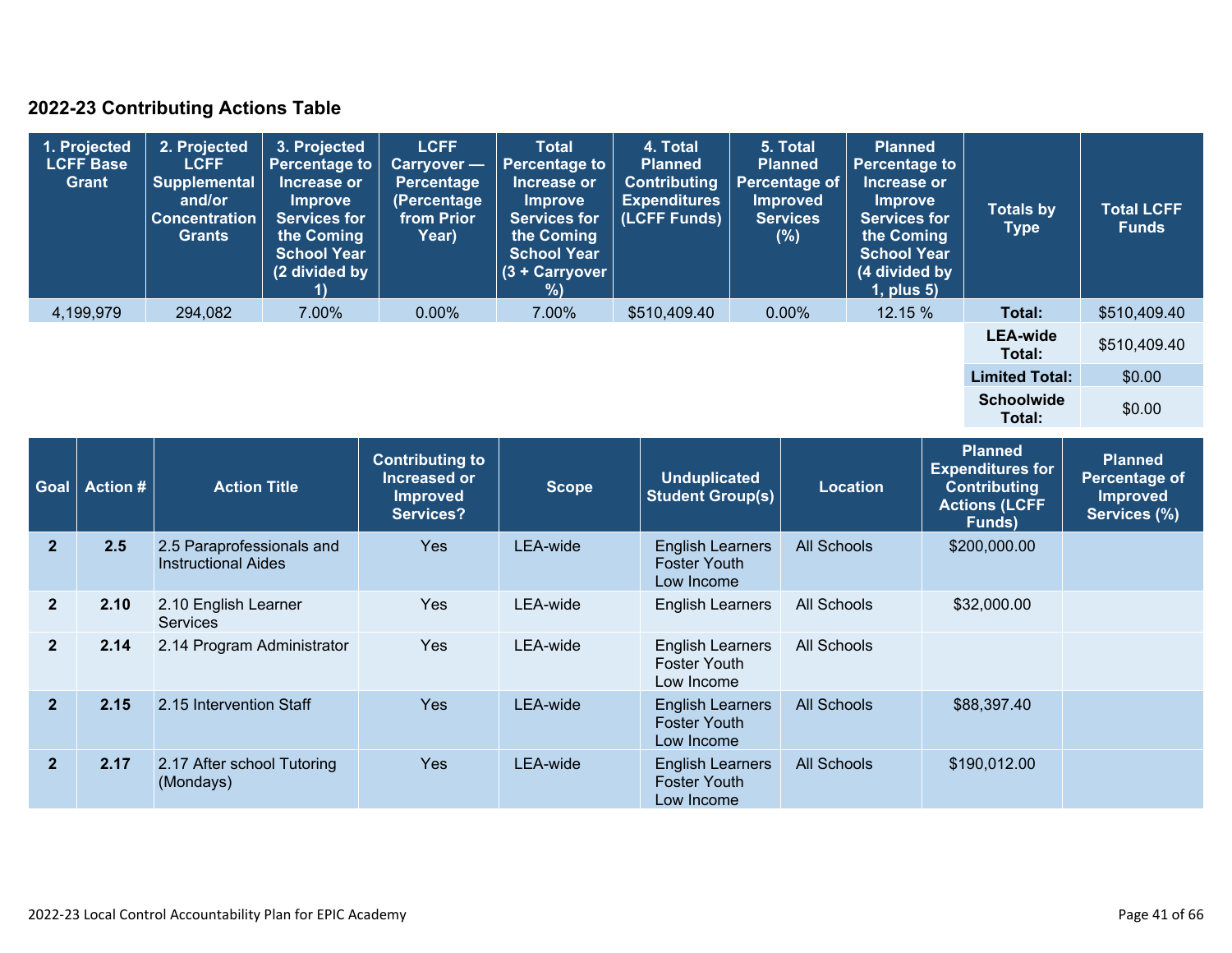### **2021-22 Annual Update Table**

| <b>Totals</b>                | <b>Last Year's</b><br><b>Total Planned</b><br><b>Expenditures</b><br>(Total Funds) | <b>Total Estimated</b><br><b>Expenditures</b><br>(Total Funds) |                                   |                                                          |                                                                    |                                                                       |
|------------------------------|------------------------------------------------------------------------------------|----------------------------------------------------------------|-----------------------------------|----------------------------------------------------------|--------------------------------------------------------------------|-----------------------------------------------------------------------|
| <b>Totals</b>                | \$0.00                                                                             | \$0.00                                                         |                                   |                                                          |                                                                    |                                                                       |
| <b>Last Year's</b><br>Goal # | Last Year's Action<br>#                                                            |                                                                | <b>Prior Action/Service Title</b> | <b>Contributed to Increased</b><br>or Improved Services? | <b>Last Year's Planned</b><br><b>Expenditures</b><br>(Total Funds) | <b>Estimated Actual</b><br><b>Expenditures</b><br>(Input Total Funds) |

This table was automatically populated from the 2021 LCAP. Existing content should not be changed, but additional actions/funding can be added.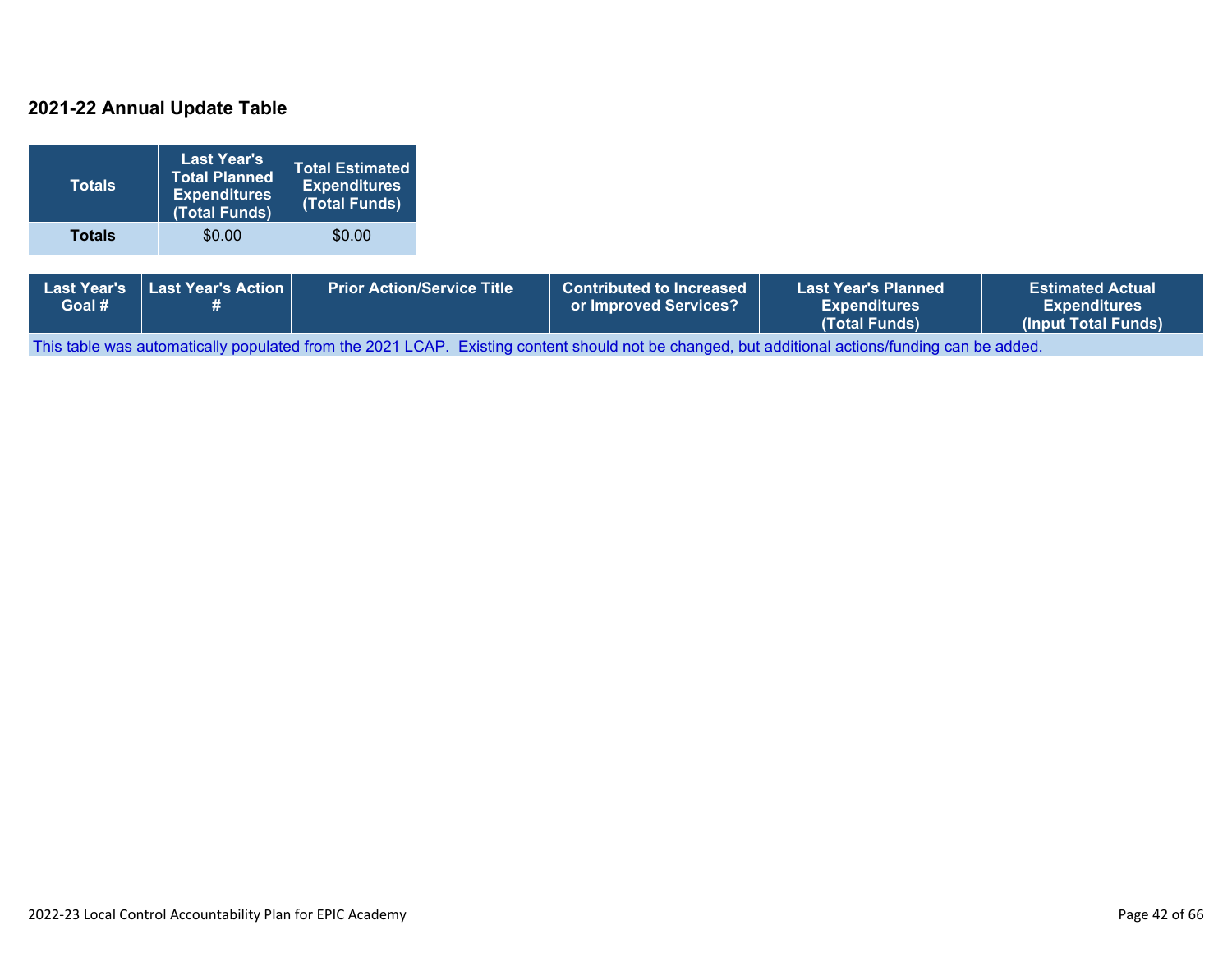### **2021-22 Contributing Actions Annual Update Table**

|                                        | 6. Estimated<br><b>LCFF</b><br><b>Supplemental</b><br>and/or<br><b>Concentration</b><br><b>Grants</b><br>(Input Dollar)<br>Amount) | 4. Total Planned<br><b>Contributing</b><br><b>Expenditures</b><br>(LCFF Funds) | 7. Total Estimated<br><b>Expenditures for</b><br><b>Contributing</b><br><b>Actions</b><br>(LCFF Funds) | <b>Difference</b><br><b>Between Planned</b><br>and Estimated<br><b>Expenditures for</b><br><b>Contributing</b><br><b>Actions</b><br>(Subtract 7 from<br>4) |  | <b>5. Total Planned</b><br>Percentage of<br><b>Improved</b><br>Services (%)                                    | <b>8. Total Estimated</b><br>Percentage of<br>Improved<br><b>Services</b><br>(%)                                  | <b>Difference</b><br><b>Between Planned</b><br>and Estimated<br>Percentage of<br><b>Improved</b><br><b>Services</b><br>(Subtract 5 from<br>8) |                                                                                            |
|----------------------------------------|------------------------------------------------------------------------------------------------------------------------------------|--------------------------------------------------------------------------------|--------------------------------------------------------------------------------------------------------|------------------------------------------------------------------------------------------------------------------------------------------------------------|--|----------------------------------------------------------------------------------------------------------------|-------------------------------------------------------------------------------------------------------------------|-----------------------------------------------------------------------------------------------------------------------------------------------|--------------------------------------------------------------------------------------------|
|                                        | \$0.00                                                                                                                             | \$0.00                                                                         | \$0.00                                                                                                 | \$0.00                                                                                                                                                     |  | $0.00\%$                                                                                                       | $0.00\%$                                                                                                          | $0.00\%$                                                                                                                                      |                                                                                            |
| Last<br>Year's<br>∣Goal # <sup>∣</sup> | Last<br><b>Year's</b><br><b>Action #</b>                                                                                           | <b>Prior Action/Service Title</b>                                              |                                                                                                        | <b>Contributing to</b><br>Increased or<br><b>Improved Services?</b>                                                                                        |  | <b>Last Year's Planned</b><br><b>Expenditures for</b><br><b>Contributing</b><br><b>Actions (LCFF</b><br>Funds) | <b>Estimated Actual</b><br><b>Expenditures for</b><br><b>Contributing</b><br><b>Actions</b><br>(Input LCFF Funds) | <b>Planned Percentage</b><br>of Improved<br><b>Services</b>                                                                                   | <b>Estimated Actual</b><br>Percentage of<br><b>Improved Services</b><br>(Input Percentage) |

This table was automatically populated from the 2021 LCAP. Existing content should not be changed, but additional actions/funding can be added.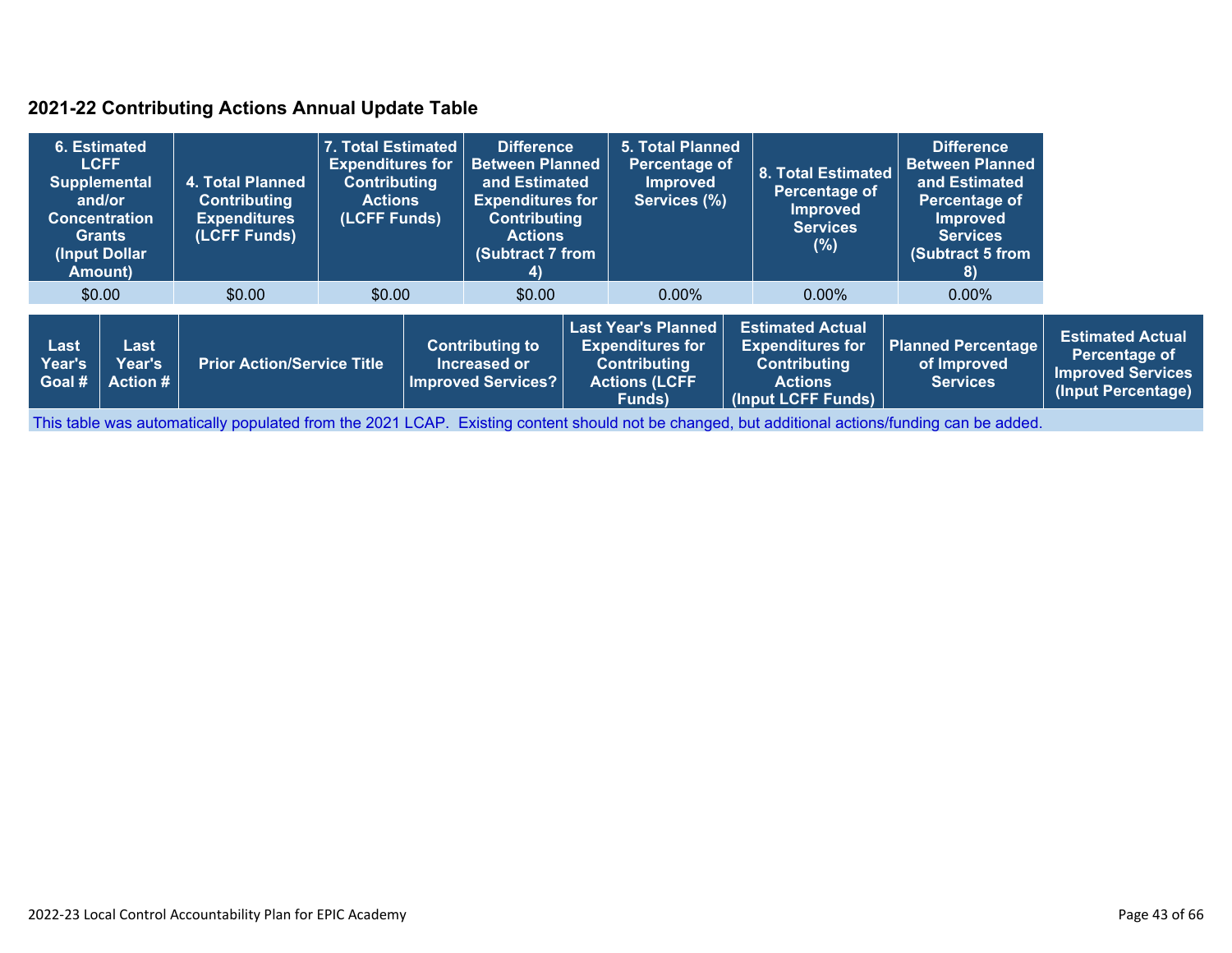## **2021-22 LCFF Carryover Table**

| 9. Estimated<br><b>Actual LCFF</b><br><b>Base Grant</b><br>(Input Dollar <sup>)</sup><br>Amount) | 6. Estimated<br><b>Actual LCFF</b><br><b>Supplemental</b><br>and/or<br><b>Concentration</b><br><b>Grants</b> | <b>LCFF</b><br>Carryover —<br><b>Percentage</b><br>(Percentage<br>from Prior<br>Year) | 10. Total<br><b>Percentage to</b><br>Increase or<br><b>Improve</b><br><b>Services for</b><br>the Current<br><b>School Year</b><br>(6 divided by $9$ $ $<br>+ Carryover<br>%) | 7. Total<br><b>Estimated</b><br><b>Actual</b><br><b>Expenditures</b><br>for<br><b>Contributing</b><br><b>Actions</b><br>(LCFF Funds) | 8. Total<br><b>Estimated</b><br><b>Actual</b><br>Percentage of<br>Improved<br><b>Services</b><br>(%) | 11. Estimated<br><b>Actual</b><br>Percentage of<br>Increased or<br><b>Improved</b><br><b>Services</b><br>(7 divided by<br>$9$ , plus $8$ ) | <b>12. LCFF</b><br>Carryover -<br>Dollar Amount<br>(Subtract 11<br>from 10 and<br>multiply by 9) | <b>13. LCFF</b><br><b>Carryover -</b><br>Percentage<br>(12 divided by<br>9) |
|--------------------------------------------------------------------------------------------------|--------------------------------------------------------------------------------------------------------------|---------------------------------------------------------------------------------------|------------------------------------------------------------------------------------------------------------------------------------------------------------------------------|--------------------------------------------------------------------------------------------------------------------------------------|------------------------------------------------------------------------------------------------------|--------------------------------------------------------------------------------------------------------------------------------------------|--------------------------------------------------------------------------------------------------|-----------------------------------------------------------------------------|
| \$0.00                                                                                           | \$0.00                                                                                                       | $0.00\%$                                                                              | $0.00\%$                                                                                                                                                                     | \$0.00                                                                                                                               | $0.00\%$                                                                                             | $0.00\%$                                                                                                                                   | \$0.00                                                                                           | $0.00\%$                                                                    |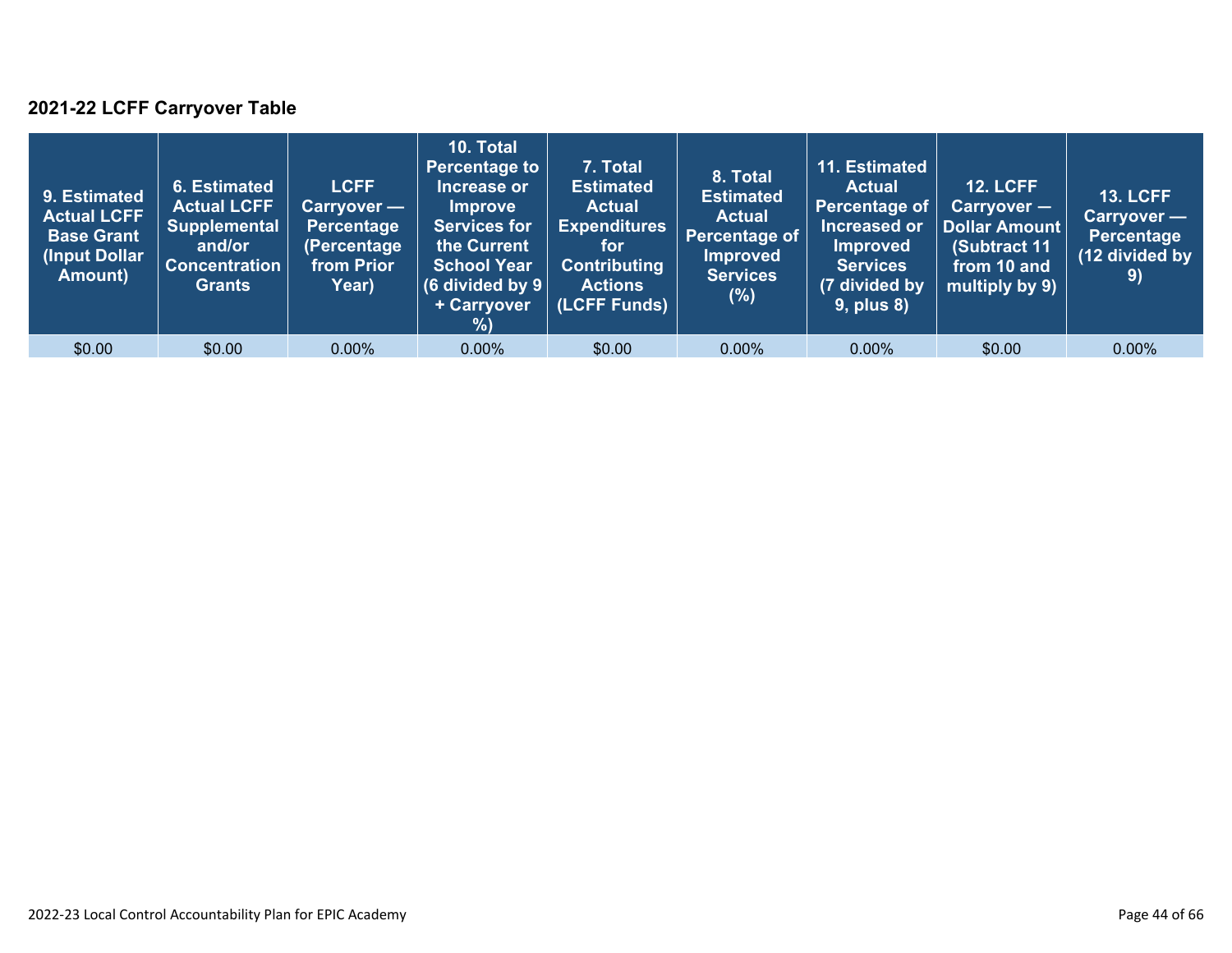# **Instructions**

Plan Summary

Engaging Educational Partners

Goals and Actions

Increased or Improved Services for Foster Youth, English Learners, and Low-Income Students

*For additional questions or technical assistance related to the completion of the Local Control and Accountability Plan (LCAP) template, please contact the local county office of education (COE), or the California Department of Education's (CDE's) Local Agency Systems Support Office, by phone at 916-319-0809 or by email at [lcff@cde.ca.gov](mailto:lcff@cde.ca.gov).*

# **Introduction and Instructions**

The Local Control Funding Formula (LCFF) requires local educational agencies (LEAs) to engage their local educational partners in an annual planning process to evaluate their progress within eight state priority areas encompassing all statutory metrics (COEs have 10 state priorities). LEAs document the results of this planning process in the LCAP using the template adopted by the State Board of Education.

The LCAP development process serves three distinct, but related functions:

- **Comprehensive Strategic Planning:** The process of developing and annually updating the LCAP supports comprehensive strategic planning (California *Education Code* [*EC*] Section 52064[e][1]). Strategic planning that is comprehensive connects budgetary decisions to teaching and learning performance data. LEAs should continually evaluate the hard choices they make about the use of limited resources to meet student and community needs to ensure opportunities and outcomes are improved for all students.
- **Meaningful Engagement of Educational Partners:** The LCAP development process should result in an LCAP that reflects decisions made through meaningful engagement (*EC* Section 52064[e][1]). Local educational partners possess valuable perspectives and insights about an LEA's programs and services. Effective strategic planning will incorporate these perspectives and insights in order to identify potential goals and actions to be included in the LCAP.
- **Accountability and Compliance:** The LCAP serves an important accountability function because aspects of the LCAP template require LEAs to show that they have complied with various requirements specified in the LCFF statutes and regulations, most notably:
	- o Demonstrating that LEAs are increasing or improving services for foster youth, English learners, and low-income students in proportion to the amount of additional funding those students generate under LCFF (*EC* Section 52064[b][4-6]).
	- o Establishing goals, supported by actions and related expenditures, that address the statutory priority areas and statutory metrics (*EC* sections 52064[b][1] and [2]).
	- o Annually reviewing and updating the LCAP to reflect progress toward the goals (*EC* Section 52064[b][7]).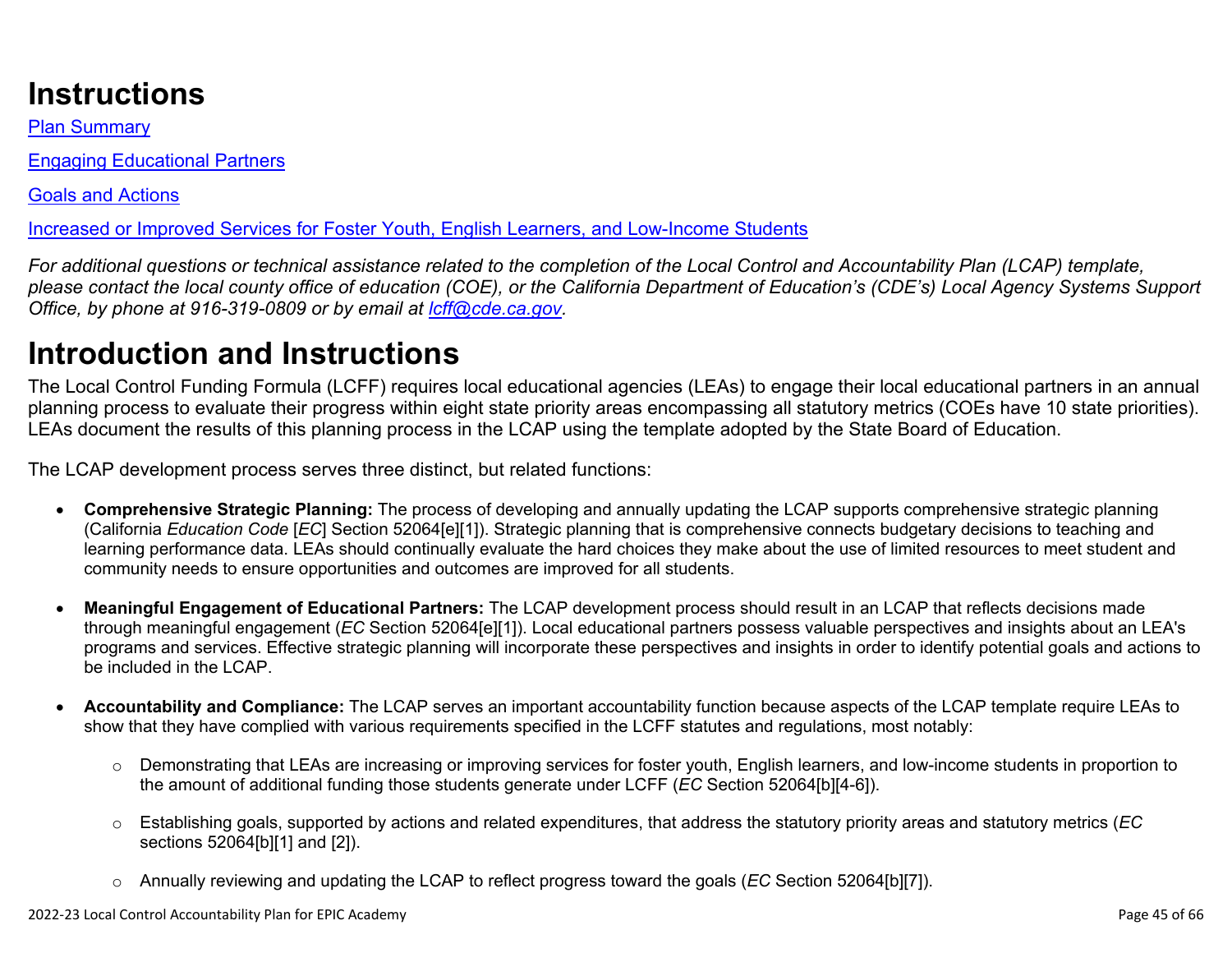The LCAP template, like each LEA's final adopted LCAP, is a document, not a process. LEAs must use the template to memorialize the outcome of their LCAP development process, which should: (a) reflect comprehensive strategic planning (b) through meaningful engagement with educational partners that (c) meets legal requirements, as reflected in the final adopted LCAP. The sections included within the LCAP template do not and cannot reflect the full development process, just as the LCAP template itself is not intended as a tool for engaging educational partners.

If a county superintendent of schools has jurisdiction over a single school district, the county board of education and the governing board of the school district may adopt and file for review and approval a single LCAP consistent with the requirements in *EC* sections 52060, 52062, 52066, 52068, and 52070. The LCAP must clearly articulate to which entity's budget (school district or county superintendent of schools) all budgeted and actual expenditures are aligned.

The revised LCAP template for the 2021–22, 2022–23, and 2023–24 school years reflects statutory changes made through Assembly Bill 1840 (Committee on Budget), Chapter 243, Statutes of 2018. These statutory changes enhance transparency regarding expenditures on actions included in the LCAP, including actions that contribute to meeting the requirement to increase or improve services for foster youth, English learners, and low-income students, and to streamline the information presented within the LCAP to make adopted LCAPs more accessible for educational partners and the public.

At its most basic, the adopted LCAP should attempt to distill not just what the LEA is doing for students in transitional kindergarten through grade twelve (TK–12), but also allow educational partners to understand why, and whether those strategies are leading to improved opportunities and outcomes for students. LEAs are strongly encouraged to use language and a level of detail in their adopted LCAPs intended to be meaningful and accessible for the LEA's diverse educational partners and the broader public.

In developing and finalizing the LCAP for adoption, LEAs are encouraged to keep the following overarching frame at the forefront of the strategic planning and educational partner engagement functions:

Given present performance across the state priorities and on indicators in the California School Dashboard (Dashboard), how is the LEA using its budgetary resources to respond to TK–12 student and community needs, and address any performance gaps, including by meeting its obligation to increase or improve services for foster youth, English learners, and low-income students?

LEAs are encouraged to focus on a set of metrics and actions that the LEA believes, based on input gathered from educational partners, research, and experience, will have the biggest impact on behalf of its TK–12 students.

These instructions address the requirements for each section of the LCAP, but may include information about effective practices when developing the LCAP and completing the LCAP itself. Additionally, information is included at the beginning of each section emphasizing the purpose that each section serves.

# **Plan Summary Purpose**

2022-23 Local Control Accountability Plan for EPIC Academy Page 46 of 66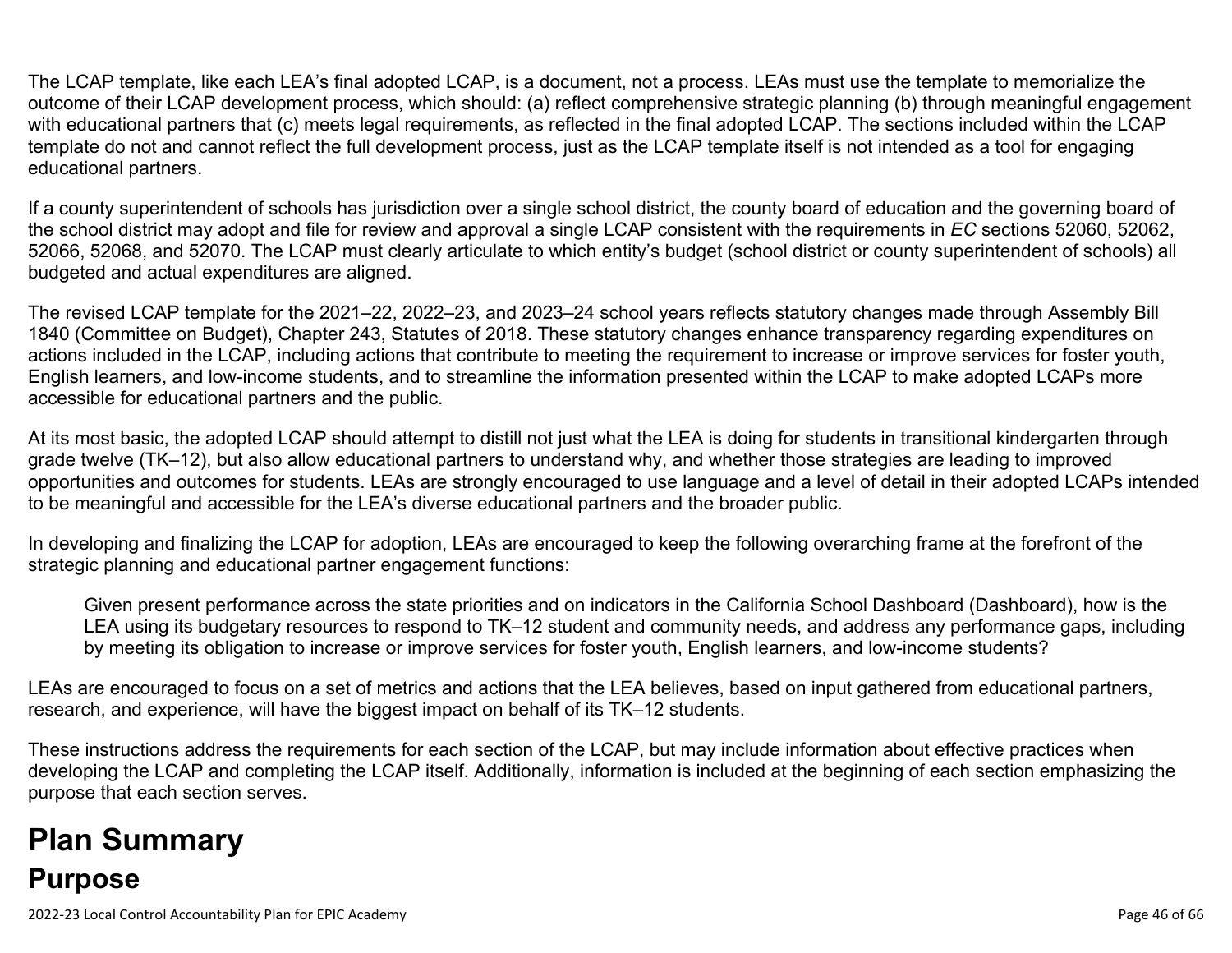A well-developed Plan Summary section provides a meaningful context for the LCAP. This section provides information about an LEA's community as well as relevant information about student needs and performance. In order to provide a meaningful context for the rest of the LCAP, the content of this section should be clearly and meaningfully related to the content included in the subsequent sections of the LCAP.

## **Requirements and Instructions**

*General Information* – Briefly describe the LEA, its schools, and its students in grades TK–12, as applicable to the LEA. For example, information about an LEA in terms of geography, enrollment, or employment, the number and size of specific schools, recent community challenges, and other such information as an LEA wishes to include can enable a reader to more fully understand an LEA's LCAP.

*Reflections: Successes* – Based on a review of performance on the state indicators and local performance indicators included in the Dashboard, progress toward LCAP goals, local self-assessment tools, input from educational partners, and any other information, what progress is the LEA most proud of and how does the LEA plan to maintain or build upon that success? This may include identifying specific examples of how past increases or improvements in services for foster youth, English learners, and low-income students have led to improved performance for these students.

*Reflections: Identified Need* – Referring to the Dashboard, identify: (a) any state indicator for which overall performance was in the "Red" or "Orange" performance category or any local indicator where the LEA received a "Not Met" or "Not Met for Two or More Years" rating AND (b) any state indicator for which performance for any student group was two or more performance levels below the "all student*"* performance. What steps is the LEA planning to take to address these areas of low performance and performance gaps? An LEA that is required to include a goal to address one or more consistently low-performing student groups or low-performing schools must identify that it is required to include this goal and must also identify the applicable student group(s) and/or school(s). Other needs may be identified using locally collected data including data collected to inform the self-reflection tools and reporting local indicators on the Dashboard.

*LCAP Highlights* – Identify and briefly summarize the key features of this year's LCAP.

*Comprehensive Support and Improvement* – An LEA with a school or schools identified for comprehensive support and improvement (CSI) under the Every Student Succeeds Act must respond to the following prompts:

- **Schools Identified**: Identify the schools within the LEA that have been identified for CSI.
- **Support for Identified Schools**: Describe how the LEA has or will support the identified schools in developing CSI plans that included a school-level needs assessment, evidence-based interventions, and the identification of any resource inequities to be addressed through the implementation of the CSI plan.
- **Monitoring and Evaluating Effectiveness**: Describe how the LEA will monitor and evaluate the implementation and effectiveness of the CSI plan to support student and school improvement.

# **Engaging Educational Partners**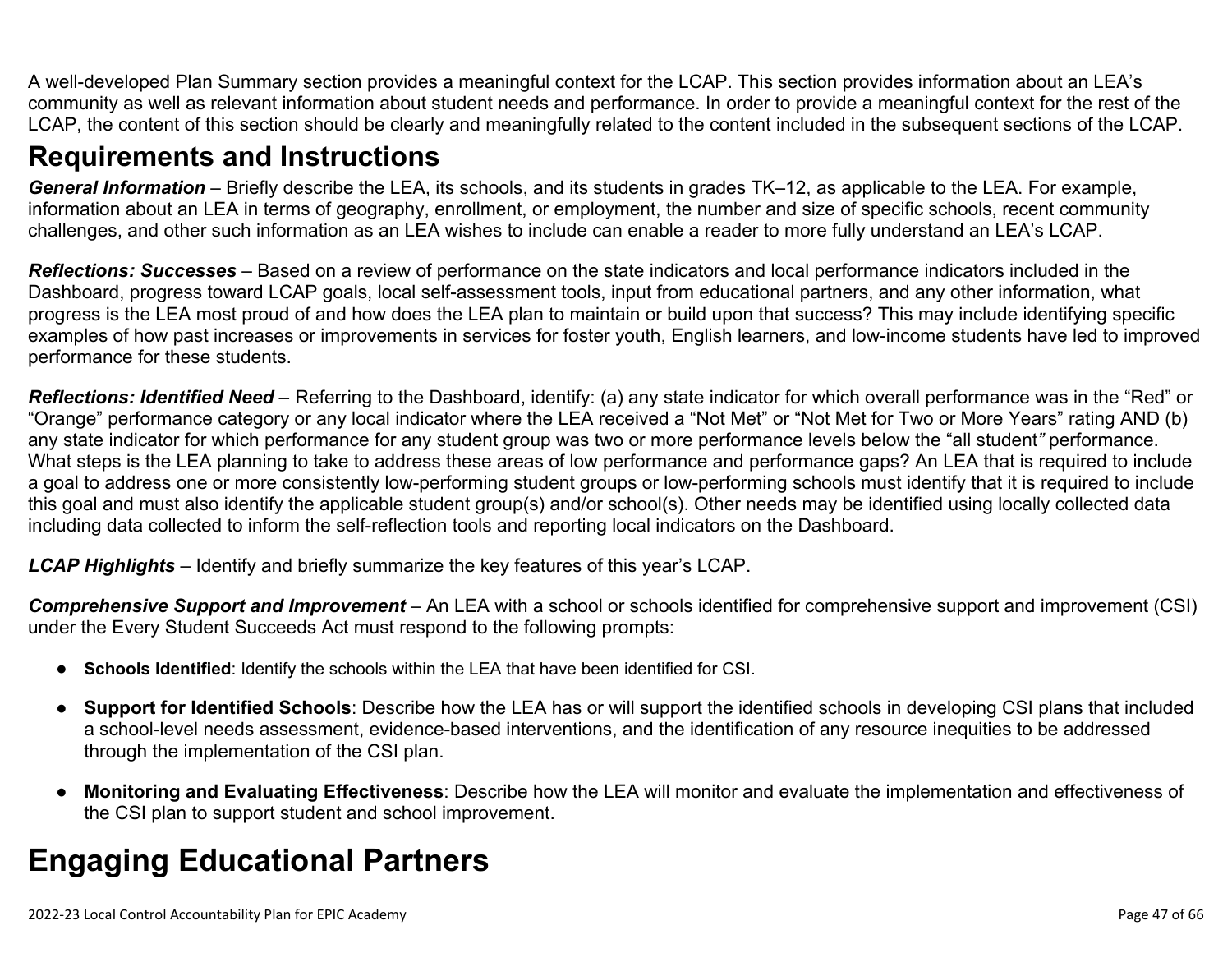## **Purpose**

Significant and purposeful engagement of parents, students, educators, and other educational partners, including those representing the student groups identified by LCFF, is critical to the development of the LCAP and the budget process. Consistent with statute, such engagement should support comprehensive strategic planning, accountability, and improvement across the state priorities and locally identified priorities (*EC* Section 52064[e][1]). Engagement of educational partners is an ongoing, annual process.

This section is designed to reflect how the engagement of educational partners influenced the decisions reflected in the adopted LCAP. The goal is to allow educational partners that participated in the LCAP development process and the broader public understand how the LEA engaged educational partners and the impact of that engagement. LEAs are encouraged to keep this goal in the forefront when completing this section.

Statute and regulations specify the educational partners that school districts and COEs must consult when developing the LCAP: teachers, principals, administrators, other school personnel, local bargaining units of the LEA, parents, and students. Before adopting the LCAP, school districts and COEs must share it with the Parent Advisory Committee and, if applicable, to its English Learner Parent Advisory Committee. The superintendent is required by statute to respond in writing to the comments received from these committees. School districts and COEs must also consult with the special education local plan area administrator(s) when developing the LCAP.

Statute requires charter schools to consult with teachers, principals, administrators, other school personnel, parents, and students in developing the LCAP. The LCAP should also be shared with, and LEAs should request input from, schoolsite-level advisory groups, as applicable (e.g., schoolsite councils, English Learner Advisory Councils, student advisory groups, etc.), to facilitate alignment between schoolsite and district-level goals and actions.

Information and resources that support effective engagement, define student consultation, and provide the requirements for advisory group composition, can be found under Resources on the following web page of the CDE's website: <https://www.cde.ca.gov/re/lc/>.

## **Requirements and Instructions**

Below is an excerpt from the 2018–19 *Guide for Annual Audits of K–12 Local Education Agencies and State Compliance Reporting*, which is provided to highlight the legal requirements for engagement of educational partners in the LCAP development process:

### **Local Control and Accountability Plan:**

For county offices of education and school districts only, verify the LEA:

- a) Presented the local control and accountability plan to the parent advisory committee in accordance with Education Code section 52062(a)(1) or 52068(a)(1), as appropriate.
- b) If applicable, presented the local control and accountability plan to the English learner parent advisory committee, in accordance with Education Code section 52062(a)(2) or 52068(a)(2), as appropriate.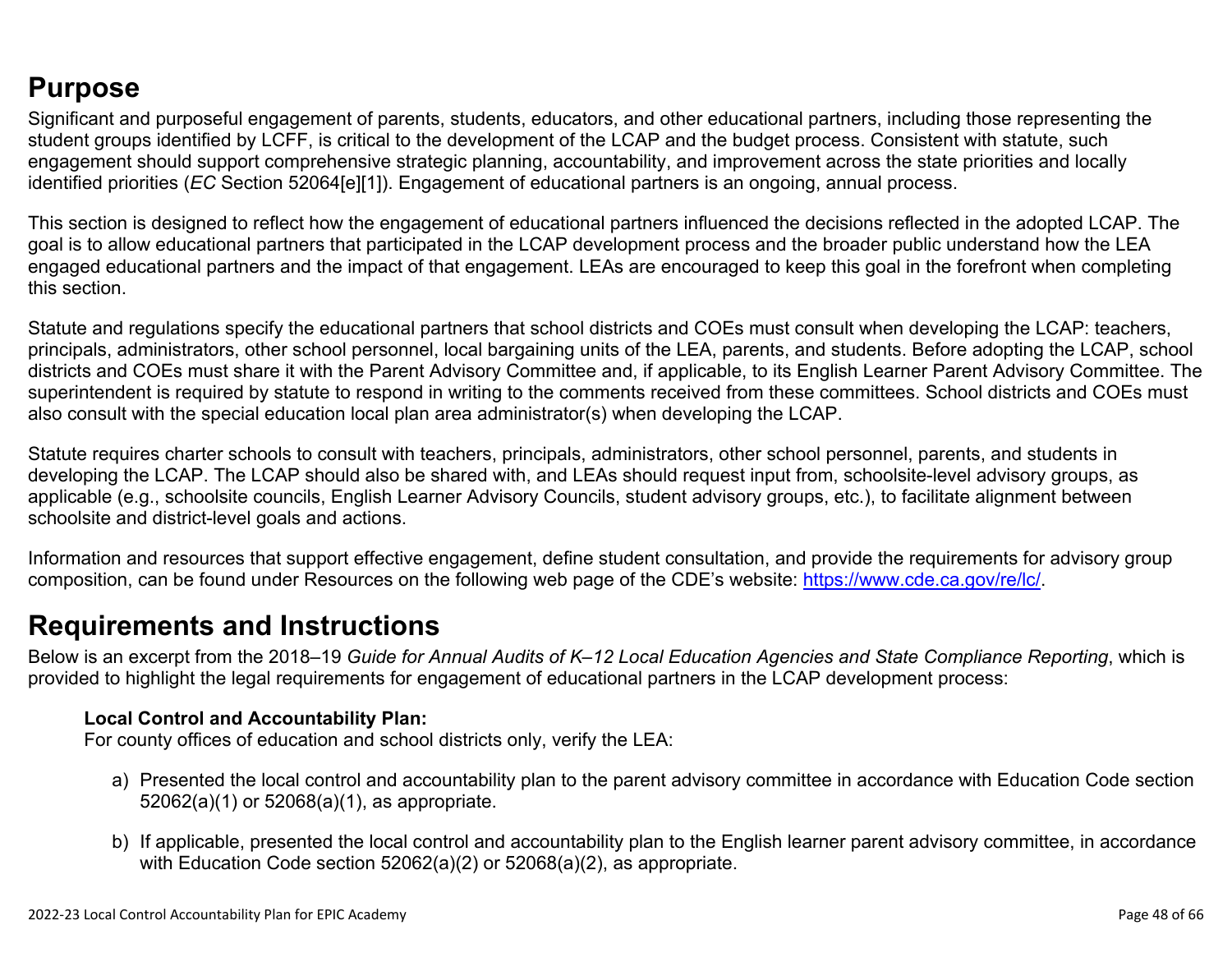- c) Notified members of the public of the opportunity to submit comments regarding specific actions and expenditures proposed to be included in the local control and accountability plan in accordance with Education Code section 52062(a)(3) or 52068(a)(3), as appropriate.
- d) Held at least one public hearing in accordance with Education Code section 52062(b)(1) or 52068(b)(1), as appropriate.
- e) Adopted the local control and accountability plan in a public meeting in accordance with Education Code section 52062(b)(2) or 52068(b)(2), as appropriate.

**Prompt 1**: "A summary of the process used to engage educational partners and how this engagement was considered before finalizing the LCAP."

Describe the engagement process used by the LEA to involve educational partners in the development of the LCAP, including, at a minimum, describing how the LEA met its obligation to consult with all statutorily required educational partners as applicable to the type of LEA. A sufficient response to this prompt must include general information about the timeline of the process and meetings or other engagement strategies with educational partners. A response may also include information about an LEA's philosophical approach to engaging its educational partners.

**Prompt 2:** "A summary of the feedback provided by specific educational partners."

Describe and summarize the feedback provided by specific educational partners. A sufficient response to this prompt will indicate ideas, trends, or inputs that emerged from an analysis of the feedback received from educational partners.

**Prompt 3**: "A description of the aspects of the LCAP that were influenced by specific input from educational partners."

A sufficient response to this prompt will provide educational partners and the public with clear, specific information about how the engagement process influenced the development of the LCAP. The response must describe aspects of the LCAP that were influenced by or developed in response to the educational partner feedback described in response to Prompt 2. This may include a description of how the LEA prioritized requests of educational partners within the context of the budgetary resources available or otherwise prioritized areas of focus within the LCAP. For the purposes of this prompt, "aspects" of an LCAP that may have been influenced by educational partner input can include, but are not necessarily limited to:

- Inclusion of a goal or decision to pursue a Focus Goal (as described below)
- Inclusion of metrics other than the statutorily required metrics
- Determination of the desired outcome on one or more metrics
- Inclusion of performance by one or more student groups in the Measuring and Reporting Results subsection
- Inclusion of action(s) or a group of actions
- Elimination of action(s) or group of actions
- Changes to the level of proposed expenditures for one or more actions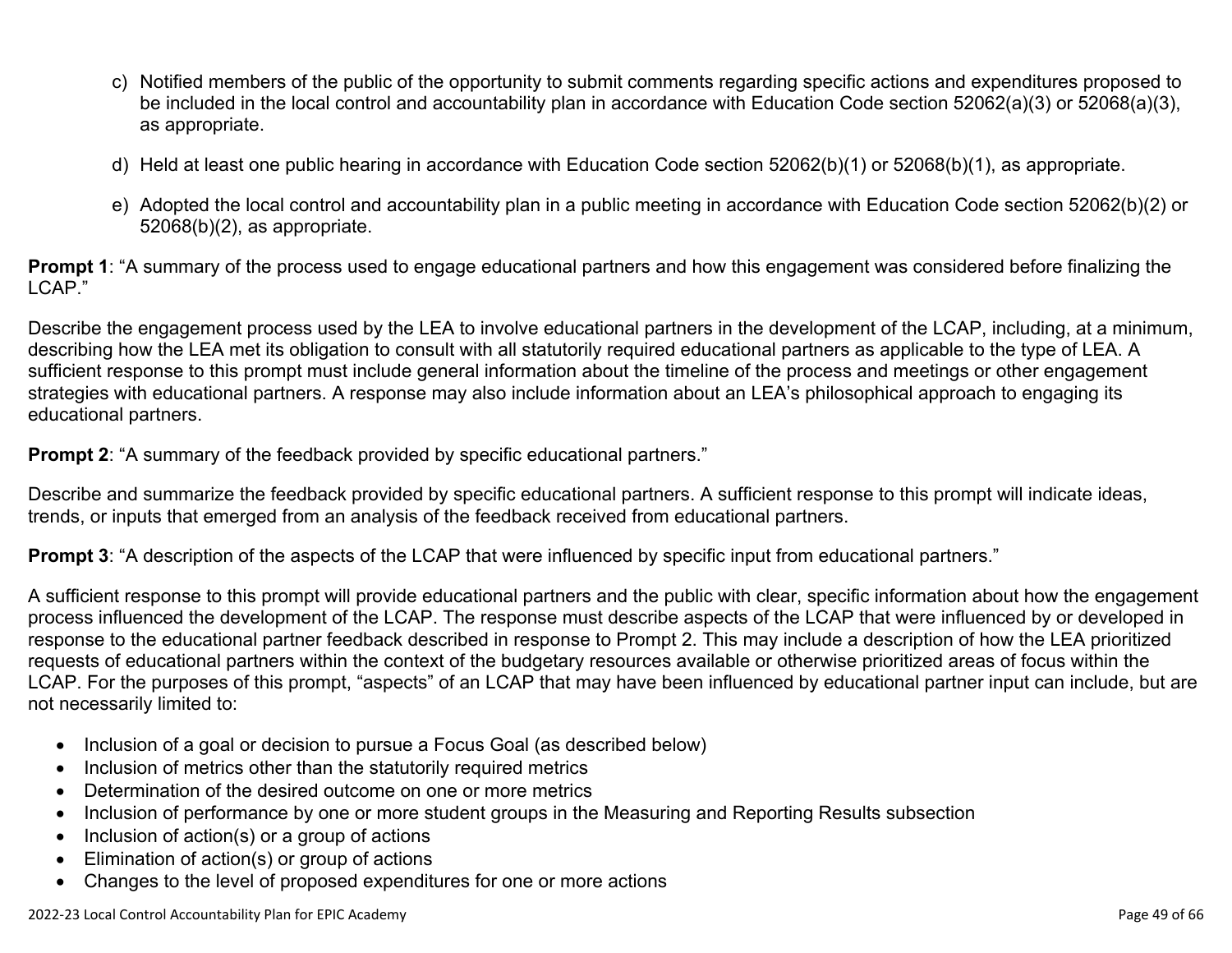- Inclusion of action(s) as contributing to increased or improved services for unduplicated services
- Determination of effectiveness of the specific actions to achieve the goal
- Determination of material differences in expenditures
- Determination of changes made to a goal for the ensuing LCAP year based on the annual update process
- Determination of challenges or successes in the implementation of actions

# **Goals and Actions**

## **Purpose**

Well-developed goals will clearly communicate to educational partners what the LEA plans to accomplish, what the LEA plans to do in order to accomplish the goal, and how the LEA will know when it has accomplished the goal. A goal statement, associated metrics and expected outcomes, and the actions included in the goal should be in alignment. The explanation for why the LEA included a goal is an opportunity for LEAs to clearly communicate to educational partners and the public why, among the various strengths and areas for improvement highlighted by performance data and strategies and actions that could be pursued, the LEA decided to pursue this goal, and the related metrics, expected outcomes, actions, and expenditures.

A well-developed goal can be focused on the performance relative to a metric or metrics for all students, a specific student group(s), narrowing performance gaps, or implementing programs or strategies expected to impact outcomes. LEAs should assess the performance of their student groups when developing goals and the related actions to achieve such goals.

## **Requirements and Instructions**

LEAs should prioritize the goals, specific actions, and related expenditures included within the LCAP within one or more state priorities. LEAs should consider performance on the state and local indicators, including their locally collected and reported data for the local indicators that are included in the Dashboard in determining whether and how to prioritize its goals within the LCAP.

In order to support prioritization of goals, the LCAP template provides LEAs with the option of developing three different kinds of goals:

- Focus Goal: A Focus Goal is relatively more concentrated in scope and may focus on a fewer number of metrics to measure improvement. A Focus Goal statement will be time bound and make clear how the goal is to be measured.
- Broad Goal: A Broad Goal is relatively less concentrated in its scope and may focus on improving performance across a wide range of metrics.
- Maintenance of Progress Goal: A Maintenance of Progress Goal includes actions that may be ongoing without significant changes and allows an LEA to track performance on any metrics not addressed in the other goals of the LCAP.

At a minimum, the LCAP must address all LCFF priorities and associated metrics.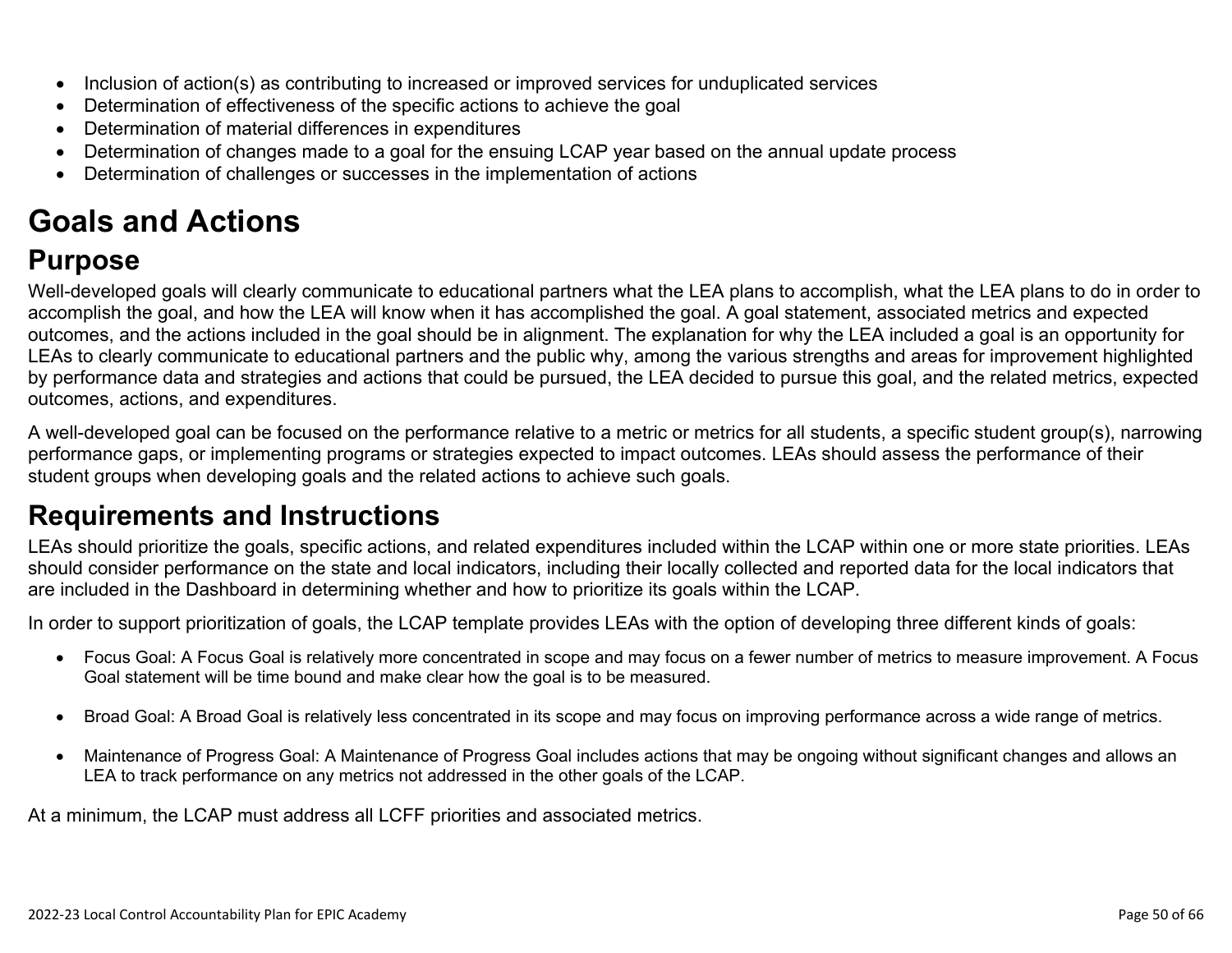### **Focus Goal(s)**

**Goal Description:** The description provided for a Focus Goal must be specific, measurable, and time bound. An LEA develops a Focus Goal to address areas of need that may require or benefit from a more specific and data intensive approach. The Focus Goal can explicitly reference the metric(s) by which achievement of the goal will be measured and the time frame according to which the LEA expects to achieve the goal.

**Explanation of why the LEA has developed this goal:** Explain why the LEA has chosen to prioritize this goal. An explanation must be based on Dashboard data or other locally collected data. LEAs must describe how the LEA identified this goal for focused attention, including relevant consultation with educational partners. LEAs are encouraged to promote transparency and understanding around the decision to pursue a focus goal.

### **Broad Goal**

Goal Description: Describe what the LEA plans to achieve through the actions included in the goal. The description of a broad goal will be clearly aligned with the expected measurable outcomes included for the goal. The goal description organizes the actions and expected outcomes in a cohesive and consistent manner. A goal description is specific enough to be measurable in either quantitative or qualitative terms. A broad goal is not as specific as a focus goal. While it is specific enough to be measurable, there are many different metrics for measuring progress toward the goal.

**Explanation of why the LEA has developed this goal:** Explain why the LEA developed this goal and how the actions and metrics grouped together will help achieve the goal.

### **Maintenance of Progress Goal**

**Goal Description:** Describe how the LEA intends to maintain the progress made in the LCFF State Priorities not addressed by the other goals in the LCAP. Use this type of goal to address the state priorities and applicable metrics not addressed within the other goals in the LCAP. The state priorities and metrics to be addressed in this section are those for which the LEA, in consultation with educational partners, has determined to maintain actions and monitor progress while focusing implementation efforts on the actions covered by other goals in the LCAP.

**Explanation of why the LEA has developed this goal**: Explain how the actions will sustain the progress exemplified by the related metrics.

### **Required Goals**

In general, LEAs have flexibility in determining what goals to include in the LCAP and what those goals will address; however, beginning with the development of the 2022–23 LCAP, LEAs that meet certain criteria are required to include a specific goal in their LCAP.

**Consistently low-performing student group(s) criteria:** An LEA is eligible for Differentiated Assistance for three or more consecutive years based on the performance of the same student group or groups in the Dashboard. A list of the LEAs required to include a goal in the LCAP based on student group performance, and the student group(s) that lead to identification, may be found on the CDE's Local Control Funding Formula web page at [https://www.cde.ca.gov/fg/aa/lc/.](https://www.cde.ca.gov/fg/aa/lc/)

2022-23 Local Control Accountability Plan for EPIC Academy Page 51 of 66 • **Consistently low-performing student group(s) goal requirement:** An LEA meeting the consistently low-performing student group(s) criteria must include a goal in its LCAP focused on improving the performance of the student group or groups that led to the LEA's eligibility for Differentiated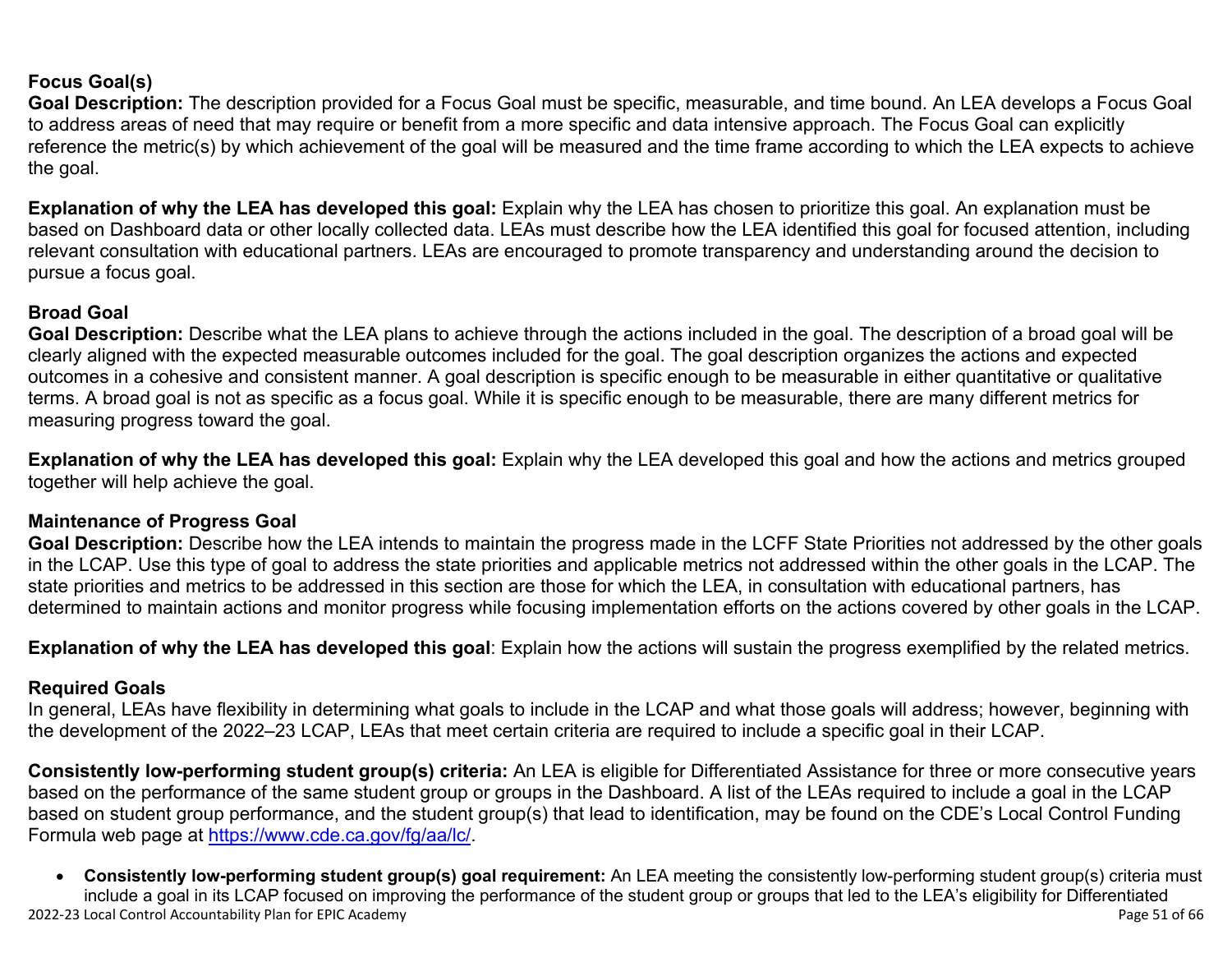Assistance. This goal must include metrics, outcomes, actions, and expenditures specific to addressing the needs of, and improving outcomes for, this student group or groups. An LEA required to address multiple student groups is not required to have a goal to address each student group; however, each student group must be specifically addressed in the goal. This requirement may not be met by combining this required goal with another goal.

- **Goal Description:** Describe the outcomes the LEA plans to achieve to address the needs of, and improve outcomes for, the student group or groups that led to the LEA's eligibility for Differentiated Assistance.
- **Explanation of why the LEA has developed this goal**: Explain why the LEA is required to develop this goal, including identifying the student group(s) that lead to the LEA being required to develop this goal, how the actions and associated metrics included in this goal differ from previous efforts to improve outcomes for the student group(s), and why the LEA believes the actions, metrics, and expenditures included in this goal will help achieve the outcomes identified in the goal description.

**Low-performing school(s) criteria:** The following criteria only applies to a school district or COE with two or more schools; it does not apply to a single-school district. A school district or COE has one or more schools that, for two consecutive years, received the two lowest performance levels on all but one of the state indicators for which the school(s) receive performance levels in the Dashboard and the performance of the "All Students" student group for the LEA is at least one performance level higher in all of those indicators. A list of the LEAs required to include a goal in the LCAP based on school performance, and the school(s) that lead to identification, may be found on the CDE's Local Control Funding Formula web page at [https://www.cde.ca.gov/fg/aa/lc/.](https://www.cde.ca.gov/fg/aa/lc/)

- **Low-performing school(s) goal requirement:** A school district or COE meeting the low-performing school(s) criteria must include a goal in its LCAP focusing on addressing the disparities in performance between the school(s) and the LEA as a whole. This goal must include metrics, outcomes, actions, and expenditures specific to addressing the needs of, and improving outcomes for, the students enrolled at the low-performing school or schools. An LEA required to address multiple schools is not required to have a goal to address each school; however, each school must be specifically addressed in the goal. This requirement may not be met by combining this goal with another goal.
- **Goal Description:** Describe what outcomes the LEA plans to achieve to address the disparities in performance between the students enrolled at the low-performing school(s) and the students enrolled at the LEA as a whole.
- **Explanation of why the LEA has developed this goal**: Explain why the LEA is required to develop this goal, including identifying the schools(s) that lead to the LEA being required to develop this goal; how the actions and associated metrics included in this goal differ from previous efforts to improve outcomes for the school(s); and why the LEA believes the actions, metrics, and expenditures included in this goal will help achieve the outcomes for students enrolled at the low-performing school or schools identified in the goal description.

### **Measuring and Reporting Results:**

For each LCAP year, identify the metric(s) that the LEA will use to track progress toward the expected outcomes. LEAs are encouraged to identify metrics for specific student groups, as appropriate, including expected outcomes that would reflect narrowing of any existing performance gaps.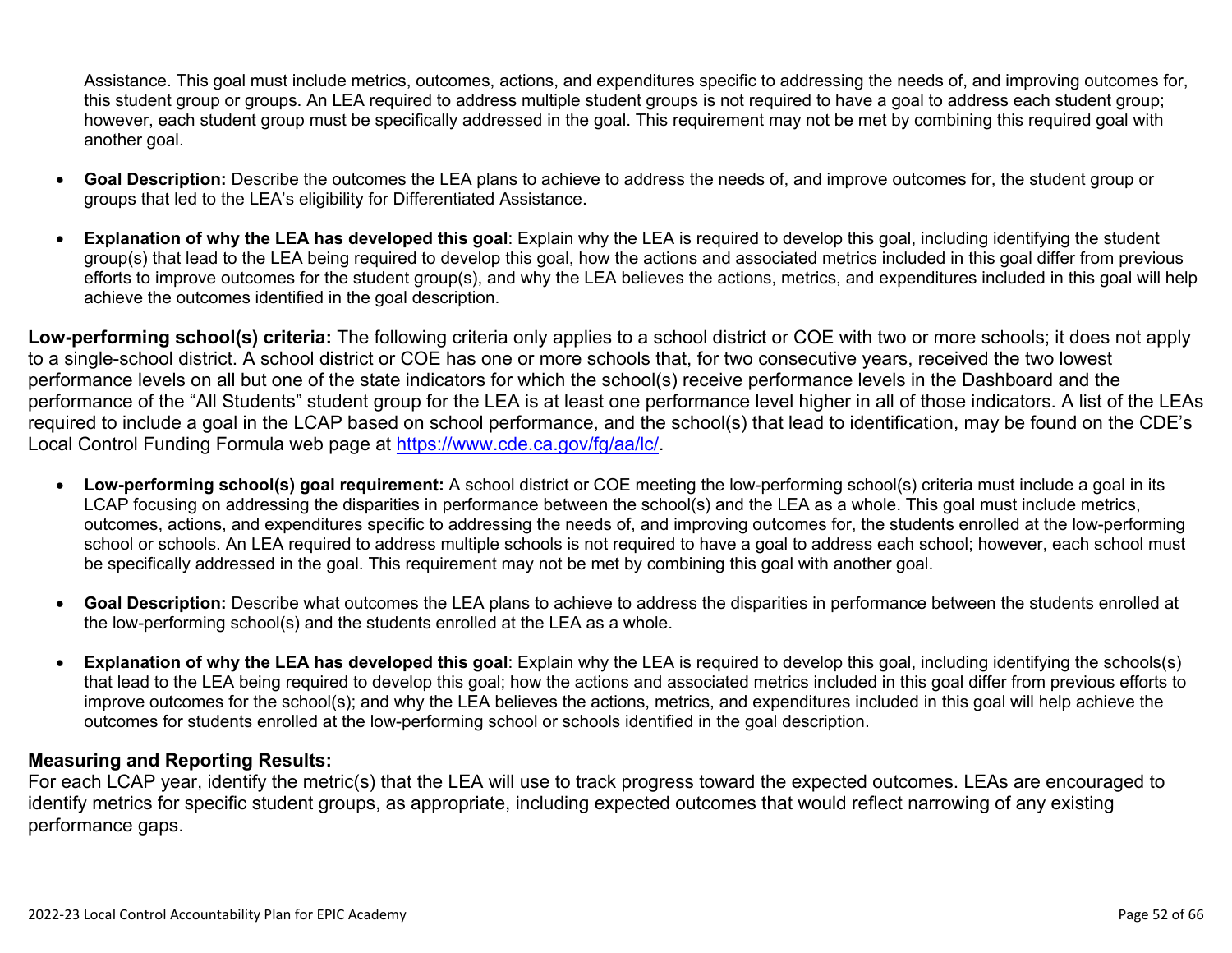Include in the baseline column the most recent data associated with this metric available at the time of adoption of the LCAP for the first year of the three-year plan. LEAs may use data as reported on the 2019 Dashboard for the baseline of a metric only if that data represents the most recent available (e.g., high school graduation rate).

Using the most recent data available may involve reviewing data the LEA is preparing for submission to the California Longitudinal Pupil Achievement Data System (CALPADS) or data that the LEA has recently submitted to CALPADS. Because final 2020–21 outcomes on some metrics may not be computable at the time the 2021–24 LCAP is adopted (e.g., graduation rate, suspension rate), the most recent data available may include a point in time calculation taken each year on the same date for comparability purposes.

The baseline data shall remain unchanged throughout the three-year LCAP.

Complete the table as follows:

- **Metric**: Indicate how progress is being measured using a metric.
- **Baseline**: Enter the baseline when completing the LCAP for 2021–22. As described above, the baseline is the most recent data associated with a metric. Indicate the school year to which the data applies, consistent with the instructions above.
- **Year 1 Outcome**: When completing the LCAP for 2022–23, enter the most recent data available. Indicate the school year to which the data applies, consistent with the instructions above.
- **Year 2 Outcome**: When completing the LCAP for 2023–24, enter the most recent data available. Indicate the school year to which the data applies, consistent with the instructions above.
- **Year 3 Outcome**: When completing the LCAP for 2024–25, enter the most recent data available. Indicate the school year to which the data applies, consistent with the instructions above. The 2024–25 LCAP will be the first year in the next three-year cycle. Completing this column will be part of the Annual Update for that year.
- **Desired Outcome for 2023**–**24**: When completing the first year of the LCAP, enter the desired outcome for the relevant metric the LEA expects to achieve by the end of the 2023–24 LCAP year.

Timeline for completing the "**Measuring and Reporting Results**" part of the Goal.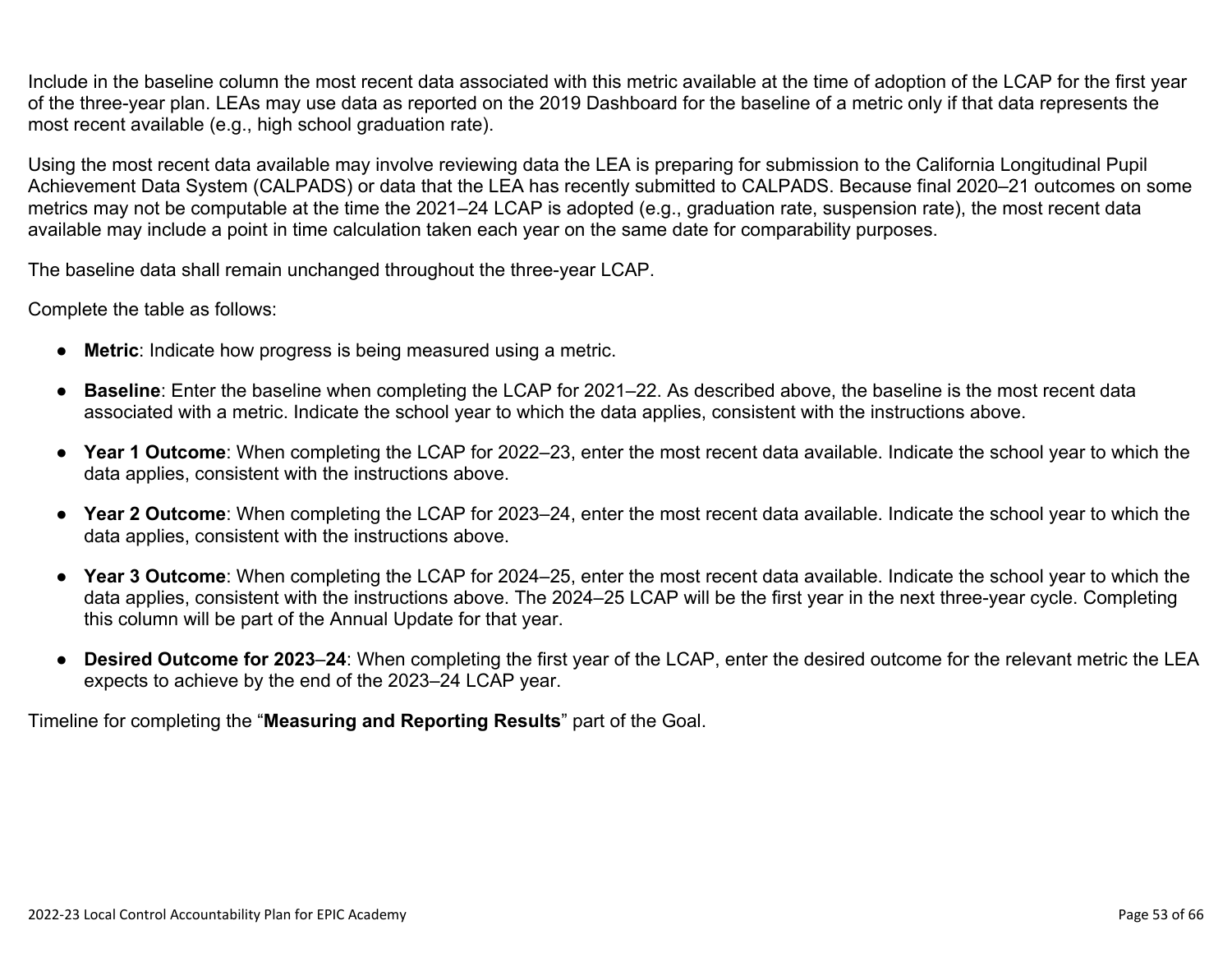| <b>Metric</b>                                                                    | <b>Baseline</b>                                                                  | Year 1 Outcome                                                                                              | Year 2 Outcome                                                                                              | Year 3 Outcome                                                                                              | <b>Desired Outcome</b><br>for Year 3<br>$(2023 - 24)$                                                              |
|----------------------------------------------------------------------------------|----------------------------------------------------------------------------------|-------------------------------------------------------------------------------------------------------------|-------------------------------------------------------------------------------------------------------------|-------------------------------------------------------------------------------------------------------------|--------------------------------------------------------------------------------------------------------------------|
| Enter information<br>in this box when<br>completing the<br>LCAP for 2021-<br>22. | Enter information<br>in this box when<br>completing the<br>LCAP for 2021-<br>22. | Enter information<br>in this box when<br>completing the<br>LCAP for 2022-<br>23. Leave blank<br>until then. | Enter information<br>in this box when<br>completing the<br>LCAP for 2023-<br>24. Leave blank<br>until then. | Enter information<br>in this box when<br>completing the<br>LCAP for 2024-<br>25. Leave blank<br>until then. | Enter information<br>in this box when<br>completing the<br>LCAP for 2021-<br>22 or when<br>adding a new<br>metric. |

The metrics may be quantitative or qualitative; but at minimum, an LEA's LCAP must include goals that are measured using all of the applicable metrics for the related state priorities, in each LCAP year as applicable to the type of LEA. To the extent a state priority does not specify one or more metrics (e.g., implementation of state academic content and performance standards), the LEA must identify a metric to use within the LCAP. For these state priorities, LEAs are encouraged to use metrics based on or reported through the relevant self-reflection tool for local indicators within the Dashboard.

*Actions*: Enter the action number. Provide a short title for the action. This title will also appear in the action tables. Provide a description of the action. Enter the total amount of expenditures associated with this action. Budgeted expenditures from specific fund sources will be provided in the summary tables. Indicate whether the action contributes to meeting the increase or improved services requirement as described in the Increased or Improved Services section using a "Y" for Yes or an "N" for No. (**Note:** for each such action offered on an LEA-wide or schoolwide basis, the LEA will need to provide additional information in the Increased or Improved Summary Section to address the requirements in *California Code of Regulations*, Title 5 [5 *CCR*] Section 15496(b) in the Increased or Improved Services Section of the LCAP).

*Actions for English Learners:* School districts, COEs, and charter schools that have a numerically significant English learner student subgroup must include specific actions in the LCAP related to, at a minimum, the language acquisition programs, as defined in *EC* Section 306, provided to students and professional development activities specific to English learners.

*Actions for Foster Youth*: School districts, COEs, and charter schools that have a numerically significant Foster Youth student subgroup are encouraged to include specific actions in the LCAP designed to meet needs specific to Foster Youth students.

### **Goal Analysis:**

Enter the LCAP Year.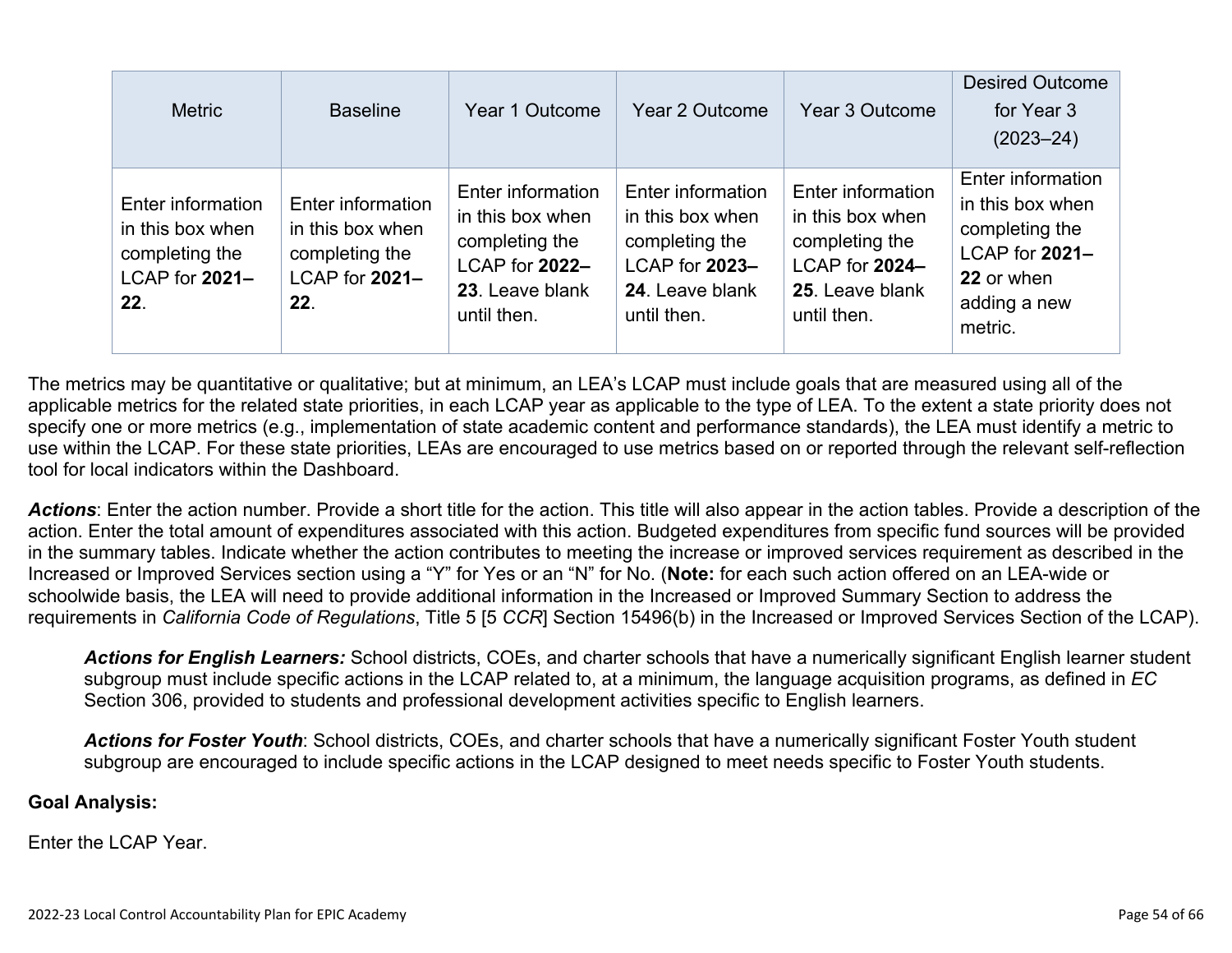Using actual annual measurable outcome data, including data from the Dashboard, analyze whether the planned actions were effective in achieving the goal. Respond to the prompts as instructed.

- Describe the overall implementation of the actions to achieve the articulated goal. Include a discussion of relevant challenges and successes experienced with the implementation process. This must include any instance where the LEA did not implement a planned action or implemented a planned action in a manner that differs substantively from how it was described in the adopted LCAP.
- Explain material differences between Budgeted Expenditures and Estimated Actual Expenditures and between the Planned Percentages of Improved Services and Estimated Actual Percentages of Improved Services, as applicable. Minor variances in expenditures or percentages do not need to be addressed, and a dollar-for-dollar accounting is not required.
- Describe the effectiveness of the specific actions to achieve the articulated goal as measured by the LEA. In some cases, not all actions in a goal will be intended to improve performance on all of the metrics associated with the goal. When responding to this prompt, LEAs may assess the effectiveness of a single action or group of actions within the goal in the context of performance on a single metric or group of specific metrics within the goal that are applicable to the action(s). Grouping actions with metrics will allow for more robust analysis of whether the strategy the LEA is using to impact a specified set of metrics is working and increase transparency for educational partners. LEAs are encouraged to use such an approach when goals include multiple actions and metrics that are not closely associated.
- Describe any changes made to this goal, expected outcomes, metrics, or actions to achieve this goal as a result of this analysis and analysis of the data provided in the Dashboard or other local data, as applicable.

# **Increased or Improved Services for Foster Youth, English Learners, and Low-Income Students**

# **Purpose**

A well-written Increased or Improved Services section provides educational partners with a comprehensive description, within a single dedicated section, of how an LEA plans to increase or improve services for its unduplicated students in grades TK–12 as compared to all students in grades TK–12, as applicable, and how LEA-wide or schoolwide actions identified for this purpose meet regulatory requirements. Descriptions provided should include sufficient detail yet be sufficiently succinct to promote a broader understanding of educational partners to facilitate their ability to provide input. An LEA's description in this section must align with the actions included in the Goals and Actions section as contributing.

## **Requirements and Instructions**

*Projected LCFF Supplemental and/or Concentration Grants*: Specify the amount of LCFF supplemental and concentration grant funds the LEA estimates it will receive in the coming year based on the number and concentration of low income, foster youth, and English learner students.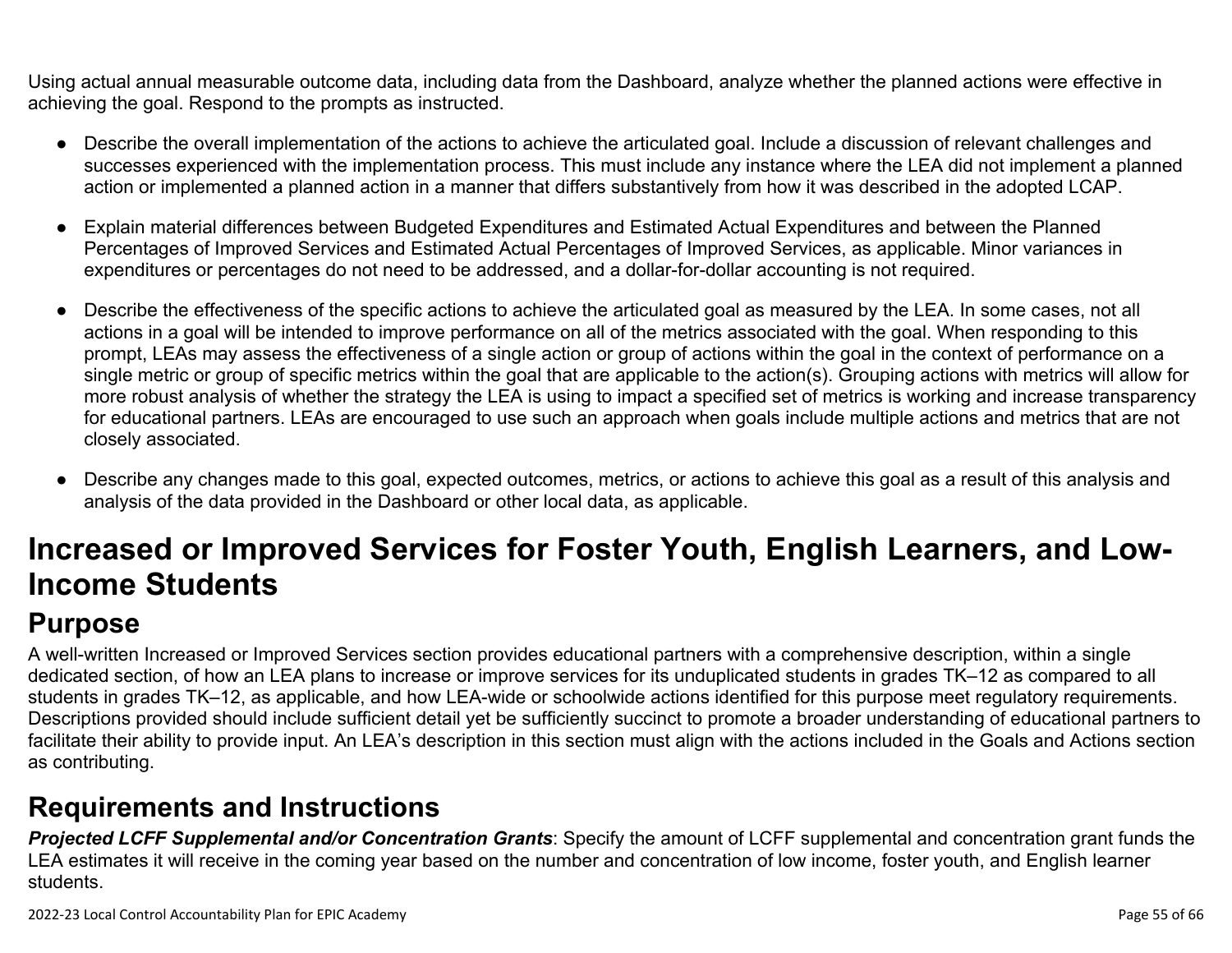**Projected Additional LCFF Concentration Grant (15 percent):** Specify the amount of additional LCFF concentration grant add-on funding, as described in *EC* Section 42238.02, that the LEA estimates it will receive in the coming year.

*Projected Percentage to Increase or Improve Services for the Coming School Year***:** Specify the estimated percentage by which services for unduplicated pupils must be increased or improved as compared to the services provided to all students in the LCAP year as calculated pursuant to 5 *CCR* Section 15496(a)(7).

*LCFF Carryover — Percentage:* Specify the LCFF Carryover — Percentage identified in the LCFF Carryover Table. If a carryover percentage is not identified in the LCFF Carryover Table, specify a percentage of zero (0.00%).

*LCFF Carryover — Dollar:* Specify the LCFF Carryover — Dollar amount identified in the LCFF Carryover Table. If a carryover amount is not identified in the LCFF Carryover Table, specify an amount of zero (\$0).

**Total Percentage to Increase or Improve Services for the Coming School Year:** Add the Projected Percentage to Increase or Improve Services for the Coming School Year and the Proportional LCFF Required Carryover Percentage and specify the percentage. This is the LEAs percentage by which services for unduplicated pupils must be increased or improved as compared to the services provided to all students in the LCAP year, as calculated pursuant to 5 *CCR* Section 15496(a)(7).

### *Required Descriptions:*

**For each action being provided to an entire school, or across the entire school district or COE, an explanation of (1) how the needs of foster youth, English learners, and low-income students were considered first, and (2) how these actions are effective in meeting the goals for these students.**

For each action included in the Goals and Actions section as contributing to the increased or improved services requirement for unduplicated pupils and provided on an LEA-wide or schoolwide basis, the LEA must include an explanation consistent with 5 *CCR* Section 15496(b). For any such actions continued into the 2021–24 LCAP from the 2017–2020 LCAP, the LEA must determine whether or not the action was effective as expected, and this determination must reflect evidence of outcome data or actual implementation to date.

**Principally Directed and Effective:** An LEA demonstrates how an action is principally directed towards and effective in meeting the LEA's goals for unduplicated students when the LEA explains how:

- It considers the needs, conditions, or circumstances of its unduplicated pupils;
- The action, or aspect(s) of the action (including, for example, its design, content, methods, or location), is based on these considerations; and
- The action is intended to help achieve an expected measurable outcome of the associated goal.

As such, the response provided in this section may rely on a needs assessment of unduplicated students.

2022-23 Local Control Accountability Plan for EPIC Academy Page 56 of 66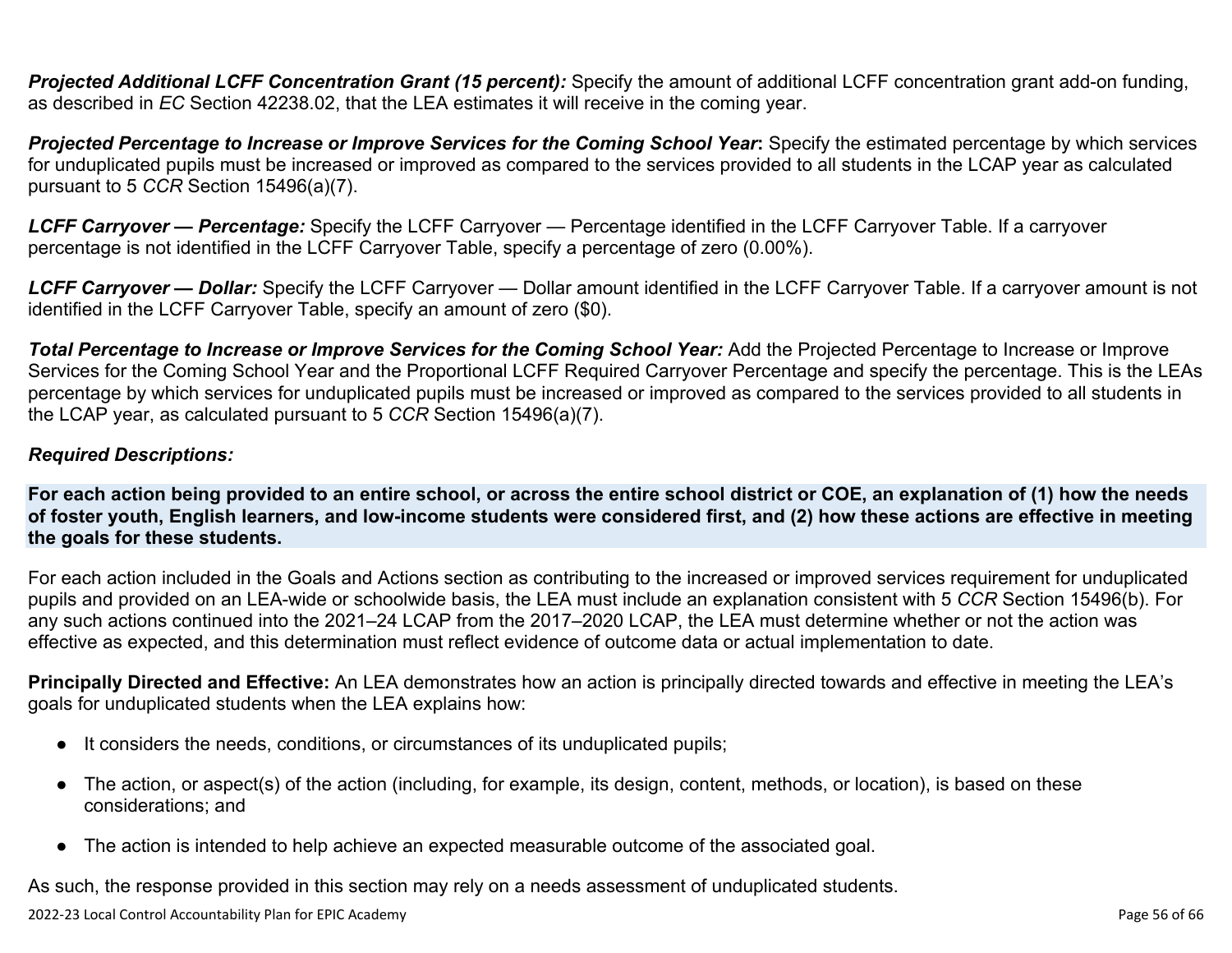Conclusory statements that a service will help achieve an expected outcome for the goal, without an explicit connection or further explanation as to how, are not sufficient. Further, simply stating that an LEA has a high enrollment percentage of a specific student group or groups does not meet the increase or improve services standard because enrolling students is not the same as serving students.

For example, if an LEA determines that low-income students have a significantly lower attendance rate than the attendance rate for all students, it might justify LEA-wide or schoolwide actions to address this area of need in the following way:

After assessing the needs, conditions, and circumstances of our low-income students, we learned that the attendance rate of our lowincome students is 7 percent lower than the attendance rate for all students. (Needs, Conditions, Circumstances [Principally Directed])

In order to address this condition of our low-income students, we will develop and implement a new attendance program that is designed to address some of the major causes of absenteeism, including lack of reliable transportation and food, as well as a school climate that does not emphasize the importance of attendance. Goal N, Actions X, Y, and Z provide additional transportation and nutritional resources as well as a districtwide educational campaign on the benefits of high attendance rates. (Contributing Action[s])

These actions are being provided on an LEA-wide basis and we expect/hope that all students with less than a 100 percent attendance rate will benefit. However, because of the significantly lower attendance rate of low-income students, and because the actions meet needs most associated with the chronic stresses and experiences of a socio-economically disadvantaged status, we expect that the attendance rate for our low-income students will increase significantly more than the average attendance rate of all other students. (Measurable Outcomes [Effective In])

**COEs and Charter Schools**: Describe how actions included as contributing to meeting the increased or improved services requirement on an LEA-wide basis are principally directed to and effective in meeting its goals for unduplicated pupils in the state and any local priorities as described above. In the case of COEs and charter schools, schoolwide and LEA-wide are considered to be synonymous.

### **For School Districts Only:**

### **Actions Provided on an LEA-Wide Basis:**

*Unduplicated Percentage > 55 percent:* For school districts with an unduplicated pupil percentage of 55 percent or more, describe how these actions are principally directed to and effective in meeting its goals for unduplicated pupils in the state and any local priorities as described above.

*Unduplicated Percentage < 55 percent:* For school districts with an unduplicated pupil percentage of less than 55 percent, describe how these actions are principally directed to and effective in meeting its goals for unduplicated pupils in the state and any local priorities. Also describe how the actions **are the most effective use of the funds** to meet these goals for its unduplicated pupils. Provide the basis for this determination, including any alternatives considered, supporting research, experience, or educational theory.

### **Actions Provided on a Schoolwide Basis:**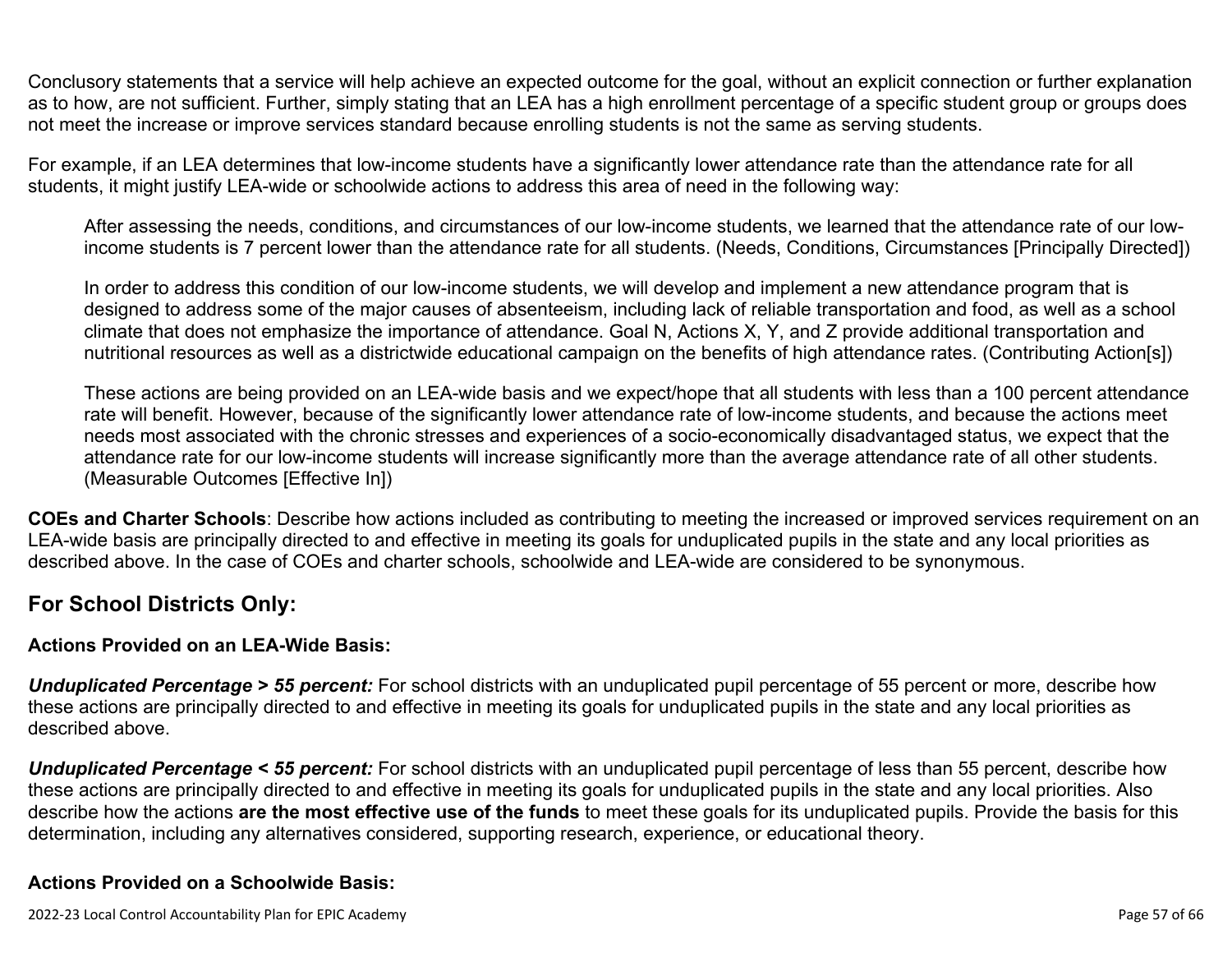School Districts must identify in the description those actions being funded and provided on a schoolwide basis, and include the required description supporting the use of the funds on a schoolwide basis.

**For schools with 40 percent or more enrollment of unduplicated pupils:** Describe how these actions are principally directed to and effective in meeting its goals for its unduplicated pupils in the state and any local priorities.

**For school districts expending funds on a schoolwide basis at a school with less than 40 percent enrollment of unduplicated pupils:** Describe how these actions are principally directed to and how the actions are the most effective use of the funds to meet its goals for foster youth, English learners, and low-income students in the state and any local priorities.

### **A description of how services for foster youth, English learners, and low-income students are being increased or improved by the percentage required.**

Consistent with the requirements of 5 *CCR* Section 15496, describe how services provided for unduplicated pupils are increased or improved by at least the percentage calculated as compared to the services provided for all students in the LCAP year. To improve services means to grow services in quality and to increase services means to grow services in quantity. Services are increased or improved by those actions in the LCAP that are included in the Goals and Actions section as contributing to the increased or improved services requirement, whether they are provided on an LEA-wide or schoolwide basis or provided on a limited basis to unduplicated students. A limited action is an action that only serves foster youth, English learners, and/or low-income students. This description must address how these action(s) are expected to result in the required proportional increase or improvement in services for unduplicated pupils as compared to the services the LEA provides to all students for the relevant LCAP year.

For any action contributing to meeting the increased or improved services requirement that is associated with a Planned Percentage of Improved Services in the Contributing Summary Table rather than an expenditure of LCFF funds, describe the methodology that was used to determine the contribution of the action towards the proportional percentage. See the instructions for determining the Planned Percentage of Improved Services for information on calculating the Percentage of Improved Services.

### **A description of the plan for how the additional concentration grant add-on funding identified above will be used to increase the number of staff providing direct services to students at schools that have a high concentration (above 55 percent) of foster youth, English learners, and low-income students, as applicable.**

An LEA that receives the additional concentration grant add-on described in *EC* Section 42238.02 is required to demonstrate how it is using these funds to increase the number of staff who provide direct services to students at schools with an enrollment of unduplicated students that is greater than 55 percent as compared to the number of staff who provide direct services to students at schools with an enrollment of unduplicated students that is equal to or less than 55 percent. The staff who provide direct services to students must be certificated staff and/or classified staff employed by the LEA; classified staff includes custodial staff.

Provide the following descriptions, as applicable to the LEA: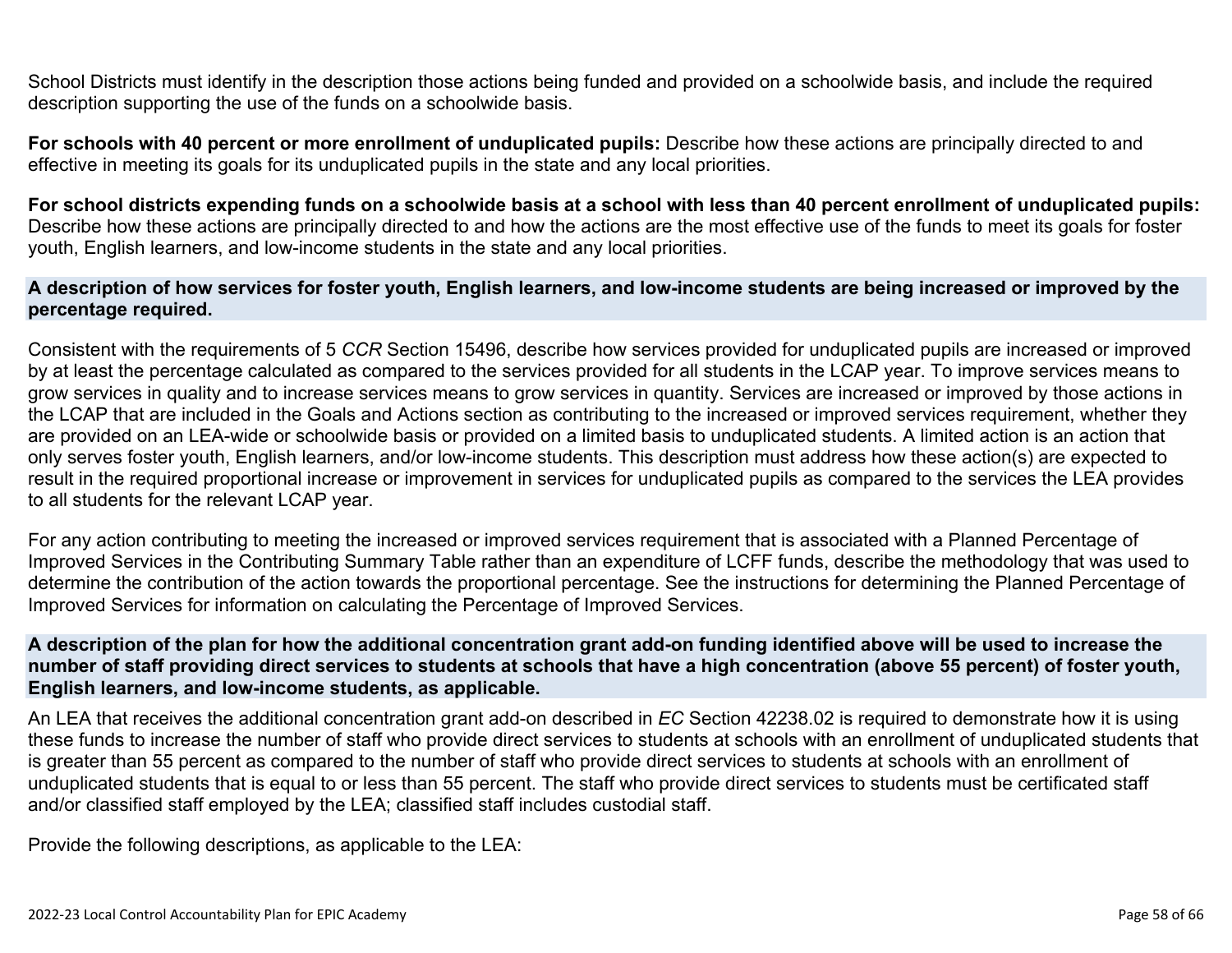An LEA that does not receive a concentration grant or the concentration grant add-on must indicate that a response to this prompt is not applicable.

Identify the goal and action numbers of the actions in the LCAP that the LEA is implementing to meet the requirement to increase the number of staff who provide direct services to students at schools with an enrollment of unduplicated students that is greater than 55 percent.

An LEA that does not have comparison schools from which to describe how it is using the concentration grant add-on funds, such as an LEA that only has schools with an enrollment of unduplicated students that is greater than 55 percent, must describe how it is using the funds to increase the number of credentialed staff, classified staff, or both, including custodial staff, who provide direct services to students at selected schools and the criteria used to determine which schools require additional staffing support.

In the event that an additional concentration grant add-on is not sufficient to increase staff providing direct services to students at a school with an enrollment of unduplicated students that is greater than 55 percent, the LEA must describe how it is using the funds to retain staff providing direct services to students at a school with an enrollment of unduplicated students that is greater than 55 percent.

Complete the table as follows:

- Provide the staff-to-student ratio of classified staff providing direct services to students with a concentration of unduplicated students that is 55 percent or less and the staff-to-student ratio of classified staff providing direct services to students at schools with a concentration of unduplicated students that is greater than 55 percent, as applicable to the LEA. The LEA may group its schools by grade span (Elementary, Middle/Junior High, and High Schools), as applicable to the LEA. The staff-to-student ratio must be based on the number of full time equivalent (FTE) staff and the number of enrolled students as counted on the first Wednesday in October of each year.
- Provide the staff-to-student ratio of certificated staff providing direct services to students at schools with a concentration of unduplicated students that is 55 percent or less and the staff-to-student ratio of certificated staff providing direct services to students at schools with a concentration of unduplicated students that is greater than 55 percent, as applicable to the LEA. The LEA may group its schools by grade span (Elementary, Middle/Junior High, and High Schools), as applicable to the LEA. The staff-to-student ratio must be based on the number of FTE staff and the number of enrolled students as counted on the first Wednesday in October of each year.

# **Action Tables**

Complete the Data Entry Table for each action in the LCAP. The information entered into this table will automatically populate the other Action Tables. Information is only entered into the Data Entry Table, the Annual Update Table, the Contributing Actions Annual Update Table, and the LCFF Carryover Table. With the exception of the Data Entry Table, the word "input" has been added to column headers to aid in identifying the column(s) where information will be entered. Information is not entered on the remaining Action tables.

The following tables are required to be included as part of the LCAP adopted by the local governing board or governing body:

• Table 1: Total Planned Expenditures Table (for the coming LCAP Year)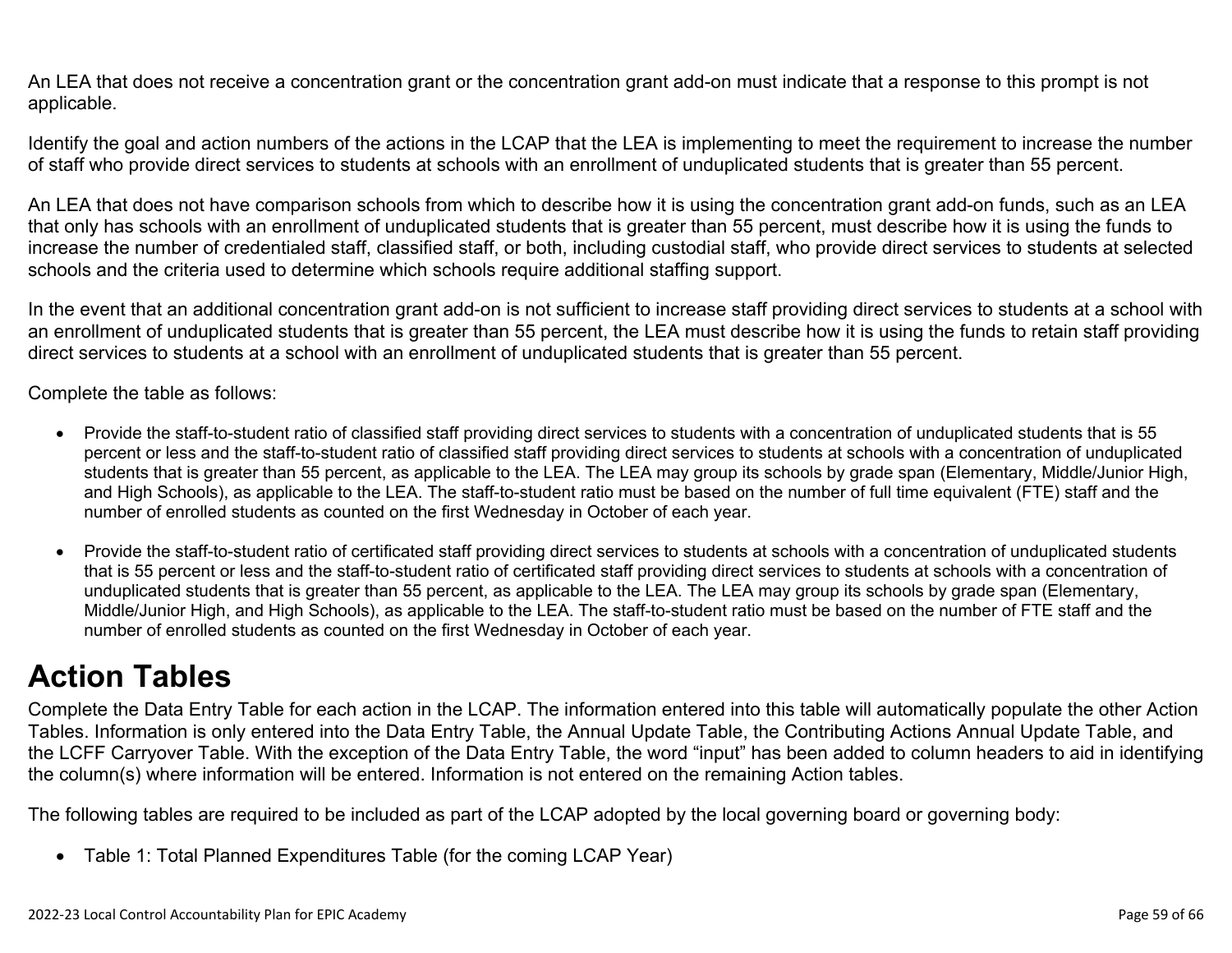- Table 2: Contributing Actions Table (for the coming LCAP Year)
- Table 3: Annual Update Table (for the current LCAP Year)
- Table 4: Contributing Actions Annual Update Table (for the current LCAP Year)
- Table 5: LCFF Carryover Table (for the current LCAP Year)

Note: The coming LCAP Year is the year that is being planned for, while the current LCAP year is the current year of implementation. For example, when developing the 2022–23 LCAP, 2022–23 will be the coming LCAP Year and 2021–22 will be the current LCAP Year.

# **Data Entry Table**

The Data Entry Table may be included in the LCAP as adopted by the local governing board or governing body, but is not required to be included. In the Data Entry Table, input the following information for each action in the LCAP for that applicable LCAP year:

- **LCAP Year**: Identify the applicable LCAP Year.
- **1. Projected LCFF Base Grant**: Provide the total amount of LCFF funding the LEA estimates it will receive for the coming school year, excluding the supplemental and concentration grants and the add-ons for the Targeted Instructional Improvement Grant Program and the Home to School Transportation Program, pursuant to 5 *CCR* Section 15496(a)(8).

See *EC* sections 2574 (for COEs) and 42238.02 (for school districts and charter schools), as applicable, for LCFF apportionment calculations.

- **2. Projected LCFF Supplemental and/or Concentration Grants:** Provide the total amount of LCFF supplemental and concentration grants the LEA estimates it will receive on the basis of the number and concentration of unduplicated students for the coming school year.
- **3. Projected Percentage to Increase or Improve Services for the Coming School Year:** This percentage will not be entered; it is calculated based on the Projected LCFF Base Grant and the Projected LCFF Supplemental and/or Concentration Grants, pursuant to 5 *CCR* Section 15496(a)(8). This is the percentage by which services for unduplicated pupils must be increased or improved as compared to the services provided to all students in the coming LCAP year.
- **LCFF Carryover Percentage:** Specify the LCFF Carryover Percentage identified in the LCFF Carryover Table from the prior LCAP year. If a carryover percentage is not identified in the LCFF Carryover Table, specify a percentage of zero (0.00%).
- **Total Percentage to Increase or Improve Services for the Coming School Year:** This percentage will not be entered; it is calculated based on the Projected Percentage to Increase or Improve Services for the Coming School Year and the LCFF Carryover —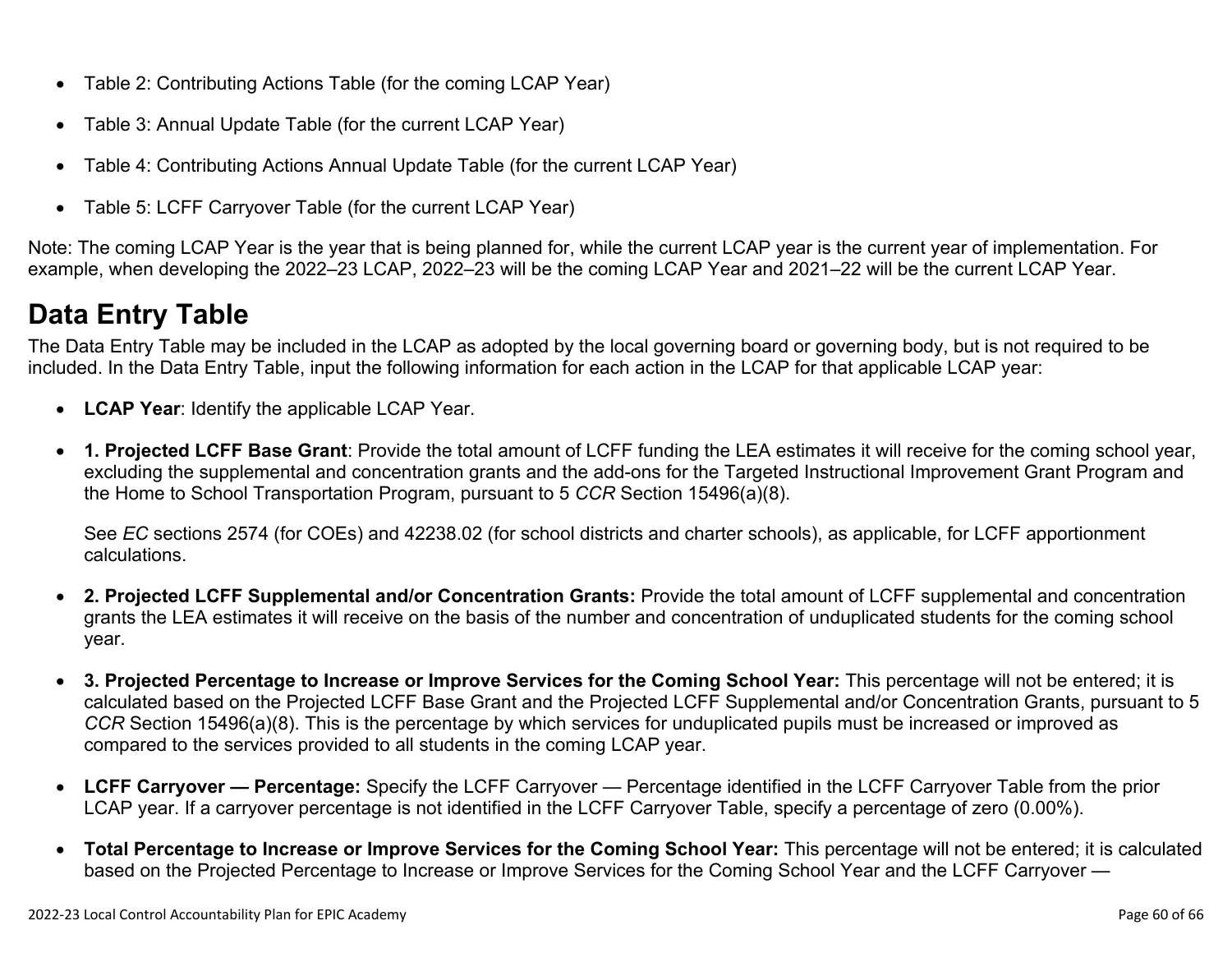Percentage. This is the percentage by which the LEA must increase or improve services for unduplicated pupils as compared to the services provided to all students in the coming LCAP year.

- **Goal #**: Enter the LCAP Goal number for the action.
- **Action #**: Enter the action's number as indicated in the LCAP Goal.
- **Action Title**: Provide a title of the action.
- **Student Group(s)**: Indicate the student group or groups who will be the primary beneficiary of the action by entering "All," or by entering a specific student group or groups.
- **Contributing to Increased or Improved Services?:** Type "Yes" if the action **is** included as contributing to meeting the increased or improved services; OR, type "No" if the action is **not** included as contributing to meeting the increased or improved services.
- If "Yes" is entered into the Contributing column, then complete the following columns:
	- o **Scope**: The scope of an action may be LEA-wide (i.e., districtwide, countywide, or charterwide), schoolwide, or limited. An action that is LEA-wide in scope upgrades the entire educational program of the LEA. An action that is schoolwide in scope upgrades the entire educational program of a single school. An action that is limited in its scope is an action that serves only one or more unduplicated student groups.
	- o **Unduplicated Student Group(s)**: Regardless of scope, contributing actions serve one or more unduplicated student groups. Indicate one or more unduplicated student groups for whom services are being increased or improved as compared to what all students receive.
	- o **Location**: Identify the location where the action will be provided. If the action is provided to all schools within the LEA, the LEA must indicate "All Schools." If the action is provided to specific schools within the LEA or specific grade spans only, the LEA must enter "Specific Schools" or "Specific Grade Spans." Identify the individual school or a subset of schools or grade spans (e.g., all high schools or grades transitional kindergarten through grade five), as appropriate.
- **Time Span**: Enter "ongoing" if the action will be implemented for an indeterminate period of time. Otherwise, indicate the span of time for which the action will be implemented. For example, an LEA might enter "1 Year," or "2 Years," or "6 Months."
- **Total Personnel**: Enter the total amount of personnel expenditures utilized to implement this action.
- **Total Non-Personnel**: This amount will be automatically calculated based on information provided in the Total Personnel column and the Total Funds column.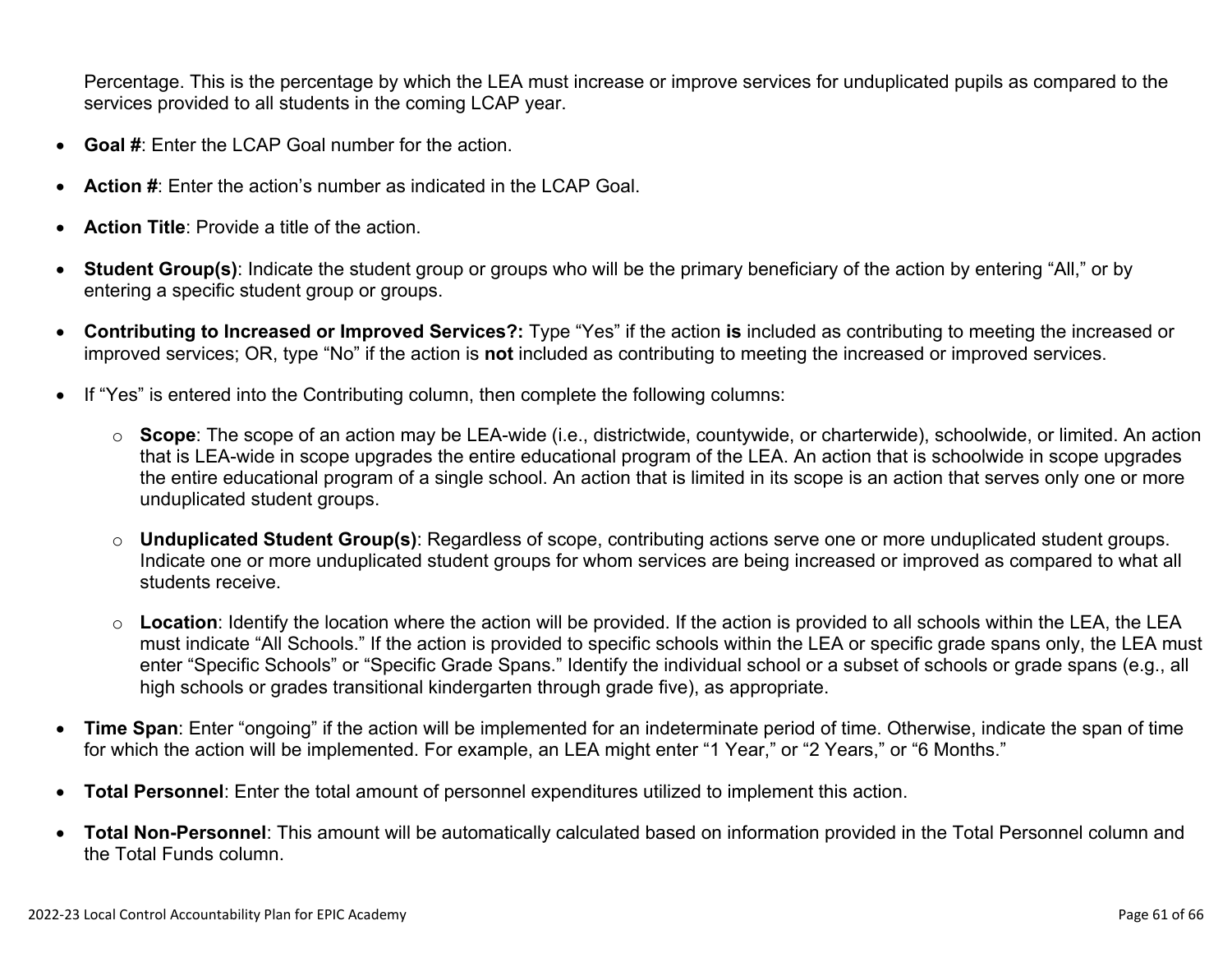- **LCFF Funds**: Enter the total amount of LCFF funds utilized to implement this action, if any. LCFF funds include all funds that make up an LEA's total LCFF target (i.e., base grant, grade span adjustment, supplemental grant, concentration grant, Targeted Instructional Improvement Block Grant, and Home-To-School Transportation).
	- o **Note:** For an action to contribute towards meeting the increased or improved services requirement it must include some measure of LCFF funding. The action may also include funding from other sources, however the extent to which an action contributes to meeting the increased or improved services requirement is based on the LCFF funding being used to implement the action.
- **Other State Funds**: Enter the total amount of Other State Funds utilized to implement this action, if any.
- **Local Funds**: Enter the total amount of Local Funds utilized to implement this action, if any.
- **Federal Funds**: Enter the total amount of Federal Funds utilized to implement this action, if any.
- **Total Funds**: This amount is automatically calculated based on amounts entered in the previous four columns.
- **Planned Percentage of Improved Services**: For any action identified as contributing, being provided on a Limited basis to unduplicated students, and that does not have funding associated with the action, enter the planned quality improvement anticipated for the action as a percentage rounded to the nearest hundredth (0.00%). A limited action is an action that only serves foster youth, English learners, and/or low-income students.
	- o As noted in the instructions for the Increased or Improved Services section, when identifying a Planned Percentage of Improved Services, the LEA must describe the methodology that it used to determine the contribution of the action towards the proportional percentage. The percentage of improved services for an action corresponds to the amount of LCFF funding that the LEA estimates it would expend to implement the action if it were funded.

For example, an LEA determines that there is a need to analyze data to ensure that instructional aides and expanded learning providers know what targeted supports to provide to students who are foster youth. The LEA could implement this action by hiring additional staff to collect and analyze data and to coordinate supports for students, which the LEA estimates would cost \$165,000. Instead, the LEA chooses to utilize a portion of existing staff time to analyze data relating to students who are foster youth. This analysis will then be shared with site principals who will use the data to coordinate services provided by instructional assistants and expanded learning providers to target support to students. In this example, the LEA would divide the estimated cost of \$165,000 by the amount of LCFF Funding identified in the Data Entry Table and then convert the quotient to a percentage. This percentage is the Planned Percentage of Improved Service for the action.

## **Contributing Actions Table**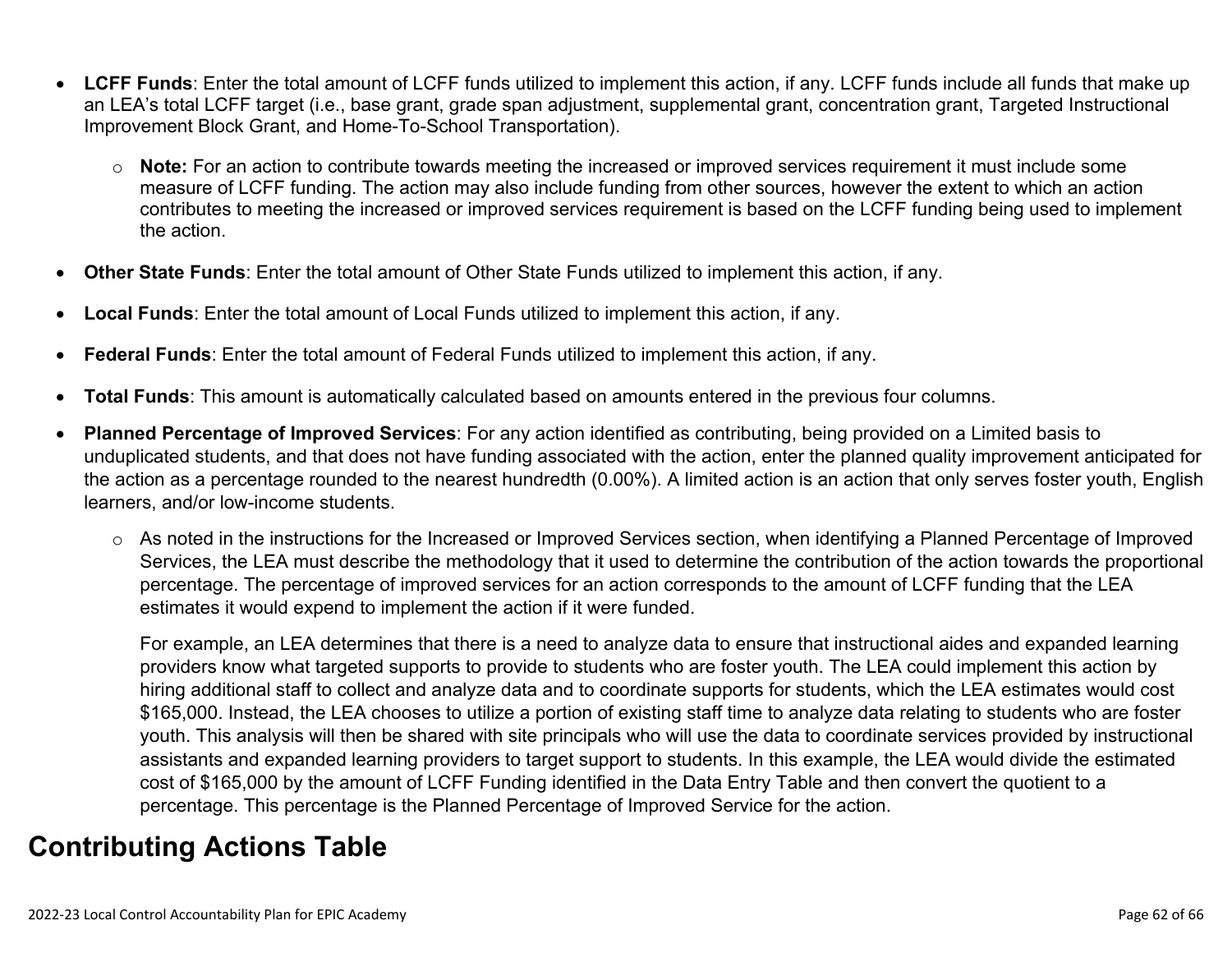As noted above, information will not be entered in the Contributing Actions Table; however, the 'Contributing to Increased or Improved Services?' column will need to be checked to ensure that only actions with a "Yes" are displaying. If actions with a "No" are displayed or if actions that are contributing are not displaying in the column, use the drop-down menu in the column header to filter only the "Yes" responses.

# **Annual Update Table**

In the Annual Update Table, provide the following information for each action in the LCAP for the relevant LCAP year:

• **Estimated Actual Expenditures**: Enter the total estimated actual expenditures to implement this action, if any.

# **Contributing Actions Annual Update Table**

In the Contributing Actions Annual Update Table, check the 'Contributing to Increased or Improved Services?' column to ensure that only actions with a "Yes" are displaying. If actions with a "No" are displayed or if actions that are contributing are not displaying in the column, use the drop-down menu in the column header to filter only the "Yes" responses. Provide the following information for each contributing action in the LCAP for the relevant LCAP year:

- **6. Estimated Actual LCFF Supplemental and/or Concentration Grants:** Provide the total amount of LCFF supplemental and concentration grants the LEA estimates it will actually receive based on of the number and concentration of unduplicated students in the current school year.
- **Estimated Actual Expenditures for Contributing Actions**: Enter the total estimated actual expenditure of LCFF funds used to implement this action, if any.
- **Estimated Actual Percentage of Improved Services:** For any action identified as contributing, being provided on a Limited basis only to unduplicated students, and that does not have funding associated with the action, enter the total estimated actual quality improvement anticipated for the action as a percentage rounded to the nearest hundredth (0.00%).
	- o Building on the example provided above for calculating the Planned Percentage of Improved Services, the LEA in the example implements the action. As part of the annual update process, the LEA reviews implementation and student outcome data and determines that the action was implemented with fidelity and that outcomes for foster youth students improved. The LEA reviews the original estimated cost for the action and determines that had it hired additional staff to collect and analyze data and to coordinate supports for students that estimated actual cost would have been \$169,500 due to a cost of living adjustment. The LEA would divide the estimated actual cost of \$169,500 by the amount of LCFF Funding identified in the Data Entry Table and then convert the quotient to a percentage. This percentage is the Estimated Actual Percentage of Improved Services for the action.

# **LCFF Carryover Table**

• **9. Estimated Actual LCFF Base Grant**: Provide the total amount of LCFF funding the LEA estimates it will receive for the current school year, excluding the supplemental and concentration grants and the add-ons for the Targeted Instructional Improvement Grant Program and the Home to School Transportation Program, pursuant to 5 *CCR* Section 15496(a)(8).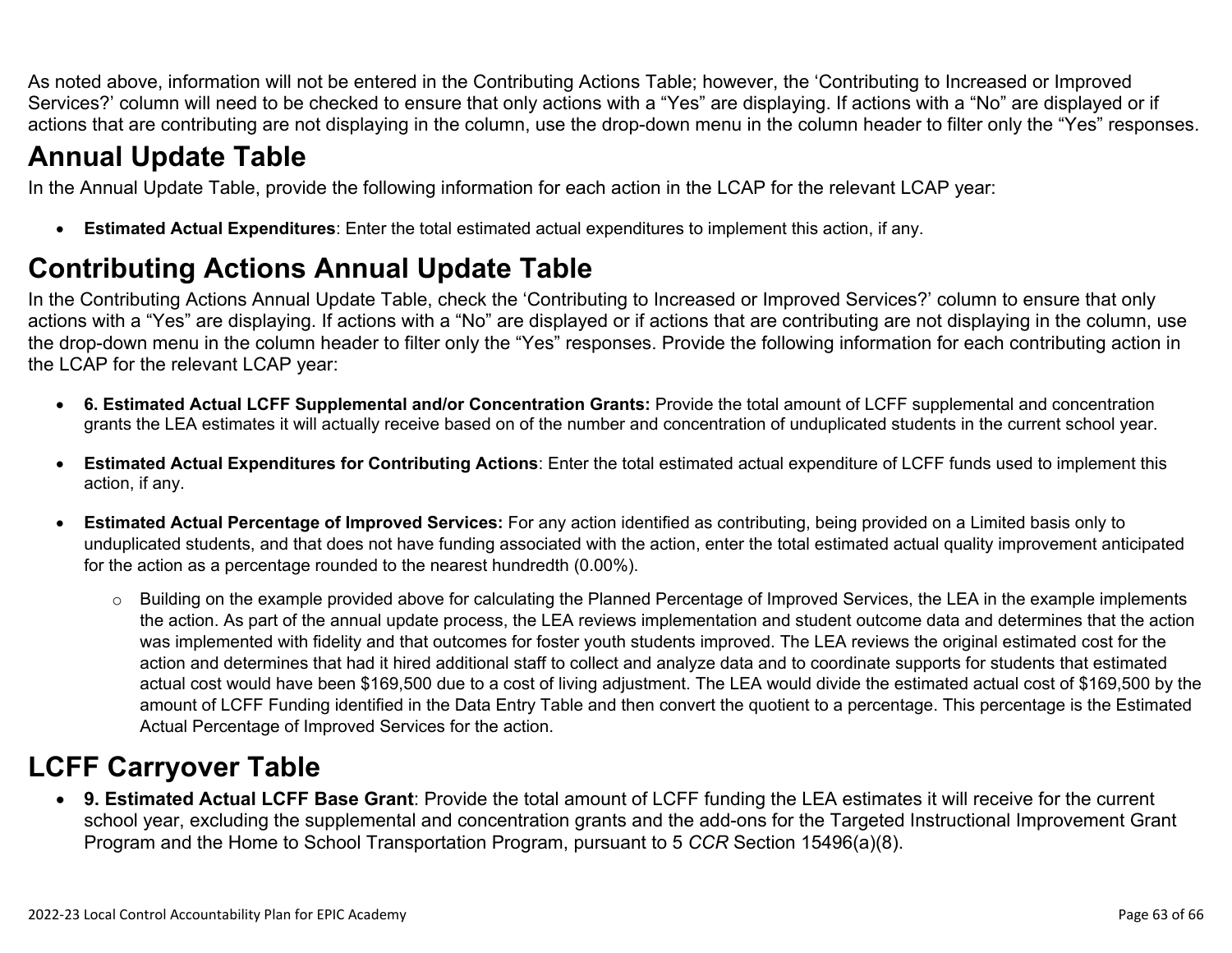• **10. Total Percentage to Increase or Improve Services for the Current School Year:** This percentage will not be entered. The percentage is calculated based on the amounts of the Estimated Actual LCFF Base Grant (9) and the Estimated Actual LCFF Supplemental and/or Concentration Grants (6), pursuant to 5 *CCR* Section 15496(a)(8), plus the LCFF Carryover – Percentage from the prior year. This is the percentage by which services for unduplicated pupils must be increased or improved as compared to the services provided to all students in the current LCAP year.

## **Calculations in the Action Tables**

To reduce the duplication of effort of LEAs, the Action Tables include functionality such as pre-population of fields and cells based on the information provided in the Data Entry Table, the Annual Update Summary Table, and the Contributing Actions Table. For transparency, the functionality and calculations used are provided below.

### **Contributing Actions Table**

- 4. Total Planned Contributing Expenditures (LCFF Funds)
	- $\circ$  This amount is the total of the Planned Expenditures for Contributing Actions (LCFF Funds) column
- 5. Total Planned Percentage of Improved Services
	- $\circ$  This percentage is the total of the Planned Percentage of Improved Services column
- Planned Percentage to Increase or Improve Services for the coming school year (4 divided by 1, plus 5)
	- o This percentage is calculated by dividing the Total Planned Contributing Expenditures (4) by the Projected LCFF Base Grant (1), converting the quotient to a percentage, and adding it to the Total Planned Percentage of Improved Services (5).

### **Contributing Actions Annual Update Table**

Pursuant to *EC* Section 42238.07(c)(2), if the Total Planned Contributing Expenditures (4) is less than the Estimated Actual LCFF Supplemental and Concentration Grants (6), the LEA is required to calculate the difference between the Total Planned Percentage of Improved Services (5) and the Total Estimated Actual Percentage of Improved Services (7). If the Total Planned Contributing Expenditures (4) is equal to or greater than the Estimated Actual LCFF Supplemental and Concentration Grants (6), the Difference Between Planned and Estimated Actual Percentage of Improved Services will display "Not Required."

- 6. Estimated Actual LCFF Supplemental and Concentration Grants
	- o This is the total amount of LCFF supplemental and concentration grants the LEA estimates it will actually receive based on of the number and concentration of unduplicated students in the current school year.
- 4. Total Planned Contributing Expenditures (LCFF Funds)
	- $\circ$  This amount is the total of the Last Year's Planned Expenditures for Contributing Actions (LCFF Funds)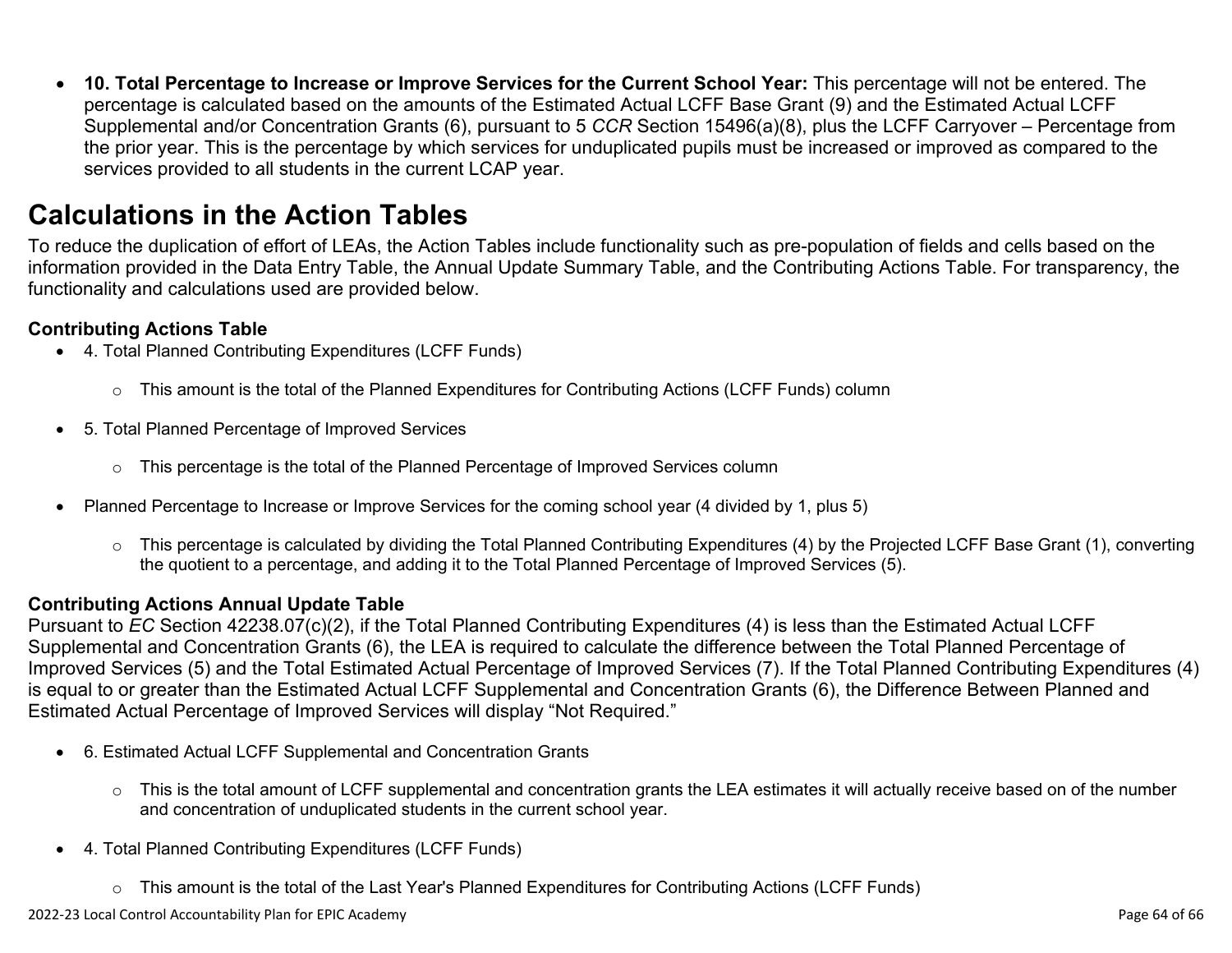- 7. Total Estimated Actual Expenditures for Contributing Actions
	- o This amount is the total of the Estimated Actual Expenditures for Contributing Actions (LCFF Funds)
- Difference Between Planned and Estimated Actual Expenditures for Contributing Actions (Subtract 7 from 4)
	- $\circ$  This amount is the Total Estimated Actual Expenditures for Contributing Actions (7) subtracted from the Total Planned Contributing Expenditures (4)
- 5. Total Planned Percentage of Improved Services (%)
	- o This amount is the total of the Planned Percentage of Improved Services column
- 8. Total Estimated Actual Percentage of Improved Services (%)
	- o This amount is the total of the Estimated Actual Percentage of Improved Services column
- Difference Between Planned and Estimated Actual Percentage of Improved Services (Subtract 5 from 8)
	- o This amount is the Total Planned Percentage of Improved Services (5) subtracted from the Total Estimated Actual Percentage of Improved Services (8)

### **LCFF Carryover Table**

- 10. Total Percentage to Increase or Improve Services for the Current School Year (6 divided by 9 + Carryover %)
	- $\circ$  This percentage is the Estimated Actual LCFF Supplemental and/or Concentration Grants (6) divided by the Estimated Actual LCFF Base Grant (9) plus the LCFF Carryover – Percentage from the prior year.
- 11. Estimated Actual Percentage of Increased or Improved Services (7 divided by 9, plus 8)
	- o This percentage is the Total Estimated Actual Expenditures for Contributing Actions (7) divided by the LCFF Funding (9), then converting the quotient to a percentage and adding the Total Estimated Actual Percentage of Improved Services (8).
- 12. LCFF Carryover Dollar Amount LCFF Carryover (Subtract 11 from 10 and multiply by 9)
	- $\circ$  If the Estimated Actual Percentage of Increased or Improved Services (11) is less than the Estimated Actual Percentage to Increase or Improve Services (10), the LEA is required to carry over LCFF funds.

The amount of LCFF funds is calculated by subtracting the Estimated Actual Percentage to Increase or Improve Services (11) from the Estimated Actual Percentage of Increased or Improved Services (10) and then multiplying by the Estimated Actual LCFF Base Grant (9). This amount is the amount of LCFF funds that is required to be carried over to the coming year.